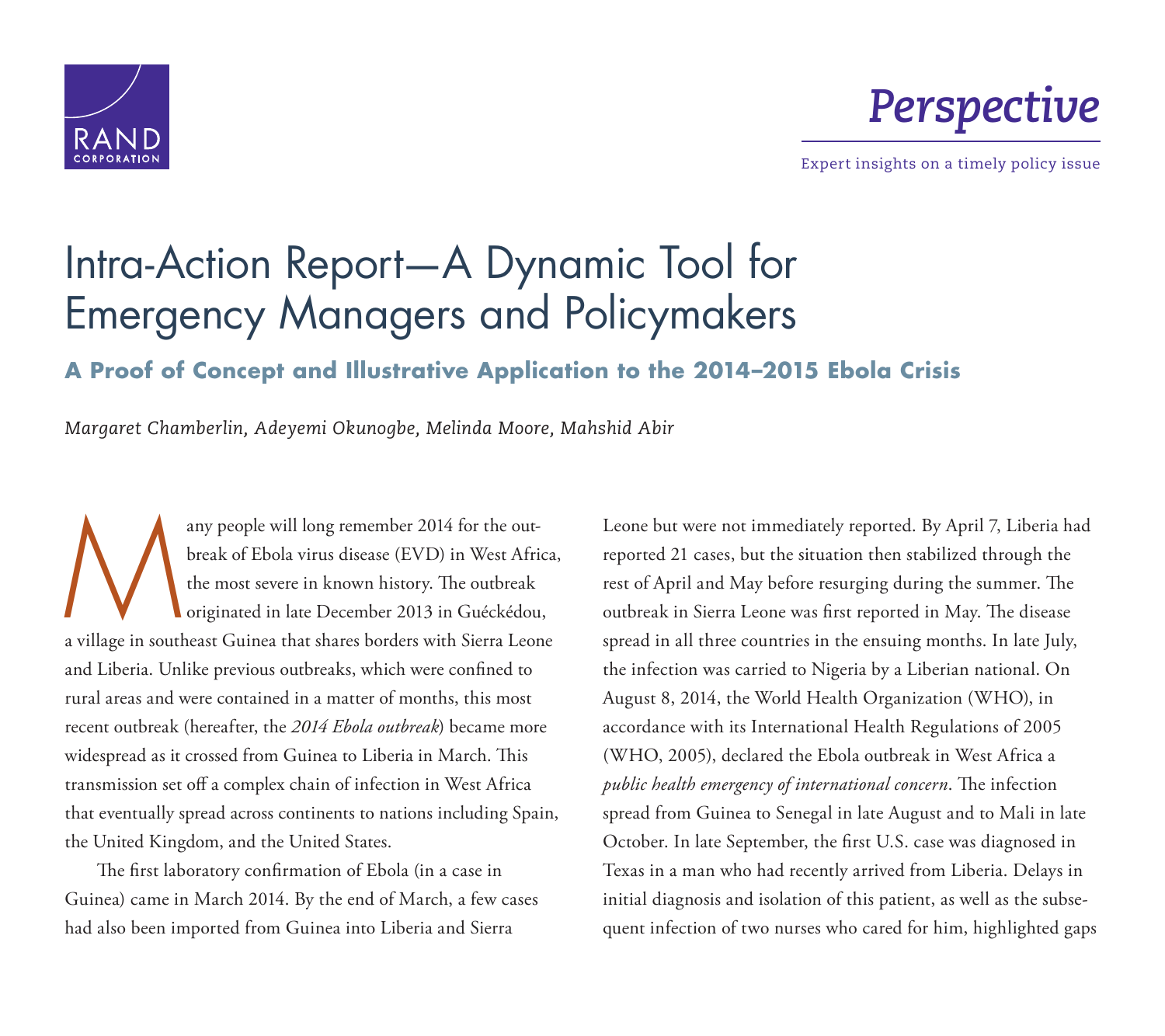in U.S. preparedness. In total, WHO indicated in its December 31, 2014, *Situation Report* (WHO, 2014k) that the 2014 Ebola outbreak had caused 20,206 reported cases of the disease worldwide, including 7,905 deaths.

Given the far-reaching impacts of this unprecedented Ebola outbreak, many nations (both those affected by the disease and others) and nongovernmental and intergovernmental organizations have become involved in the public health response. Response efforts to date have highlighted some strengths and weaknesses; actions taken or not taken at all levels have resulted in both positive and negative outcomes. In some cases, adjustments have been made to mitigate failures and to replicate successes.

#### **Learning While Doing**

Assessments of disaster response and recovery are typically undertaken after the response is complete, in order to inform response to a future emergency. Also, they typically focus on cataloguing failures, often not capturing those things done well during a response. Here, we make a clear distinction between simply documenting a success or failure and what we consider to reflect a lesson learned and applied—when action is taken to mitigate a problem or replicate a success. There is currently no framework to track, synthesize, evaluate, and communicate the problems and successes identified or the lessons that are being learned and applied *during* a response and recovery effort. In this perspective, we propose the Intra-Action Report (IAR)—a label we coined to describe a proof-of-concept tool to address these important gaps.

In contrast to an After-Action Report, which focuses on recently completed response and recovery for application to a future incident, the IAR is intended for dynamic use to inform and guide

ongoing response and recovery efforts, capturing experiences and learning and applying lessons during an emergency that unfolds over a protracted time frame (that is, the IAR is not applicable to an incident for which response requires only hours or days). The IAR tracks both negative and positive experiences and the lessons that can be learned from them during an ongoing public health emergency response in order to improve outcomes from that same event. It also enables capture of actions to successfully address initial negative experiences (lessons learned and applied from initially doing things wrong) and replication of initial successes (lessons learned from doing things right—including both expected and unexpected successes; the latter has been labeled *positive deviance* and is described in detail by Pascale, Sternin, and Sternin [2010]). Positive deviance, which has been employed at a microlevel in communities around the world, is the observation that certain individuals in negative situations take successful actions or exhibit successful behaviors different from their neighbors in a similar situation, thereby achieving better outcomes (Pascale, Sternin, and Sternin, 2010).

We apply the IAR tool to the 2014 Ebola outbreak as an illustrative proof of concept for its utility, recognizing that the examples captured here reflect only some of the many that would be included in a more exhaustive application of the tool. Though we have used the 2014 Ebola outbreak as the example, we envision the IAR as a means to capture, inform, and clearly communicate progress in responding to and recovering from a broader range of future public health or humanitarian emergencies. We believe the IAR can become a practical addition to the toolkit for decisionmakers and emergency managers.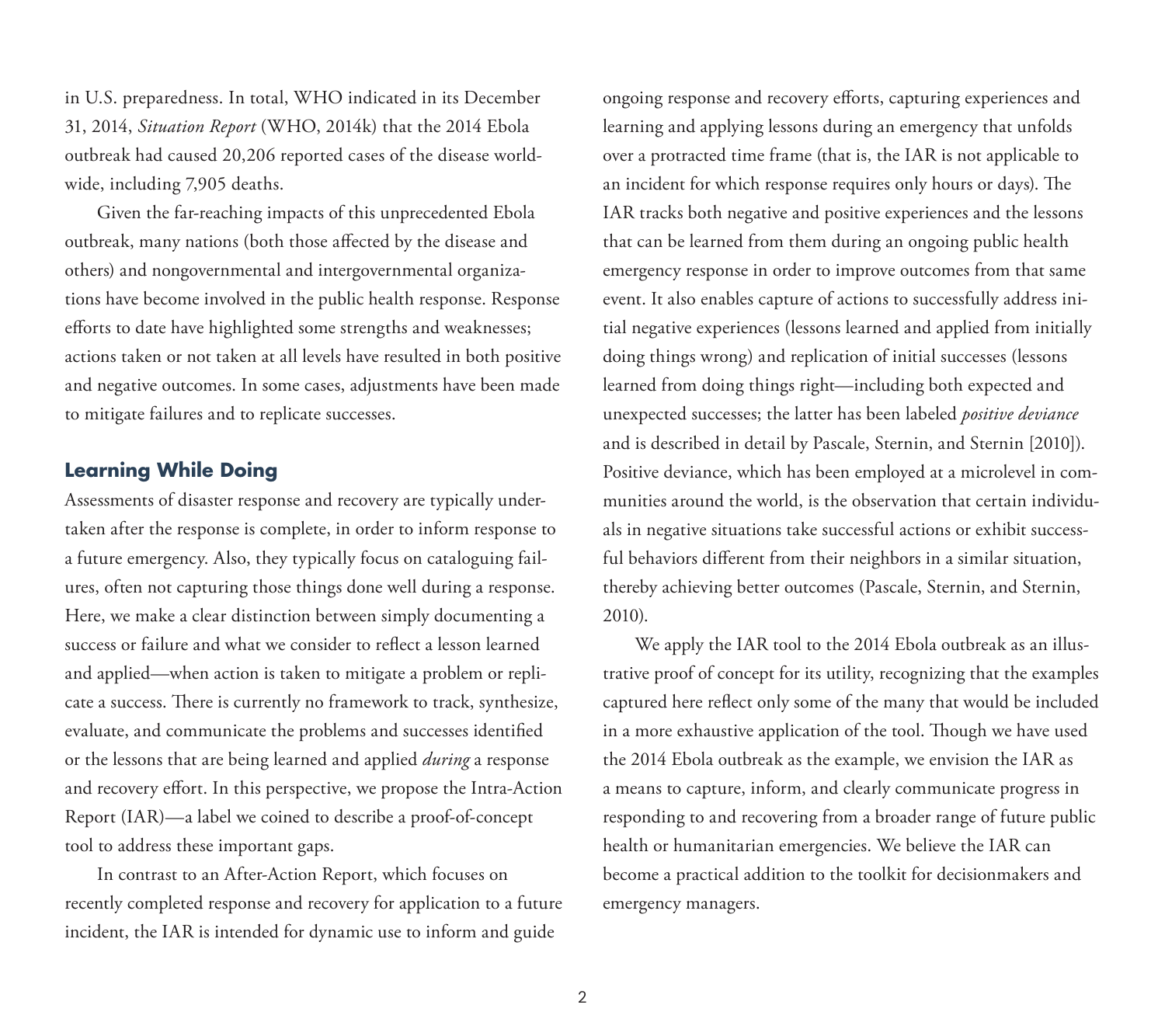## **Intra-Action Report Framework**

We aimed to create an IAR framework that includes a broad range of relevant areas of emergency response activity. Such a framework would enable systematic organization of the myriad observations to be captured in the IAR, including actions initially taken and subsequent actions to mitigate problems or replicate successes. To create the foundation for such a framework, we reviewed and synthesized key elements from a number of authoritative domestic and global disaster management guidelines. These included the U.S. Department of Homeland Security (DHS)'s *National Response Framework* (DHS, 2013), the Office of the Assistant Secretary for Preparedness and Response (ASPR)'s *Healthcare Preparedness Capabilities* (ASPR, 2012), the Centers for Disease Control and Prevention (CDC)'s *Public Health Preparedness Capabilities* (CDC, 2011), and the World Health Organization (WHO)'s *Consolidated Preparedness Checklist* (WHO, 2014d). The U.S. guidelines apply across all types of health emergency—natural, accidental, intentional—while the WHO guidance is specific to Ebola. The U.S. guidelines often label as *capabilities* what we refer to in this report as *areas of activity*. We included areas of activity that we considered to be relevant to the Ebola outbreak and did not include others, such as search and rescue, emergency evacuation, and provision of sheltering (which are relevant to other kinds of emergency and could be included in IARs for such situations). Through reviewing publicly available reports describing the actions taken in the West African and U.S. Ebola responses, we recognized that several of the reported observations did not neatly correlate to an element in the existing guidelines. Therefore, we created some additional areas of activity to help organize those actions that were otherwise difficult to classify. We believe that these additions fill gaps and are relevant because they were created to accommodate activities directly related to the ongoing Ebola response. Examples include (1) executive decisionmaking and political engagement and (2) the absorptive capacity of a country for receiving foreign technical, material, and financial assistance.

We sought to further organize the substantial number of areas of activity by creating seven broad domains and grouping the areas of activity under them. Those domains include governance, incident management, public health, health care, logistics, sociocultural/ community, and global response. Table 1 shows the organizational scheme for the broad domains and areas of activity, and it provides descriptions that are intended to ensure consistent understanding of them among professional communities and nations that may use different terminologies. Wherever possible, we have kept the areas of activity broadly applicable to response and recovery efforts beyond the 2014 Ebola outbreak, because most of the areas come from U.S. policy documents that are oriented toward a broad range of emergencies. However, as noted above, the elements in this table could be tailored to better fit other types of emergencies.

*We aimed to create an IAR framework that includes a broad range of relevant areas of emergency response activity. Such a framework enables systematic organization of the myriad observations to be captured in the IAR, including actions initially taken and subsequent actions to mitigate problems or replicate successes.*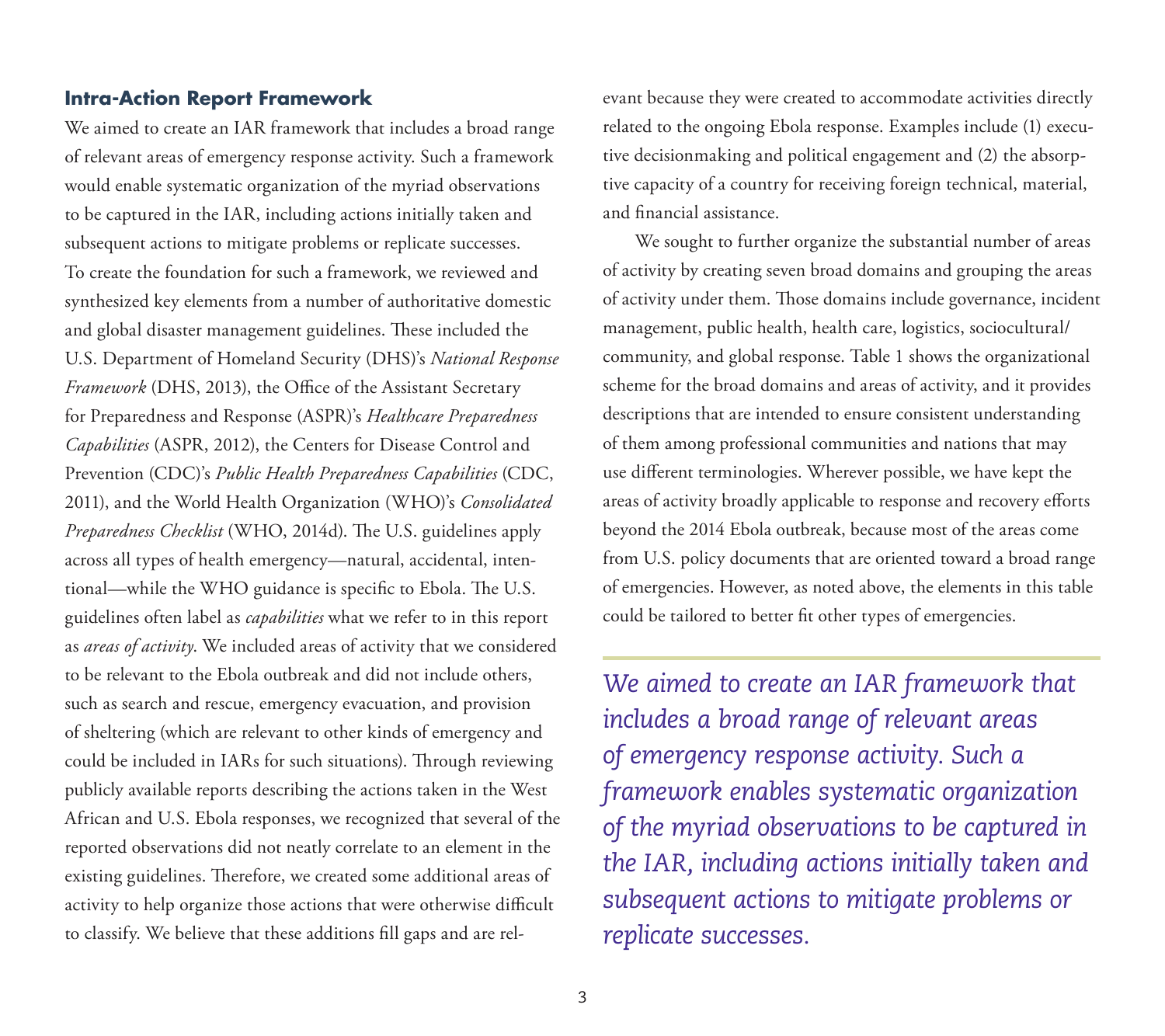| <b>Area of Activity</b>                                             | <b>Description</b>                                                                                                                                                                                                                                                                                                                                                                                                                                                                                                                                                                                                                                                                                                                                                                                                 | Source(s)                                             |
|---------------------------------------------------------------------|--------------------------------------------------------------------------------------------------------------------------------------------------------------------------------------------------------------------------------------------------------------------------------------------------------------------------------------------------------------------------------------------------------------------------------------------------------------------------------------------------------------------------------------------------------------------------------------------------------------------------------------------------------------------------------------------------------------------------------------------------------------------------------------------------------------------|-------------------------------------------------------|
|                                                                     | <b>Domain: Governance</b>                                                                                                                                                                                                                                                                                                                                                                                                                                                                                                                                                                                                                                                                                                                                                                                          |                                                       |
| Executive<br>decisionmaking and<br>political engagement             | Engagement by senior government leaders at the national, state, and/or local levels and<br>promptness of their response-for example, in making decisions about funding, policy, or<br>other aspects of disaster response and recovery.                                                                                                                                                                                                                                                                                                                                                                                                                                                                                                                                                                             | <b>RAND</b>                                           |
| Regulatory and legal<br>context                                     | Legal and regulatory policies and enforcement capabilities to support disaster response<br>and management-for example, ready authorization for emergency use of new diagnostics<br>or drugs, enforcement of movement restrictions, and sharing of response materiel.                                                                                                                                                                                                                                                                                                                                                                                                                                                                                                                                               | <b>RAND</b>                                           |
| Financing                                                           | Sufficient funding for timely and effective response and recovery.<br>WHO: "The availability and deployment of sufficient funds at national and subnational<br>levels to prepare and rapidly respond to an emergency."                                                                                                                                                                                                                                                                                                                                                                                                                                                                                                                                                                                             | WHO, 2014d                                            |
|                                                                     | <b>Domain: Incident Management</b>                                                                                                                                                                                                                                                                                                                                                                                                                                                                                                                                                                                                                                                                                                                                                                                 |                                                       |
| <b>Emergency operations</b><br>coordination and<br>incident command | Emergency operations center to oversee and coordinate incident management; incident<br>command structure and leadership.<br>CDC: "The [cap]ability to direct and support an event or incident with public health<br>or medical implications by establishing a standardized, scalable system of oversight,<br>organization, and supervision consistent with jurisdictional standards and practices and<br>with the National Incident Management System."<br>DHS: "Unified and coordinated operational structure and process that appropriately<br>integrates all critical stakeholders and supports the execution of core capabilities."<br>WHO: "Efforts to clarify roles and responsibilities of national authorities and international<br>partners in preparedness activities under a shared set of objectives." | ASPR, 2012;<br>CDC, 2011;<br>DHS, 2013;<br>WHO, 2014d |
| Information-sharing and<br>situational awareness                    | ASPR: "Effective intelligence/information sharing and dissemination system [to] provide<br>durable, reliable, and effective information exchanges (both horizontally and vertically)<br>between those responsible for gathering information and the analysts and consumers of<br>threat-related information."<br>DHS: "All decisionmakers [have the] decision-relevant information [they need] regarding the<br>nature and extent of the hazard, any cascading effects, and the status of the response."                                                                                                                                                                                                                                                                                                           | ASPR, 2012;<br>CDC, 2011;<br>DHS, 2013                |

# **Table 1. Sources and Description of IAR Areas of Activity**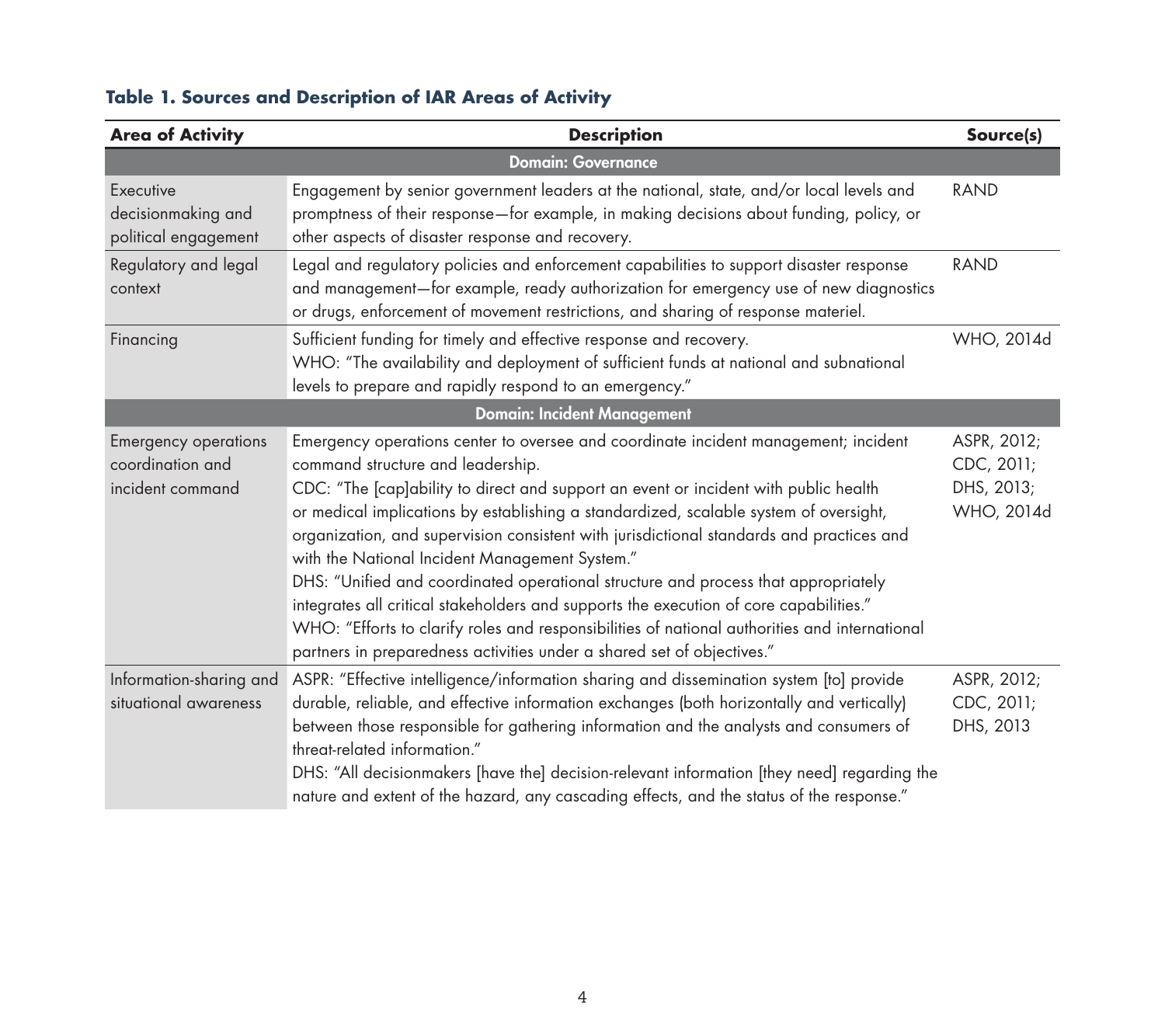| <b>Area of Activity</b>           | <b>Description</b>                                                                                                                                                                                                                                                                                                                                                                                                                                                                                                                                           | Source(s)                               |
|-----------------------------------|--------------------------------------------------------------------------------------------------------------------------------------------------------------------------------------------------------------------------------------------------------------------------------------------------------------------------------------------------------------------------------------------------------------------------------------------------------------------------------------------------------------------------------------------------------------|-----------------------------------------|
|                                   | Domain: Incident Management-Continued                                                                                                                                                                                                                                                                                                                                                                                                                                                                                                                        |                                         |
| Operational<br>communications     | Timely and effective communications among responders, often requiring technologies and<br>processes for interoperable communication systems.<br>ASPR: "Redundant, interoperable communication systems" and processes supporting<br>"healthcare situational awareness that contributes to the incident common operating<br>picture."<br>DHS: "Capacity for timely communications in support of security, situational awareness,<br>and operations by any and all means available between affected communities in the<br>impact area and all response forces." | ASPR, 2012;<br>DHS, 2013                |
|                                   | <b>Domain: Public Health</b>                                                                                                                                                                                                                                                                                                                                                                                                                                                                                                                                 |                                         |
| Health system<br>preparedness     | ASPR: "A continuous cycle of planning, organizing, training, equipping, exercising,<br>evaluating, and taking corrective action in an effort to ensure effective coordination during<br>incident response."                                                                                                                                                                                                                                                                                                                                                  | ASPR, 2012;<br>DHS, 2013;<br>WHO, 2014d |
| Surveillance                      | CDC: "The ability to create, maintain, support, [and] strengthen routine surveillance and<br>detection systems and epidemiological investigation processes, as well as to expand these<br>systems and processes in response to incidents of public health significance."<br>WHO: "Cross-country effective alerting/notification system to immediately investigate a<br>person for potential EVD."                                                                                                                                                            | CDC, 2011;<br>WHO, 2014d                |
| Laboratory                        | Timely access to laboratories that can proficiently test to confirm cases.<br>WHO: "All efforts to ensure that samples are safely taken and transported to laboratories<br>which are ready to swiftly analyze them."                                                                                                                                                                                                                                                                                                                                         | CDC, 2011;<br>WHO, 2014d                |
| Rapid response teams              | WHO: "A group of experienced experts that are on stand-by and can reach any part<br>of the country within 24 hours. Their actions will help to contain/stop an outbreak early<br>on." National-level rapid response teams typically include the following: clinicians,<br>epidemiologists, laboratory experts, social mobilizers/anthropologists, logisticians,<br>psychosocial support experts, data managers, burial staff, media experts, and<br>administrative officers.                                                                                 | WHO, 2014d                              |
| Control at points of<br>entry     | WHO: "Efforts at Points of Entry ready to deal with an Ebola case once it occurs. This<br>includes the preparation of facilities [and] increasing staff capacity."                                                                                                                                                                                                                                                                                                                                                                                           | WHO, 2014d                              |
| Contact tracing and<br>monitoring | Process to identify and track the chain of transmission within the first 72 hours of reporting<br>a confirmed or suspected case and monitoring of potentially infected persons for a full<br>incubation period (e.g., 21 days for Ebola).                                                                                                                                                                                                                                                                                                                    | CDC, 2011;<br>WHO, 2014d                |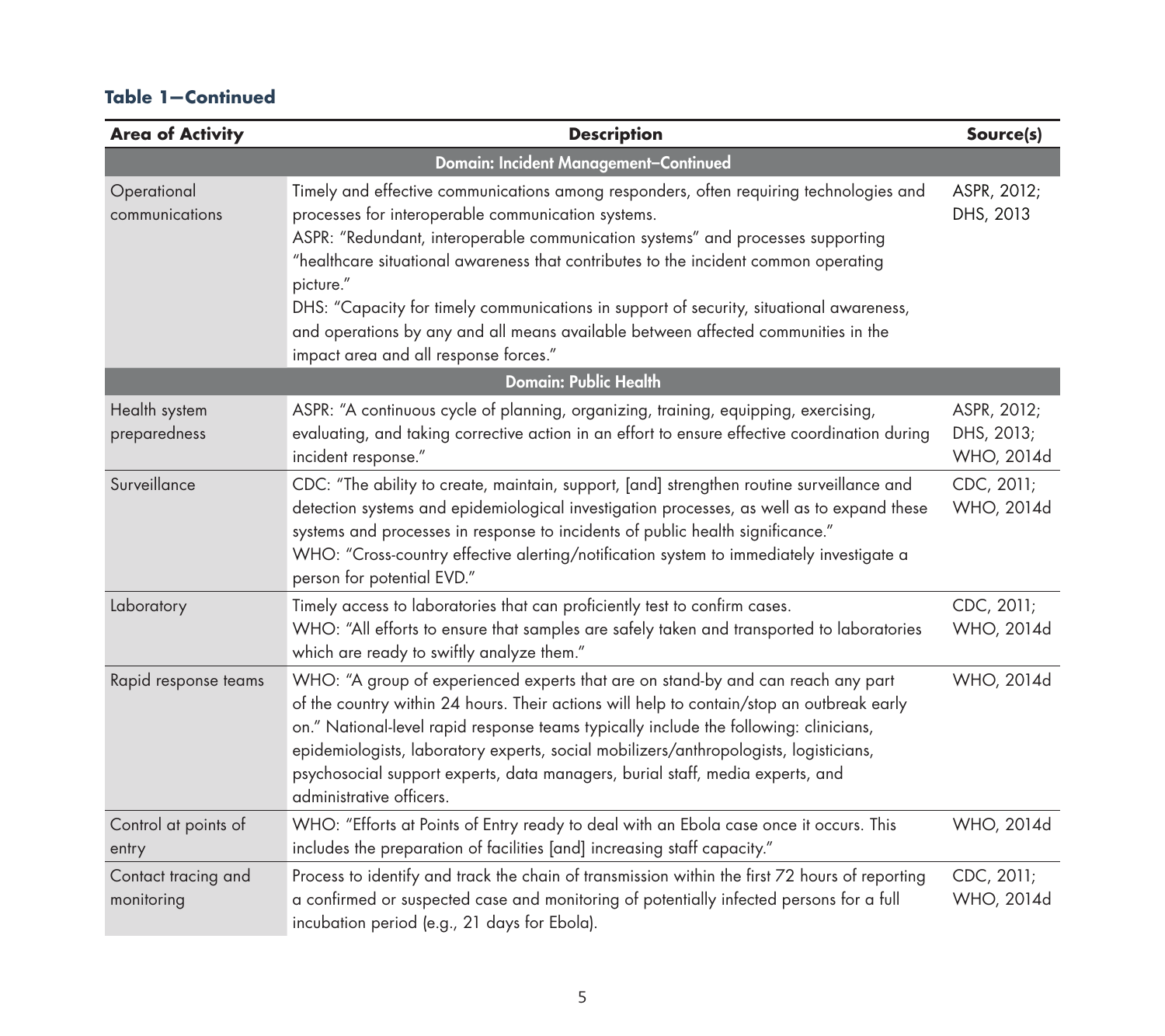| <b>Area of Activity</b>                                                                       | <b>Description</b>                                                                                                                                                                                                                                                                                                                                                                                                                                                                                                                                                                                                                                                                                                                                                | Source(s)                               |
|-----------------------------------------------------------------------------------------------|-------------------------------------------------------------------------------------------------------------------------------------------------------------------------------------------------------------------------------------------------------------------------------------------------------------------------------------------------------------------------------------------------------------------------------------------------------------------------------------------------------------------------------------------------------------------------------------------------------------------------------------------------------------------------------------------------------------------------------------------------------------------|-----------------------------------------|
|                                                                                               | <b>Domain: Public Health-Continued</b>                                                                                                                                                                                                                                                                                                                                                                                                                                                                                                                                                                                                                                                                                                                            |                                         |
| Emergency public<br>information and<br>warning/<br>Public awareness/<br>Public communications | CDC: "The [cap]ability to develop, coordinate, and disseminate information, alerts,<br>warnings, and notifications to the public and incident management responders."<br>DHS: "Coordinated, prompt, reliable, actionable information [for] the whole community<br>through the use of clear, consistent, accessible, and culturally and linguistically appropriate<br>methods to effectively relay information regarding any threat or hazard and, as<br>appropriate, the actions being taken and the assistance being made available."<br>WHO: "Efforts to promote the understanding of [Ebola in] at-risk communities and<br>address any stigma hampering EVD emergency healthcare and effective surveillance<br>The community has a crucial role in the alert." | CDC, 2011;<br>DHS, 2013;<br>WHO, 2014d  |
| Nonpharmaceutical<br>interventions                                                            | Interventions other than vaccines, drugs, or other pharmaceutical products; examples<br>include isolation and quarantine, movement restrictions, social distancing, external<br>decontamination, hygiene, and precautionary protective behaviors.                                                                                                                                                                                                                                                                                                                                                                                                                                                                                                                 | CDC, 2011                               |
| Responder safety and<br>health                                                                | Protection specifically of health care workers and other responders from infection-for<br>example, through appropriate personal protective equipment (PPE) and procedures.<br>CDC: "The [cap]ability to protect public health agency staff responding to an incident and<br>the ability to support the health and safety needs of hospital and medical facility personnel,<br>if requested."<br>WHO: "Optimum [infection prevention and control] capacity and support [to] facilities to<br>ensure safe working conditions within healthcare facilities and social mobilization."                                                                                                                                                                                 | ASPR, 2012;<br>CDC, 2011;<br>WHO, 2014d |
| Development<br>and/or accelerated<br>availability of medical<br>countermeasures               | Medical countermeasures (e.g., diagnostics, therapeutics, vaccines) that have been<br>developed, tested, produced, and/or authorized and approved for emergency use.                                                                                                                                                                                                                                                                                                                                                                                                                                                                                                                                                                                              | <b>RAND</b>                             |
| Guidance development<br>and dissemination                                                     | Process of developing and disseminating response-specific guidance in coordination with<br>subject-matter experts, emergency managers, community organizations, businesses, and<br>other partners.                                                                                                                                                                                                                                                                                                                                                                                                                                                                                                                                                                | CDC, 2011                               |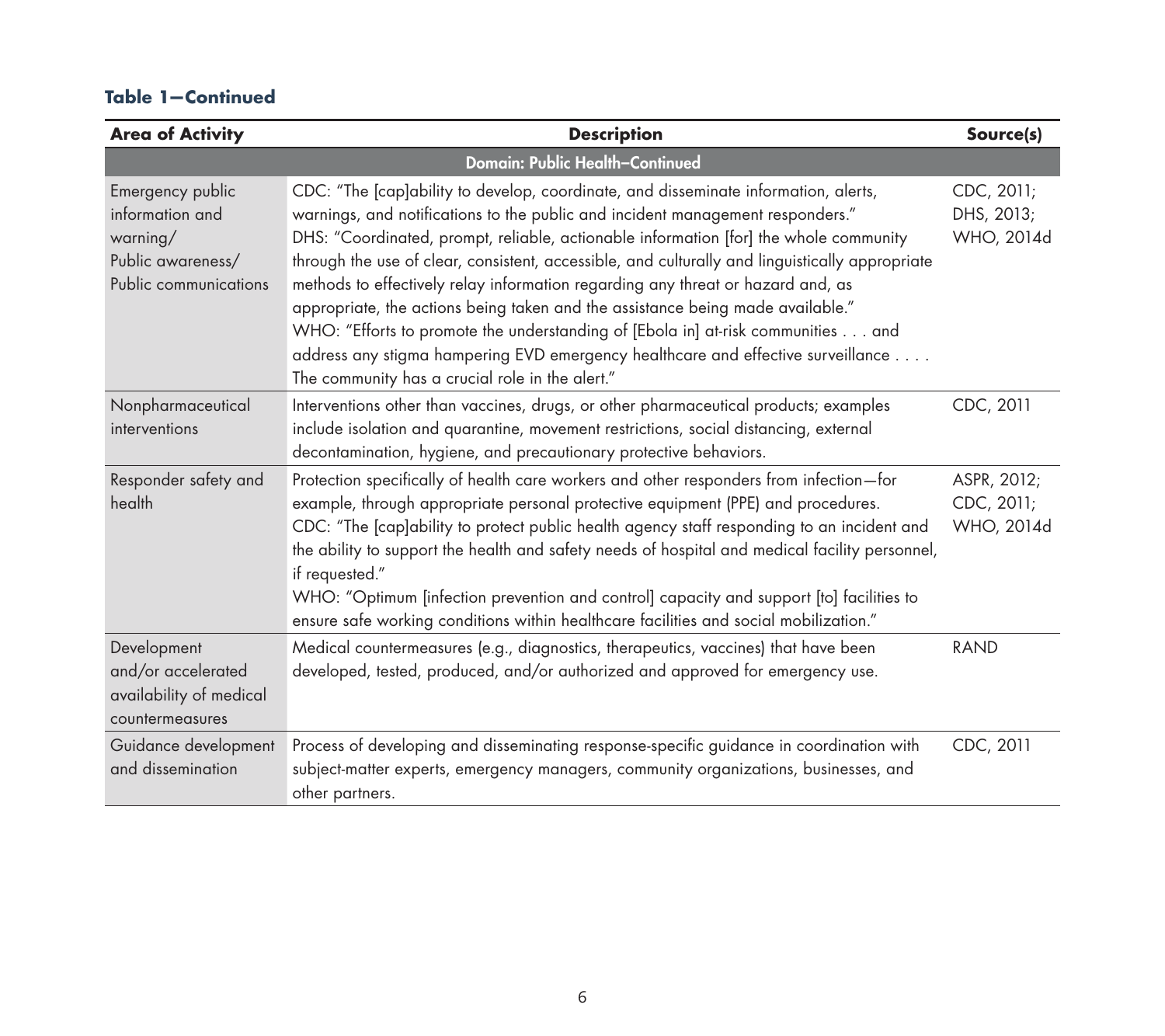| <b>Area of Activity</b>                                  | <b>Description</b>                                                                                                                                                                                                                                                                                                                                                                                                                                                                                                                                                                                                                                     | Source(s)                                             |
|----------------------------------------------------------|--------------------------------------------------------------------------------------------------------------------------------------------------------------------------------------------------------------------------------------------------------------------------------------------------------------------------------------------------------------------------------------------------------------------------------------------------------------------------------------------------------------------------------------------------------------------------------------------------------------------------------------------------------|-------------------------------------------------------|
|                                                          | <b>Domain: Health Care</b>                                                                                                                                                                                                                                                                                                                                                                                                                                                                                                                                                                                                                             |                                                       |
| Case management:<br>Suitable treatment<br>facilities     | New or repurposed facilities capable of safely and effectively providing clinical care (e.g.,<br>Ebola treatment centers for treating patients with EVD).                                                                                                                                                                                                                                                                                                                                                                                                                                                                                              | WHO, 2014d                                            |
| Case management:<br>Clinical care                        | Safe, effective medical care provided to patients (e.g., EVD patients); includes safe<br>transport, timely diagnosis, isolation, and appropriate therapeutic and supportive care,<br>all of which enhance the chances of both patient recovery and protection against disease<br>transmission to others.                                                                                                                                                                                                                                                                                                                                               | WHO, 2014d                                            |
| Case management:<br>Fatality management/<br>Safe burials | CDC: "The [cap]ability to coordinate with other organizations (e.g., law enforcement,<br>healthcare, emergency management, and medical examiner/coroner) to ensure the proper<br>recovery, handling, identification, transportation, tracking, storage, and disposal of human<br>remains and personal effects; certify cause of death; and facilitate access to mental/<br>behavioral health services to the family members, responders, survivors of an incident."<br>WHO: "Efforts to ensure safe burial with due regard to local custom and religion while safe<br>handling of deceased is necessary to prevent wider transmission to communities." | ASPR, 2012;<br>CDC, 2011;<br>DHS, 2013;<br>WHO, 2014d |
| Medical surge                                            | CDC: "The [cap]ability to provide adequate medical evaluation and care during events<br>that exceed the limits of the normal medical infrastructure of an affected community. It<br>encompasses the ability of the healthcare system to survive a hazard impact and maintain<br>or rapidly recover operations that were compromised."                                                                                                                                                                                                                                                                                                                  | ASPR, 2012;<br>CDC, 2011                              |
| Health care system<br>recovery                           | ASPR: "Short-term and long-term efforts for the rebuilding and revitalization of affected<br>communities."                                                                                                                                                                                                                                                                                                                                                                                                                                                                                                                                             | ASPR, 2012                                            |
|                                                          | <b>Domain: Logistics</b>                                                                                                                                                                                                                                                                                                                                                                                                                                                                                                                                                                                                                               |                                                       |
| Critical transportation                                  | Provision of transportation (including infrastructure access and accessible transportation<br>services) for response priority objectives, including the evacuation of people and animals,<br>and the delivery of vital response personnel, equipment, and services to affected areas.                                                                                                                                                                                                                                                                                                                                                                  | DHS, 2013                                             |
| Medical materiel<br>management and<br>distribution       | CDC: "The [cap]ability to acquire, maintain (e.g., cold chain storage or other storage<br>protocol), transport, distribute, and track medical materiel (e.g., pharmaceuticals, gloves,<br>masks, and ventilators) during an incident and to recover and account for unused medical<br>materiel, as necessary, after an incident."                                                                                                                                                                                                                                                                                                                      | ASPR, 2012;<br>CDC, 2011                              |
| Volunteer and personnel<br>management                    | CDC: "The [cap]ability to coordinate the identification, recruitment, registration, credential<br>verification, training, and engagement of volunteers and personnel to support the<br>jurisdictional public health agency's response to incidents of public health significance."                                                                                                                                                                                                                                                                                                                                                                     | ASPR, 2012;<br>CDC, 2011                              |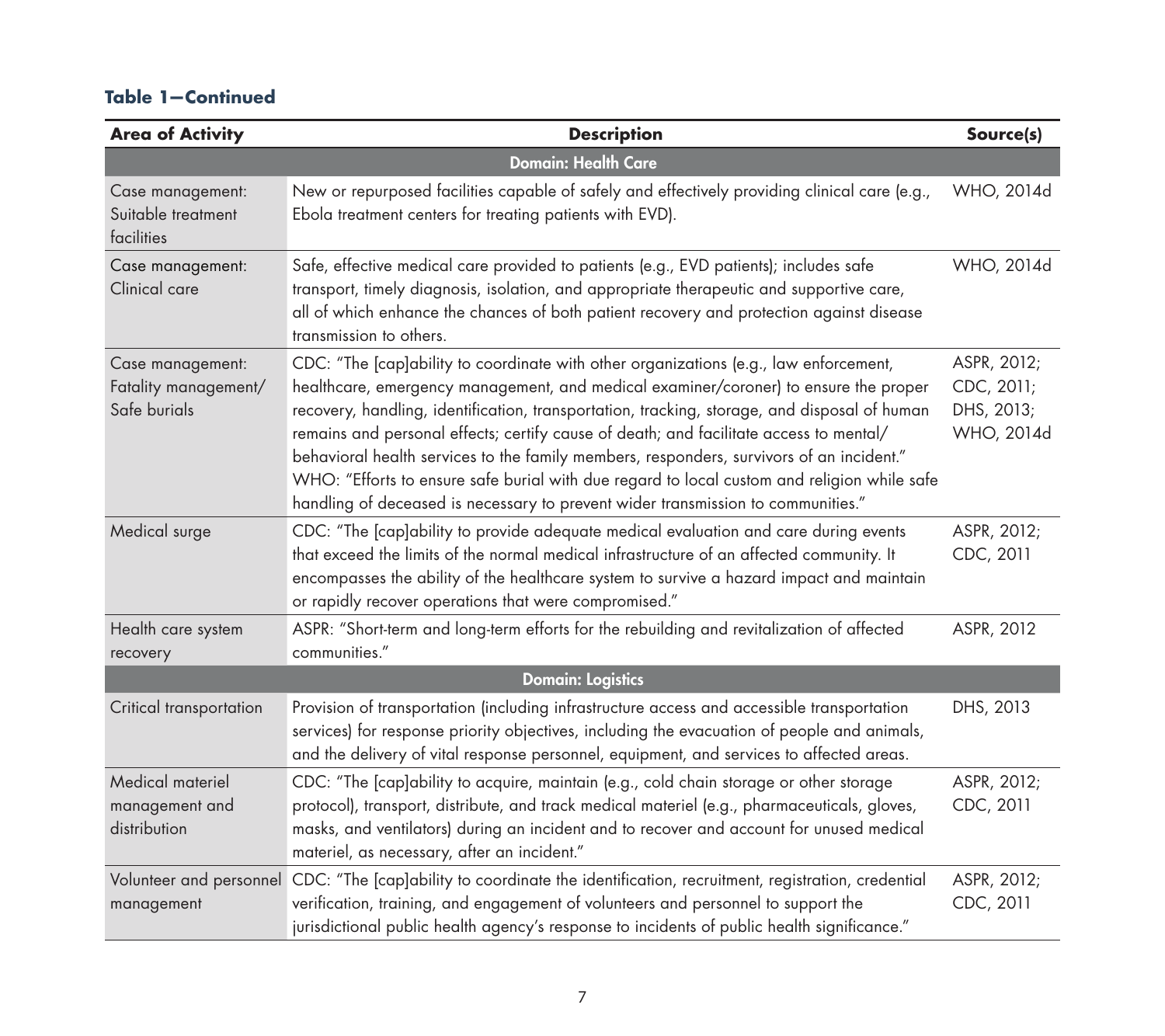| <b>Area of Activity</b>                        | <b>Description</b>                                                                                                                                                                                                                                                                                                                                                                                                               | Source(s)                |
|------------------------------------------------|----------------------------------------------------------------------------------------------------------------------------------------------------------------------------------------------------------------------------------------------------------------------------------------------------------------------------------------------------------------------------------------------------------------------------------|--------------------------|
|                                                | <b>Domain: Sociocultural/Community</b>                                                                                                                                                                                                                                                                                                                                                                                           |                          |
| Culturally appropriate<br>community engagement | Response approaches should take into consideration the public's views—including gender,<br>ethnic, and religious biases, as well as cultural or linguistic traditions-in managing<br>the complex risks and risk perceptions associated with a public health emergency, and<br>to promote the understanding of Ebola in at-risk communities and address any stigma<br>hampering emergency health care and effective surveillance. | WHO, 2014d               |
| Community<br>preparedness                      | CDC: "The [cap]ability of communities to prepare for, withstand, and recover-in both the<br>short and long terms-from public health incidents."                                                                                                                                                                                                                                                                                  | ASPR, 2012;<br>CDC, 2011 |
| Community recovery                             | CDC: "The [cap]ability to collaborate with community partners, (e.g., healthcare<br>organizations, business, education, and emergency management) to plan and advocate for<br>the rebuilding of public health, medical, and mental/behavioral health systems to at least a<br>level of functioning comparable to pre-incident levels, and improved levels where possible."                                                       | ASPR, 2012;<br>CDC, 2011 |
|                                                | <b>Domain: Global Response</b>                                                                                                                                                                                                                                                                                                                                                                                                   |                          |
| Absorptive capacity                            | The ability of recipients of external aid (financial/technical) to channel and coordinate the<br>provided help.                                                                                                                                                                                                                                                                                                                  | <b>RAND</b>              |
| External aid                                   | The availability and deployment of sufficient funds to nations to augment or complement<br>their capacity to prepare and rapidly respond.                                                                                                                                                                                                                                                                                        | WHO, 2014d               |
| Technology and<br>innovations                  | Deployment of resources to facilitate, harness, and leverage technology and innovation to<br>improve disaster preparedness, response, and recovery.                                                                                                                                                                                                                                                                              | RAND                     |

Building upon this first dimension of the framework (the areas of activity), we added a second dimension to categorize and display experiences and lessons learned and applied. This built-out framework takes the form of a color-coded matrix that organizes all the areas of activity under the seven broad domains into two main categories: "initial failure or challenge/initial success" (failures or challenges are denoted in red, successes are denoted in pale green) and "improvement made/success replicated" to fix an initial failure or challenge, potentially replicate that fix, or replicate an initial

success (in darker green). In principle, one could create a middle category (color-coded yellow) to distinguish between a "failure" (e.g., critical delay, failed attempt) and a "challenge" (e.g., difficulty faced), but we do not make such a distinction here because we did not find compelling examples to distinguish between the two. Also in principle, an activity could be color-coded yellow if there is initial uncertainty about whether it should be considered a success or a failure; again, we do not include that here because we did not find any compelling examples in our illustrative IAR elements.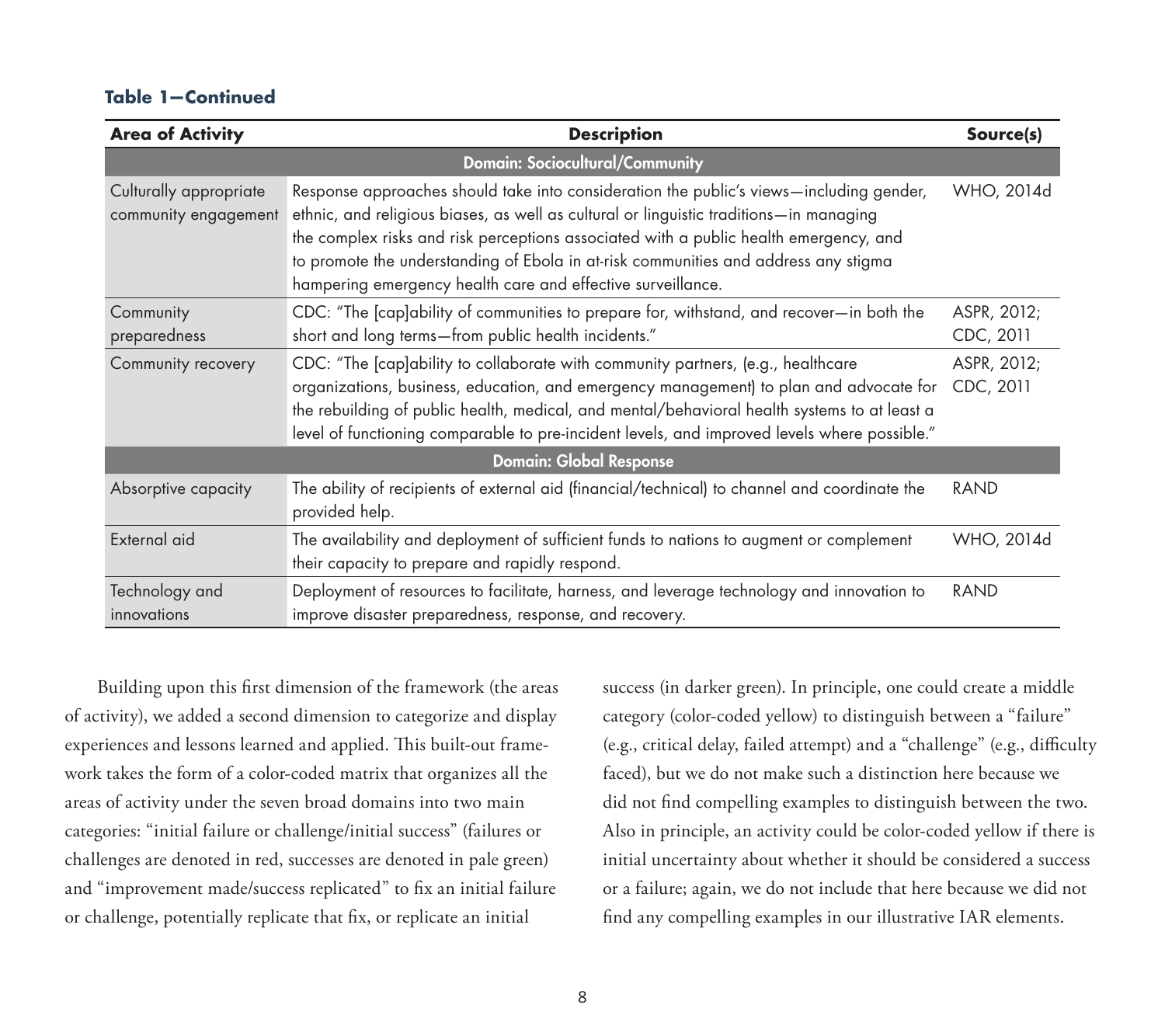Once we created the two-dimensional framework, we populated the cells in the matrix with illustrative examples of recent successes, challenges, failures, and mitigation strategies, drawing from open source data, media coverage, published reports, and judgments of experts within RAND.

# **IAR in Practice—Examples from the 2014 Ebola Response**

In Guinea, Liberia, and Sierra Leone, the three countries most heavily affected by Ebola, the outbreak has had a devastating effect on the economy, the health system, education, agriculture, and residents' livelihoods. According to the World Bank (2014), the growth of the gross domestic product in these countries has been crippled, and significant gains from the past decade have been practically reversed by this unprecedented outbreak. In addition, countless health workers have lost their lives in the course of providing care to Ebola-infected patients. With most countries in West Africa already having a low ratio of health workers per population, these deaths have dealt a considerable blow to the already fragile health system infrastructure of the affected countries. Furthermore, food security and livelihoods of entire communities have been affected by the scourge, especially in farming communities. Mandatory curfews and quarantines have had negative effects on businesses and standards of living.

While the Ebola outbreak has been a formidable foe, there has been positive news amid the disaster and devastation. Senegal experienced a single case of Ebola imported from Guinea in late August 2014; it responded quickly, experienced no further cases, and was declared by WHO to be Ebola-free on October 17, 2014. Nigeria experienced its first case of Ebola when a visiting Liberian

*Once we created the two-dimensional framework, we populated the cells in the matrix with illustrative examples of recent successes, challenges, failures, and mitigation strategies, drawing from open source data, media coverage, published reports, and judgments of experts within RAND.*

national arrived in Lagos in late July 2014. The outbreak spread from Lagos to Port Harcourt, another major metropolis, but was successfully contained; Nigeria was declared Ebola-free on October 19, 2014. Mali, originally thought to have contained the virus, had a second cross-border transmission from Guinea but then successfully contained the outbreak and was declared Ebola-free on January 17, 2015. Furthermore, a separate outbreak unconnected to the ongoing West African outbreak was reported in Democratic Republic of the Congo (DRC) in central Africa. The country benefited from its experience from six prior outbreaks and successfully contained the 2014 outbreak. It was declared Ebola-free by WHO on November 20, 2014.

On September 30, 2014, the first laboratory-confirmed case of Ebola in the United States was diagnosed at a Dallas, Texas, hospital in a man who had traveled from Liberia. By mid-October, two health care workers who had cared for this patient at the hospital were diagnosed with Ebola. Before the end of the month, a fourth case of Ebola was diagnosed in a health care worker returning to New York City from Guinea (CDC, 2014d). The United States was declared Ebola-free on November 10, 2014. However, these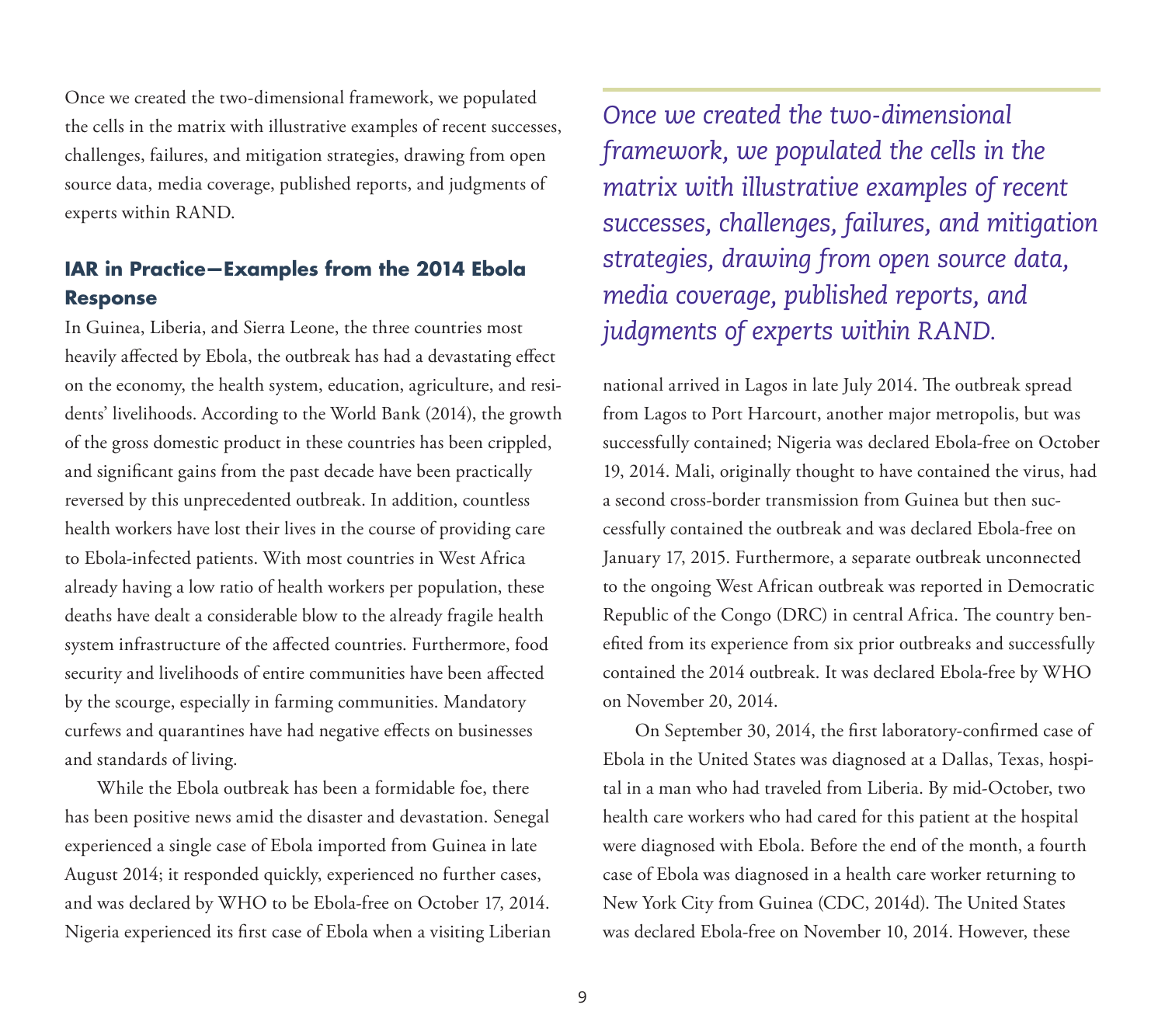# *The IAR exercise is intended to organize failures and successes into a framework that enables stakeholders to continue to improve responses by learning from recent experiences.*

incidents prompted CDC, many health care systems, and hospitals to evaluate their readiness to diagnose and treat potential cases of Ebola and to protect health care workers and the public from further spread of the disease.

The observations and lessons captured in the proof-of-concept IARs for Africa and the United States in the following sections are drawn from actions in countries that have succeeded in overcoming the outbreak, as well as from those in countries that are still fighting the battle, where applicable. In identifying our observations in countries and communities, we consider not only initial problems (failures or challenges) and actions taken to fix them, but also initial successes, including unexpected successes, which are described as positive deviance and are a particularly important source of lessons to be learned and applied.

We also present observations where necessary response actions were not taken or were delayed. We expand on this further by identifying the actions, where they exist, that have been taken to correct these initial delays or failures. Examples include the widely acknowledged delay in global response to the outbreak in West Africa, the less-than-aggressive response of some country governments to the outbreak in its early stages, and failures in such areas as communication, surveillance, and contact tracing. Public health experts have also speculated that the magnitude and spread of the outbreak could have been curbed significantly if the initial response had been earlier and more comprehensive. Note that the IAR exercise is not geared toward placing blame, but rather is intended to organize observed failures and successes into a framework that enables stakeholders to continue to improve responses by learning from recent experiences.

The remainder of this report consists of two proof-of concept IARs—one for the African response and one for the U.S. response. Each is accompanied by a brief narrative describing (1) key failures or challenges and the actions taken to correct them, where applicable, and (2) some of the key successes observed in the Ebola 2014 outbreak and the actions taken to replicate them. The IARs and accompanying narratives are intended to reflect illustrative examples of how the tool could be used, as a proof of concept, rather than claiming to be exhaustive in their content. We drew examples from publicly available reports (e.g., media, CDC, WHO) but do not purport to have completed an exhaustive search. In practice, emergency managers would likely want to capture a more comprehensive set of observations and lessons learned in the Ebola response, and to periodically update the report to reflect progress over time. Indeed, the IAR is designed as a dynamic tool to monitor progress over time and capture lessons that have been learned and applied. This more comprehensive effort would be a useful follow-on that would require significant involvement from key informed officials involved in these response efforts, to complement information available to us from public sources.

## Proof-of-Concept Intra-Action Report for Africa

Illustrative observations from the Ebola experience in Africa are summarized in Table 2. The remainder of the IAR is a narrative description of key observations and lessons learned.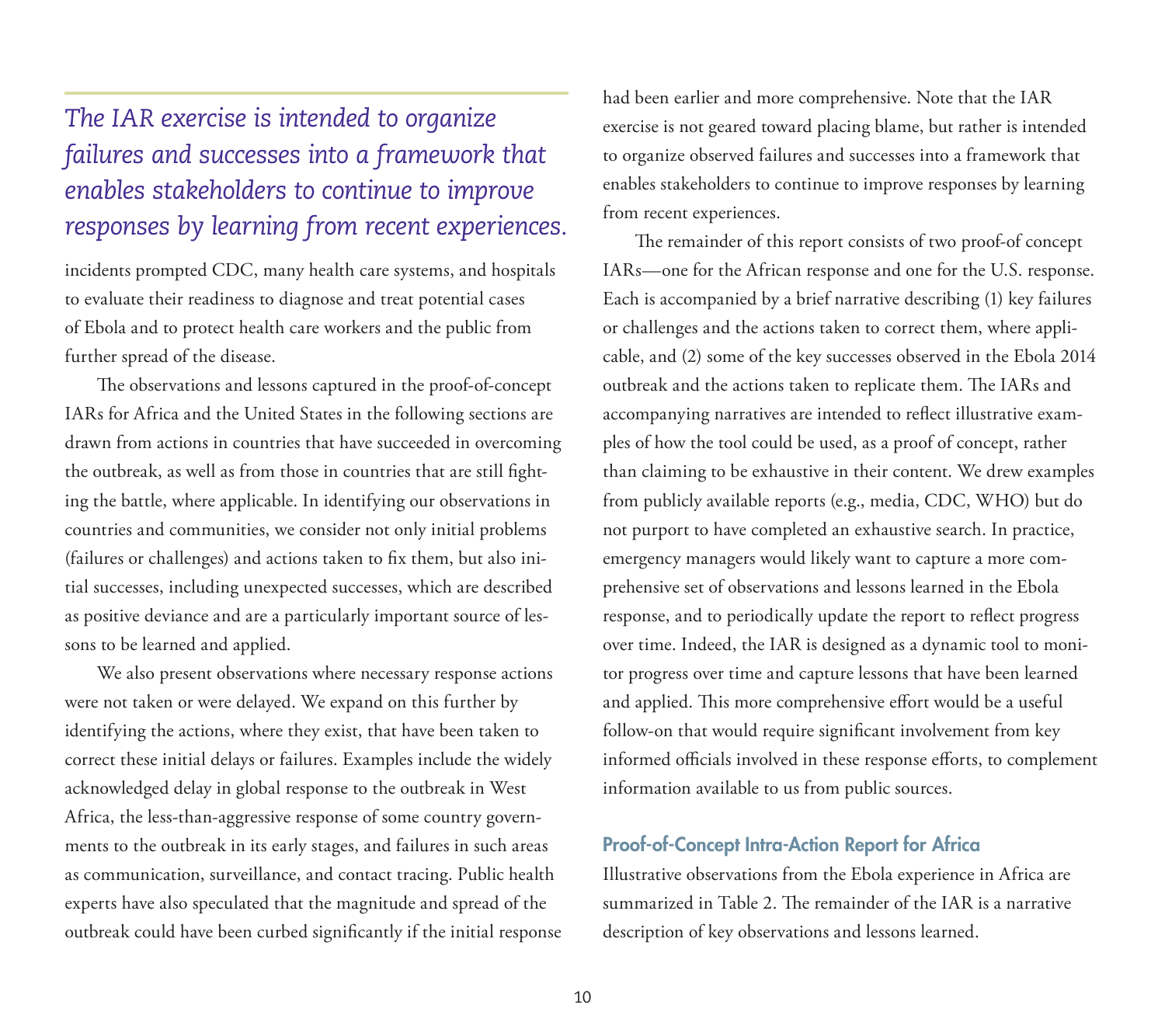| <b>Area of Activity</b>                                    | Initial Failure or Challenge (Red)/Initial Success (Green)                                                                                                                                                                                                                                                                                                                                                                               | <b>Improvement Made/Success Replicated</b>                                                                                                                                                                                                                                             |
|------------------------------------------------------------|------------------------------------------------------------------------------------------------------------------------------------------------------------------------------------------------------------------------------------------------------------------------------------------------------------------------------------------------------------------------------------------------------------------------------------------|----------------------------------------------------------------------------------------------------------------------------------------------------------------------------------------------------------------------------------------------------------------------------------------|
|                                                            | <b>Domain: Governance</b>                                                                                                                                                                                                                                                                                                                                                                                                                |                                                                                                                                                                                                                                                                                        |
| Executive<br>decisionmaking<br>and political<br>engagement | Guinea/Liberia/Sierra Leone: Governments delay in declaring<br>national state of emergency until three to four months after the<br>disease was first confirmed in-country. (At the time of the WHO<br>declaration of a "public health emergency of international<br>concern" on August 8, 2014, Guinea had reported 495 confirmed,<br>probable, or suspected cases; Liberia, 554; Sierra Leone, 717)<br>(Schnirring, 2014b; WHO, 2014a). | Guinea/Liberia/Sierra Leone: National<br>emergency is eventually declared in late July<br>(Sierra Leone), early August (Liberia), and<br>mid-August (Guinea); country leaderships have<br>become more aggressive in fighting the outbreak<br>(BBC, 2014a; Flynn, 2014; RT News, 2014). |
|                                                            | Mali/Nigeria/Senegal/DRC: Government responds aggressively<br>and places the country on high alert immediately when index cases<br>are identified (WHO, 2014g, 2015h).                                                                                                                                                                                                                                                                   |                                                                                                                                                                                                                                                                                        |
| Regulatory and<br>legal context                            | Liberia: Quarantines are ineffectively enforced and marred with<br>protests and deaths (Murtala and Hollis, 2014).                                                                                                                                                                                                                                                                                                                       | Liberia: Security personnel are trained by U.S.<br>military in isolation operations, and food supplies<br>are provided to quarantined residents; president<br>sets up board of inquiry to probe alleged misuse<br>of force by security agents (Giahyue, 2014; Sim,<br>2014).           |
|                                                            | Nigeria: Effectively enforces quarantine through a push to amend<br>the nation's quarantine laws (Federal Republic of Nigeria, 2014;<br>Obi and Balogun, 2014).                                                                                                                                                                                                                                                                          |                                                                                                                                                                                                                                                                                        |
|                                                            | Sierra Leone: Passes laws to deter (through fines and imprisonment)<br>secret burials and failure to report sick Ebola patients (NewVision,<br>2014).                                                                                                                                                                                                                                                                                    |                                                                                                                                                                                                                                                                                        |
| Financing                                                  | Liberia: Government is initially unable to adequately mobilize<br>sufficient resources to properly execute response (Sack et al., 2014;<br>WHO, 2015d).                                                                                                                                                                                                                                                                                  | Liberia: President appeals to the United States and<br>other partners for aid in September 2014 (Flynn,<br>$2014$ ).                                                                                                                                                                   |
|                                                            | Nigeria/Senegal: Timely deployment and mobilization of internal<br>and external funds (WHO, 2015h).                                                                                                                                                                                                                                                                                                                                      |                                                                                                                                                                                                                                                                                        |

# **Table 2. Intra-Action Report for the 2014 Ebola Outbreak in Africa**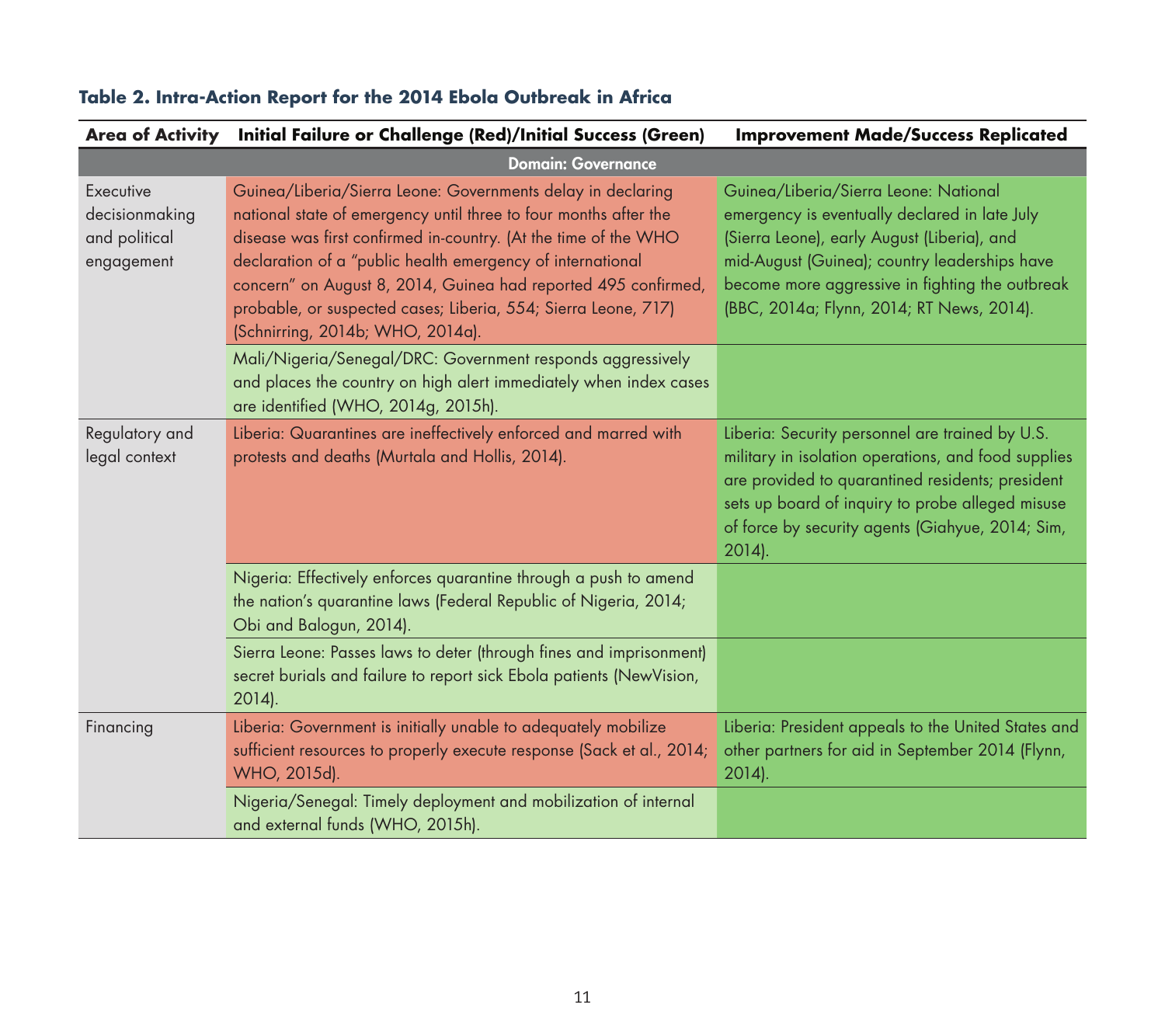|                                                                 | Area of Activity Initial Failure or Challenge (Red)/Initial Success (Green)                                                                                                                                                               | <b>Improvement Made/Success Replicated</b>                                                                                                                                                                                                                                                                     |
|-----------------------------------------------------------------|-------------------------------------------------------------------------------------------------------------------------------------------------------------------------------------------------------------------------------------------|----------------------------------------------------------------------------------------------------------------------------------------------------------------------------------------------------------------------------------------------------------------------------------------------------------------|
|                                                                 | <b>Domain: Incident Management</b>                                                                                                                                                                                                        |                                                                                                                                                                                                                                                                                                                |
| Emergency<br>operations<br>coordination and<br>incident command | Liberia: The Ebola national task force poorly coordinates response<br>activities among partner organizations, which affects development<br>and execution of clearly articulated action items (Pillai et al., 2014;<br>Sack et al., 2014). | Liberia: President sets up and leads presidential<br>task force in July 2014 (Sack et al, 2014; WHO,<br>2015d). With technical assistance from CDC,<br>an incident management system is developed<br>between July and August, and an incident<br>manager is appointed in August 2014 (Pillai et<br>al., 2014). |
|                                                                 | Guinea/Liberia/Sierra Leone: Poor integration across different arms<br>of response, as well as across borders (Sack et al., 2014).                                                                                                        | Guinea/Liberia/Sierra Leone: WHO sets up a<br>regional coordinating center in Guinea in July<br>2014 (Sack et al., 2014).                                                                                                                                                                                      |
|                                                                 | Mali/Nigeria/Senegal/DRC: From the outset, government agencies<br>and partner organizations effectively coordinate emergency<br>response (WHO, 2014g, 2015h).                                                                             |                                                                                                                                                                                                                                                                                                                |
|                                                                 | Nigeria/Senegal/DRC: There is multisectoral collaboration among<br>government agencies involved in the response (WHO, 2015h).                                                                                                             |                                                                                                                                                                                                                                                                                                                |
|                                                                 | All affected countries: An emergency operations coordination<br>center is set up immediately after Ebola outbreaks are confirmed in<br>respective countries (Schnirring, 2014).                                                           |                                                                                                                                                                                                                                                                                                                |
| Information-<br>sharing and<br>situational<br>awareness         | Liberia: From the outset, the Ministries of Information and of Health<br>and Social Welfare put out contradictory messages about the<br>presence of Ebola in the country (Worzi, 2014).                                                   | Liberia: More-consistent messaging from<br>government authorities (Pillai et al., 2014).                                                                                                                                                                                                                       |
|                                                                 | Nigeria: Minister of Health provides regular and consistent updates<br>on the status of the Ebola situation (Federal Republic of Nigeria,<br>$2014$ ).                                                                                    |                                                                                                                                                                                                                                                                                                                |
| Operational<br>communications                                   | Guinea: Information on possible cross-border transmission from<br>Guinea to Sierra Leone fails to reach health authorities in Sierra<br>Leone (Sack et al., 2014; WHO, 2015b).                                                            | Guinea: WHO sets up a regional coordinating<br>center in July 2014 to improve cross-border<br>communication (Sack et al., 2014).                                                                                                                                                                               |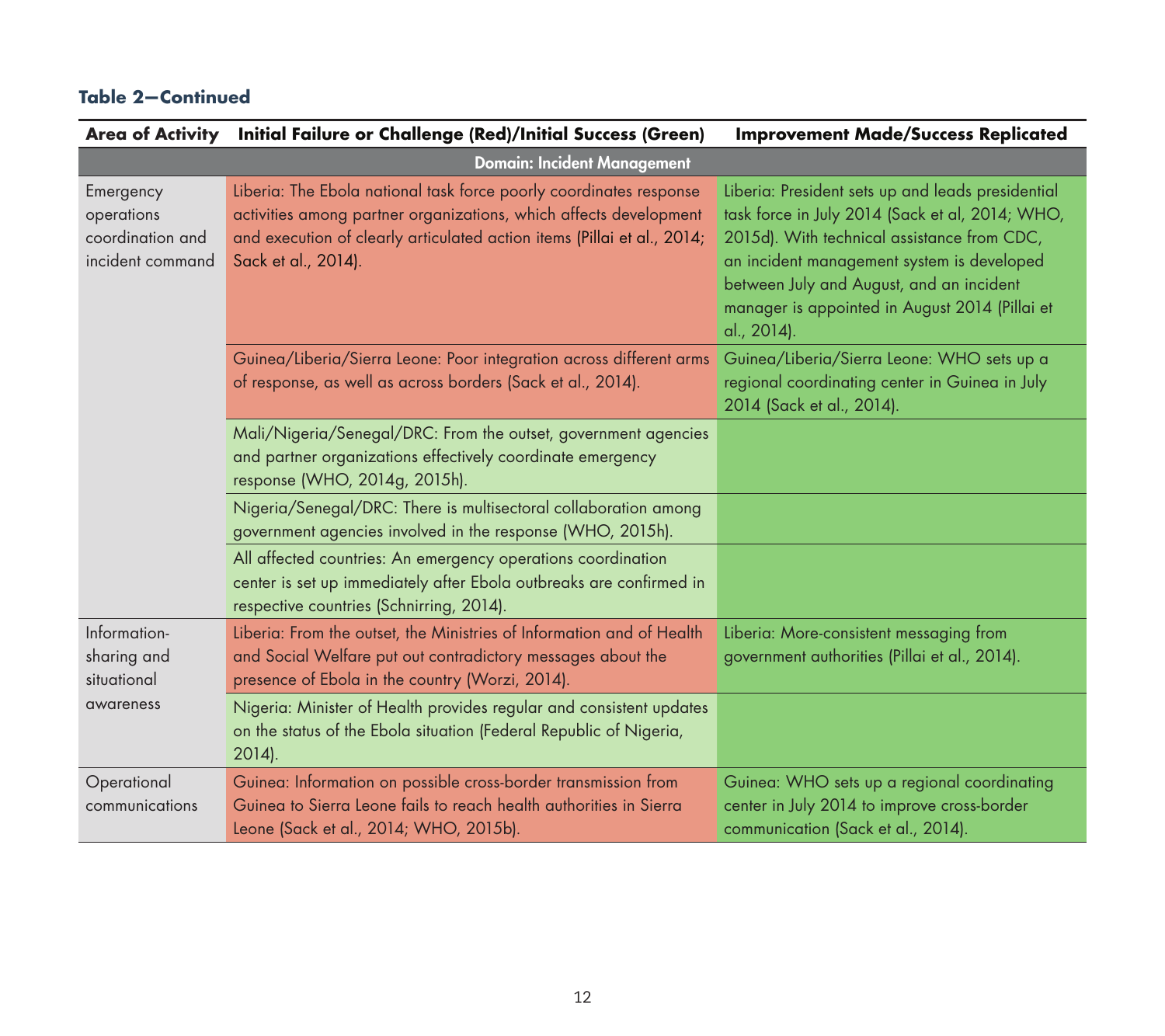|                               | Area of Activity Initial Failure or Challenge (Red)/Initial Success (Green)                                                                                                                                                                                           | <b>Improvement Made/Success Replicated</b>                                                                                                                                                                           |
|-------------------------------|-----------------------------------------------------------------------------------------------------------------------------------------------------------------------------------------------------------------------------------------------------------------------|----------------------------------------------------------------------------------------------------------------------------------------------------------------------------------------------------------------------|
|                               | <b>Domain: Public Health</b>                                                                                                                                                                                                                                          |                                                                                                                                                                                                                      |
| Health system<br>preparedness | Guinea/Liberia/Sierra Leone: Has no national preparedness and<br>response protocol prior to outbreak (WHO, 2015b).                                                                                                                                                    | Guinea/Liberia/Sierra Leone: Develop plans and<br>strategies with assistance of experts from WHO,<br>CDC, and other partners (WHO, 2014c).                                                                           |
|                               | DRC: Has extensive response plan in place (likely drawing from its<br>experiences with six previous Ebola outbreaks).                                                                                                                                                 |                                                                                                                                                                                                                      |
|                               | Senegal: Has a detailed response plan and creates National Crisis<br>Committee in March before any case of Ebola is identified (WHO,<br>2014g).                                                                                                                       |                                                                                                                                                                                                                      |
|                               | Latin America/Caribbean: WHO and the Pan American Health<br>Organization appointed an Ebola incident manager to help<br>mobilize Latin American and Caribbean states to set in place Ebola<br>preparedness measures (Pan American Health Organization/<br>WHO, 2014). |                                                                                                                                                                                                                      |
|                               | Africa: In late August 2014, WHO begins preparedness<br>strengthening efforts to support countries contiguous with the three<br>most affected countries in West Africa (WHO 2014b, 2015a).                                                                            |                                                                                                                                                                                                                      |
| Surveillance                  | Guinea/Sierra Leone: First cases of Ebola are identified, about<br>three to four months after onset of the outbreak (Sack et al., 2014).                                                                                                                              | Guinea/Sierra Leone: Strengthen surveillance<br>systems with training and support from WHO,<br>CDC, and other partners (United States Agency<br>for International Development [USAID], 2014a,<br>2014d; WHO, 2014c). |
|                               | Mali/Nigeria/Senegal: Promptly identify index case (WHO,<br>2015h).                                                                                                                                                                                                   |                                                                                                                                                                                                                      |
| Laboratory                    | Guinea/Liberia/Sierra Leone: Lack of (or inadequate) laboratories;<br>delayed turnaround time of laboratory results (WHO, 2015a).                                                                                                                                     | Guinea/Liberia/Sierra Leone: Increase number of<br>laboratories accessible to affected districts, with<br>the assistance of international partners (WHO,<br>2015a).                                                  |
|                               | Mali/Nigeria/Senegal/DRC: Existence of in-country laboratories<br>with Ebola testing capacity (WHO, 2014g, 2015h).                                                                                                                                                    |                                                                                                                                                                                                                      |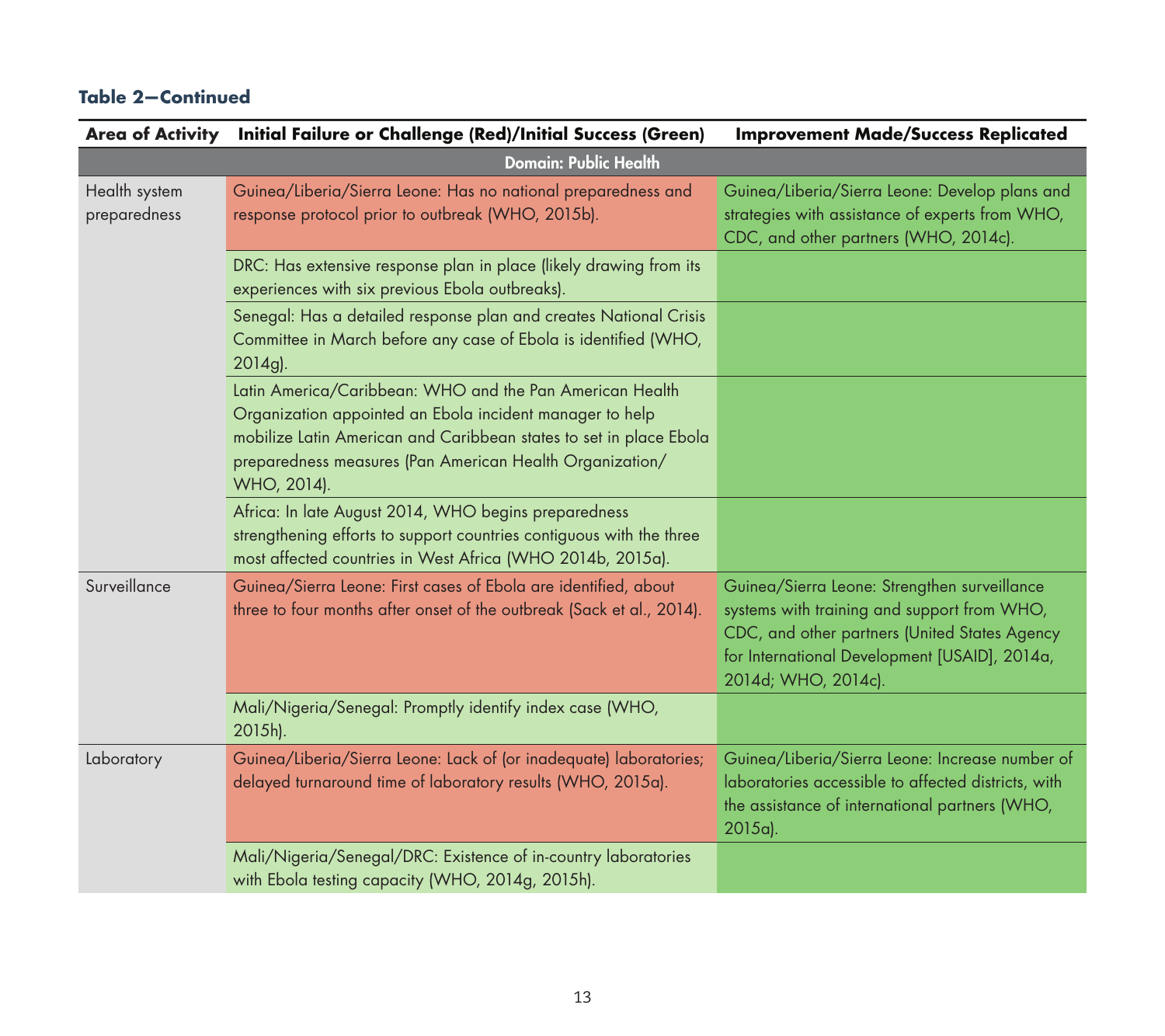|                                                                                                  | Area of Activity Initial Failure or Challenge (Red)/Initial Success (Green)                                                                                                                                  | <b>Improvement Made/Success Replicated</b>                                                                                                                                                                                                                                               |
|--------------------------------------------------------------------------------------------------|--------------------------------------------------------------------------------------------------------------------------------------------------------------------------------------------------------------|------------------------------------------------------------------------------------------------------------------------------------------------------------------------------------------------------------------------------------------------------------------------------------------|
|                                                                                                  | <b>Domain: Public Health-Continued</b>                                                                                                                                                                       |                                                                                                                                                                                                                                                                                          |
| Rapid response<br>teams                                                                          | Mali/Nigeria/Senegal/DRC: Promptly deploy rapid response<br>teams to affected areas (WHO, 2014g, 2015h).                                                                                                     |                                                                                                                                                                                                                                                                                          |
| Control at points<br>of entry                                                                    | Liberia/Sierra Leone: Ebola is transmitted across the border from<br>Guinea due to deficient point-of-entry surveillance (Sack et al.,<br>2014).                                                             | Liberia/Sierra Leone: With the support of<br>international partners, strengthen point-of entry-<br>surveillance through training and mobilization<br>of border surveillance teams (Sack et al., 2014;<br>USAID, 2014d).                                                                  |
|                                                                                                  | Nigeria: Activates point-of-entry surveillance system; conducts<br>screening at airports and country borders in July 2014 (Federal<br>Republic of Nigeria, 2014).                                            |                                                                                                                                                                                                                                                                                          |
| Contact tracing<br>and monitoring                                                                | Guinea/Liberia/Sierra Leone: Fail to visit and follow up all<br>registered contacts due to insufficient contact tracing teams and<br>difficulty in accessing hard-to-reach rural places (Sack et al., 2014). | Guinea/Liberia/Sierra Leone: Recruit and train<br>more contact tracing teams, with the assistance of<br>international partners (Garrett, 2014; Sack et al.,<br>2014; USAID, 2014c; WHO, 2015g).                                                                                          |
|                                                                                                  | Mali/Nigeria/Senegal/DRC: Prompt, effective contact tracing<br>(WHO, 2014g, 2015h).                                                                                                                          |                                                                                                                                                                                                                                                                                          |
| Emergency public<br>information and<br>warning/<br>Public awareness/<br>Public<br>communications | Guinea/Liberia/Sierra Leone: Early efforts at public awareness<br>reinforce fear and hopelessness, which results in avoidance of<br>health centers for treatment (Sack et al., 2014; WHO, 2015b).            | Guinea/Liberia/Sierra Leone: Communication<br>improves through social mobilization campaigns,<br>outreach, and the media (WHO, 2014c, 2015a).<br>Campaign messages are altered to reinforce<br>hope and provide actionable information when<br>symptoms are noticed (Sack et al., 2014). |
|                                                                                                  | Mali/Nigeria/Senegal/DRC: Effectively disseminate information<br>via mass media and social media (Federal Republic of Nigeria,<br>2014; WHO, 2015h).                                                         |                                                                                                                                                                                                                                                                                          |
| Non-<br>pharmaceutical                                                                           | Mali/Nigeria/Senegal/DRC: Prompt isolation of infected victims;<br>isolation facilities are built or repurposed (WHO, 2014h, 2015g).                                                                         |                                                                                                                                                                                                                                                                                          |
| interventions                                                                                    | Nigeria: Successful widespread adoption of hygienic and<br>precautionary protective behaviors, such as hand-washing and<br>limiting body contact (Federal Republic of Nigeria; 2014).                        |                                                                                                                                                                                                                                                                                          |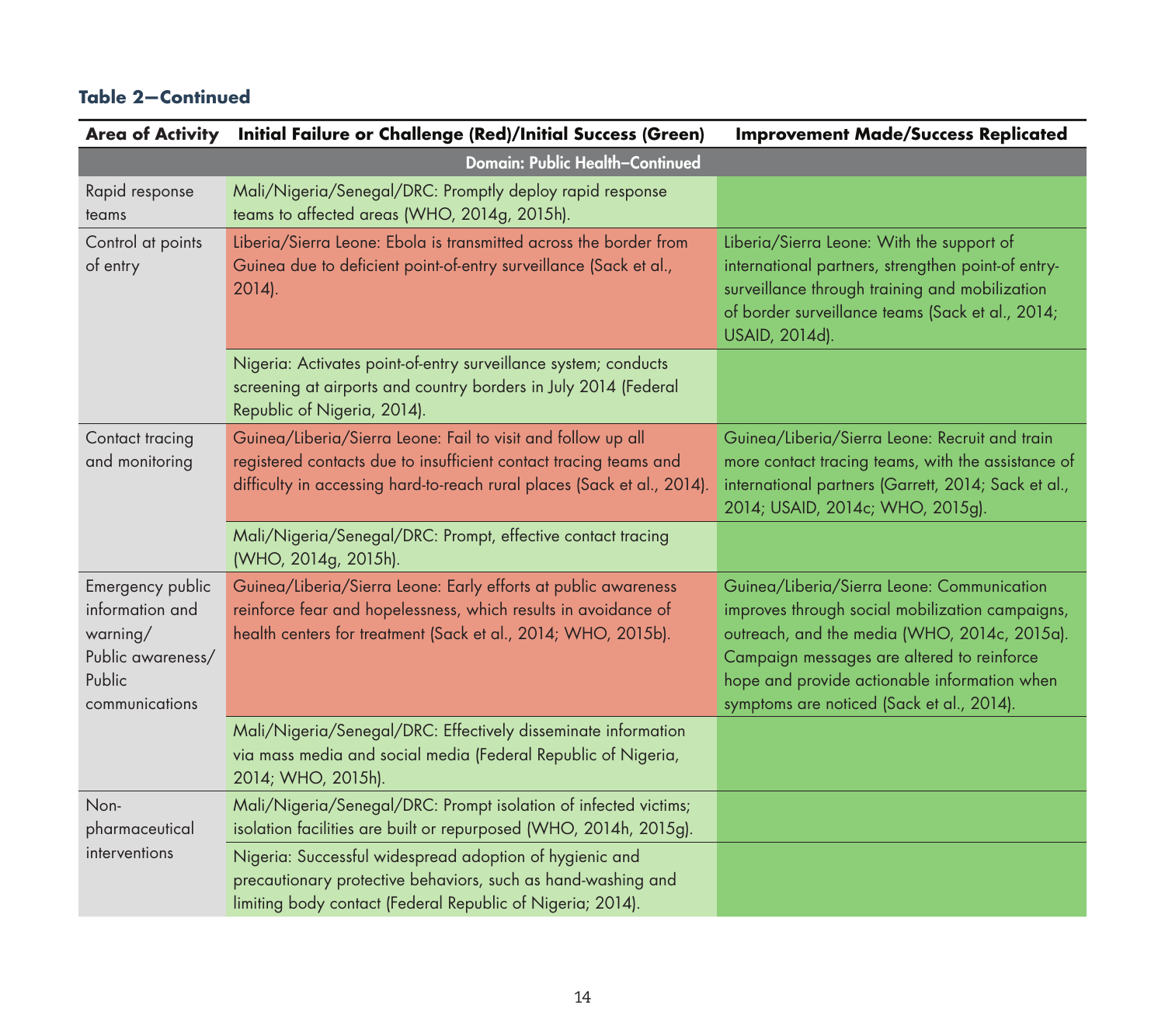|                                                                           | Area of Activity Initial Failure or Challenge (Red)/Initial Success (Green)                                                                                                                                                                      | <b>Improvement Made/Success Replicated</b>                                                                                                                                                                              |
|---------------------------------------------------------------------------|--------------------------------------------------------------------------------------------------------------------------------------------------------------------------------------------------------------------------------------------------|-------------------------------------------------------------------------------------------------------------------------------------------------------------------------------------------------------------------------|
|                                                                           | <b>Domain: Public Health-Continued</b>                                                                                                                                                                                                           |                                                                                                                                                                                                                         |
| Responder safety<br>and health                                            | Guinea/Liberia/Nigeria/Sierra Leone: Appreciable number of<br>health workers die; PPE and training protocols are not available<br>(Pathamanathan, 2014; WHO 2014b).                                                                              | Guinea/Liberia/Nigeria/Sierra Leone: Train<br>health workers in infection prevention and control<br>protocols; provide PPE (USAID, 2014c; WHO,<br>2014b).                                                               |
| Development<br>and/or<br>accelerated<br>availability                      | West Africa: No effective drugs are approved for treating Ebola.<br>Some potentially effective drugs (ZMapp and others) are in the<br>early stage of trials and thus are largely unavailable (in West<br>Africa or elsewhere) (Papenfuss, 2014). | West Africa: The United States expedites clinical<br>trials for ZMapp in September 2014 (Healy,<br>$2014$ ).                                                                                                            |
| of medical<br>countermeasures                                             | West Africa: Sites hosted by Doctors Without Borders launch<br>clinical trials of new treatments (e.g., brincidofovir and favipiravir)<br>in December 2014 (Papenfuss, 2014; Tully et al., 2015).                                                |                                                                                                                                                                                                                         |
|                                                                           | Worldwide: International consortia accelerate collaborative<br>multisite trials of experimental Ebola virus vaccines, such as cAd3-<br>EBOZ and rVSV-EBOV, in September 2014 (Tully et al., 2015;<br>WHO, 2015e).                                |                                                                                                                                                                                                                         |
| Guidance<br>development and<br>dissemination                              | Guinea/Liberia/Sierra Leone: Local health workers lack guidance<br>on managing and recognizing Ebola symptoms and signs, and on<br>methods to prevent and control infections (Forrester et al., 2014;<br>Pathmanathan, 2014).                    | Guinea/Liberia/Sierra Leone: Provide technical<br>assistance, guidance, and training by experts<br>from WHO and other partners (Forrester et al.,<br>2014; USAID, 2014b).                                               |
|                                                                           | <b>Domain: Health Care</b>                                                                                                                                                                                                                       |                                                                                                                                                                                                                         |
| Case<br>management:<br>Suitable treatment<br>facilities/<br>Clinical care | Guinea/Liberia/Sierra Leone: There are inadequate Ebola<br>treatment center facilities, insufficient beds for patients, and long<br>travel times for patients to access care (WHO, 2014c, 2015b).                                                | Guinea/Liberia/Sierra Leone: Increase number<br>of Ebola treatment centers; monitor bed-to-patient<br>ratio to help inform focus of response efforts, with<br>the assistance of international partners (WHO,<br>2015a). |
|                                                                           | Mali/Nigeria/Senegal: Governments promptly set up designated<br>Ebola treatment centers (WHO, 2015h).                                                                                                                                            |                                                                                                                                                                                                                         |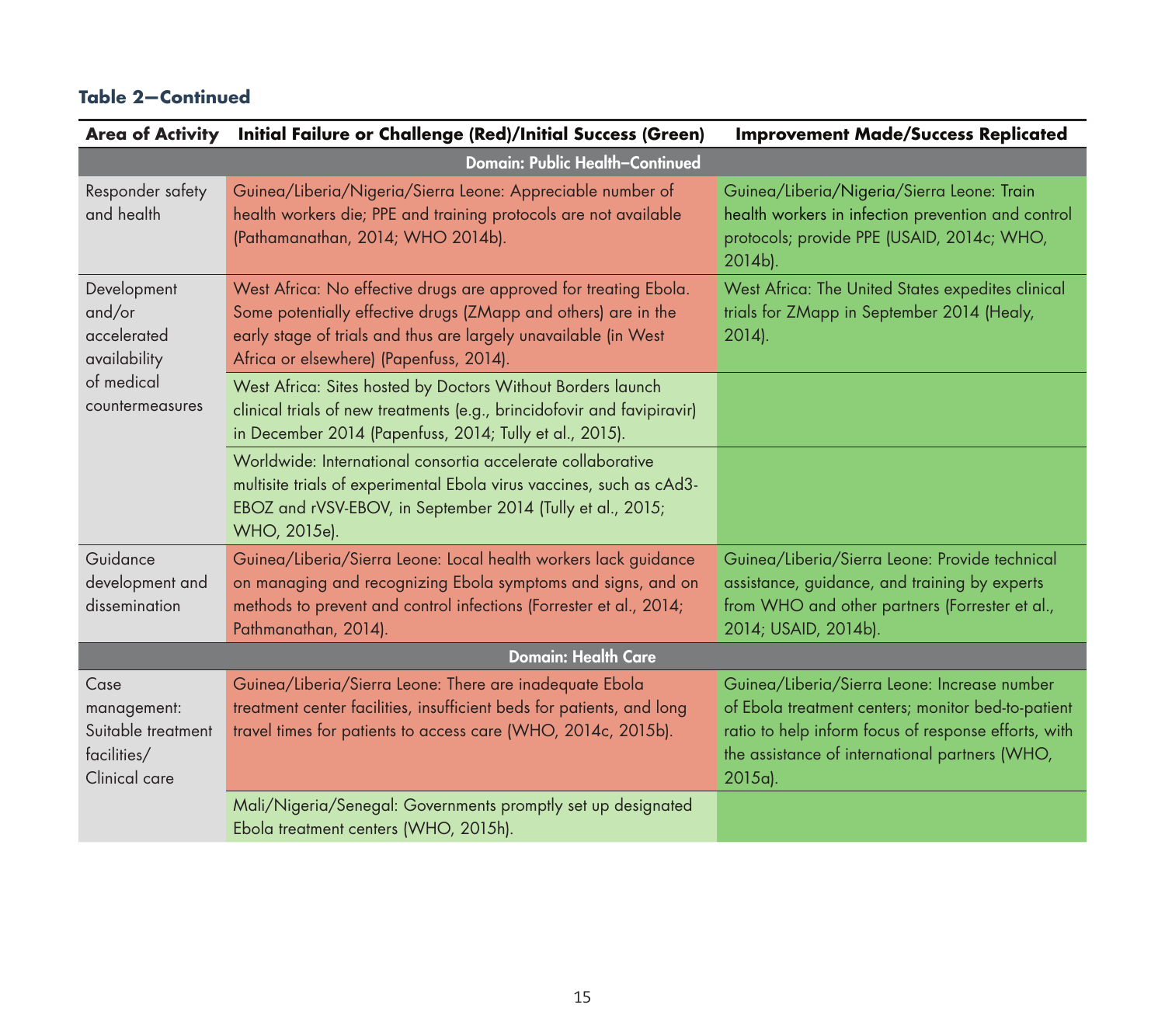|                                                    | Area of Activity Initial Failure or Challenge (Red)/Initial Success (Green)                                                                                                                                                      | <b>Improvement Made/Success Replicated</b>                                                                                                                                                           |
|----------------------------------------------------|----------------------------------------------------------------------------------------------------------------------------------------------------------------------------------------------------------------------------------|------------------------------------------------------------------------------------------------------------------------------------------------------------------------------------------------------|
|                                                    | <b>Domain: Health Care-Continued</b>                                                                                                                                                                                             |                                                                                                                                                                                                      |
| Case<br>management:<br>Fatality<br>management/     | Guinea/Liberia/Sierra Leone: Unsafe burials result in documented<br>Ebola transmission (WHO, 2014c, 2015b, 2015g).                                                                                                               | Guinea/Liberia/Sierra Leone: Increase the<br>number of trained safe burial teams and practices,<br>with the assistance of international partners<br>(WHO, 2014c).                                    |
| Safe burials                                       | Nigeria: Residents comply with safe burial guidelines; no record<br>of infection transmission via unsafe burials (Federal Republic of<br>Nigeria, 2014; Ogundipe and Akoni, 2014).                                               |                                                                                                                                                                                                      |
| Medical surge                                      | Guinea/Liberia/Sierra Leone: Due to shortage of staff and<br>treatment facilities, health workers are overwhelmed by the number<br>of patients needing treatment (Garrett, 2014; WHO, 2015b).                                    | Guinea/Liberia/Sierra Leone: Appeal to the<br>international community for help; volunteers<br>deploy from other countries; international partners<br>build more treatment facilities (WHO, 2015a).   |
| Health care system<br>recovery                     | West Africa: WHO convenes meeting on building resilient health<br>systems in affected countries (WHO, 2014i).                                                                                                                    |                                                                                                                                                                                                      |
| Critical<br>transportation                         | Guinea/Liberia/Sierra Leone: Transportation for infected patients is<br>inadequate, especially in remote rural areas (WHO, 2015b).                                                                                               | Guinea/Liberia/Sierra Leone: Funds are made<br>available to help procure more vehicles; U.S. and<br>British militaries provide logistic support (Thomas,<br>2014; USAID, 2014b; Zavis, 2014).        |
|                                                    | Nigeria/DRC: Designated ambulances, vehicles, and helicopters<br>transport patients and responders, to ensure efficient and safe<br>patient management and worker protection (Federal Republic of<br>Nigeria, 2014; WHO, 2015h). |                                                                                                                                                                                                      |
| Medical materiel<br>management and<br>distribution | Guinea/Liberia/Sierra Leone: Distribution of medical supplies to<br>frontline health workers is limited (Pathmanathan, 2014; USAID,<br>2014a).                                                                                   | Guinea/Liberia/Sierra Leone: Improve distribution,<br>with external assistance (Pathmanathan et al.,<br>2014; USAID, 2014c).                                                                         |
| Volunteer and<br>personnel<br>management           | Liberia/Sierra Leone: Response is hampered by strikes and<br>irregular payment of wages of local responders (Garrett, 2014;<br>USAID, 2014c; WHO, 2015g).                                                                        | Liberia/Sierra Leone: External aid from<br>international partners helps pay wages of local<br>responders in October and January 2014 (United<br>Nations Development Programme, 2015; WHO,<br>2015g). |
|                                                    | Nigeria/Senegal: Effectively manage and incentivize responders<br>(Federal Republic of Nigeria, 2014; WHO, 2014e).                                                                                                               |                                                                                                                                                                                                      |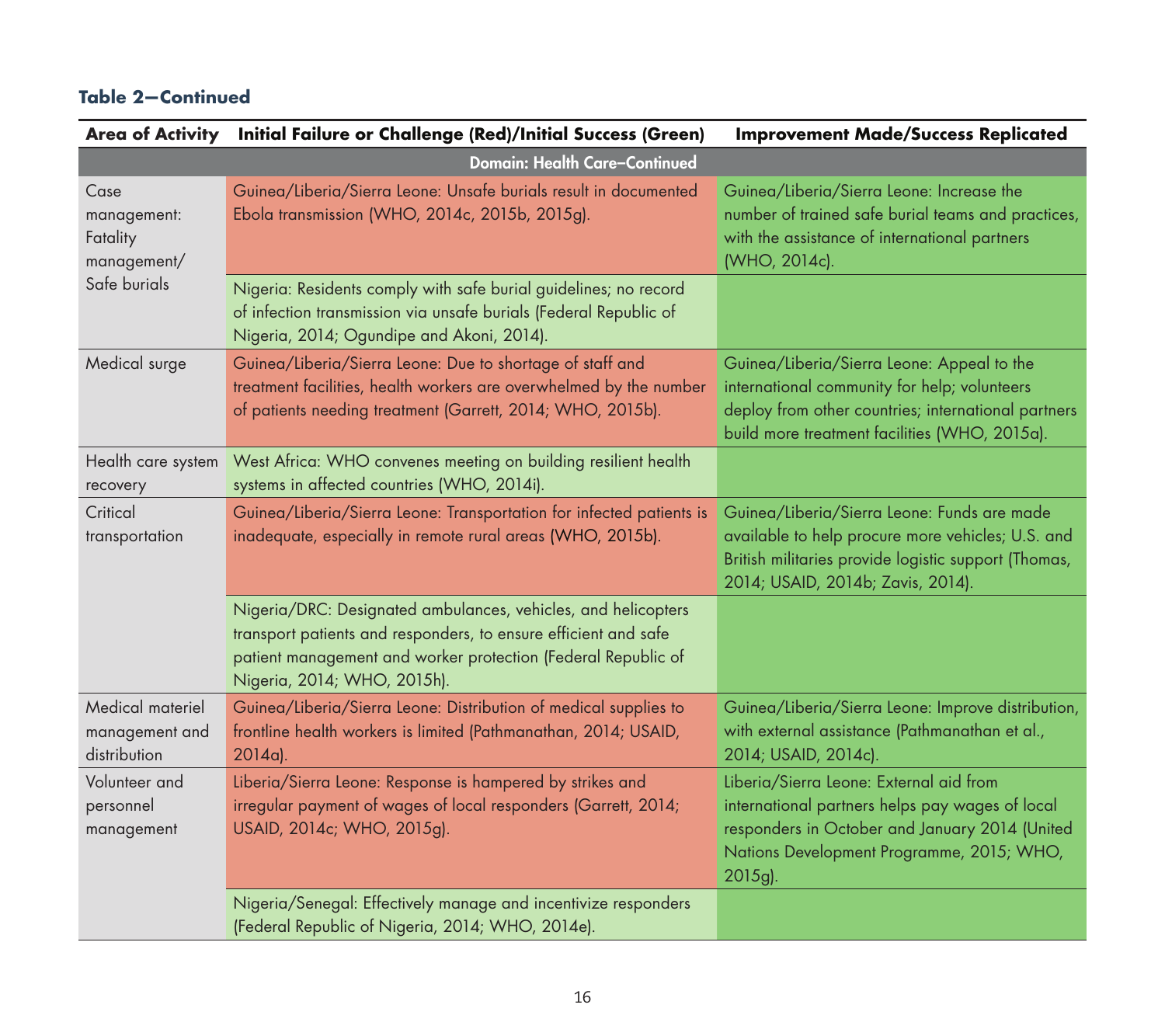|                                                      | Area of Activity Initial Failure or Challenge (Red)/Initial Success (Green)                                                                                                                                                                                               | <b>Improvement Made/Success Replicated</b>                                                                                                                                                                                                  |
|------------------------------------------------------|---------------------------------------------------------------------------------------------------------------------------------------------------------------------------------------------------------------------------------------------------------------------------|---------------------------------------------------------------------------------------------------------------------------------------------------------------------------------------------------------------------------------------------|
|                                                      | <b>Domain: Sociocultural/Community</b>                                                                                                                                                                                                                                    |                                                                                                                                                                                                                                             |
| Culturally<br>appropriate<br>community<br>engagement | Guinea: Problems exist with community resistance to response<br>measures and public mistrust of response workers, sometimes<br>escalating to the killing of public health workers (Murtala and<br>Hollis, 2014; WHO, 2015b, 2015c).                                       | Guinea: Establish social mobilization task forces<br>to help develop safe and culturally acceptable<br>practices; involve community groups, including<br>traditional and religious leaders, in reaching out<br>to communities (WHO, 2015a). |
|                                                      | Liberia/Sierra Leone: Public reacts negatively to cremation policy;<br>there is widespread resistance and denial of the reality of Ebola<br>(Murtala and Hollis, 2014; WHO, 2015b).                                                                                       | Liberia/Sierra Leone: Roll out social mobilization<br>activities; involve community groups, residents,<br>and religious leaders as liaisons in disseminating<br>information to communities (WHO, 2014j,<br>2015a).                          |
|                                                      | Nigeria/DRC: Country-driven information dissemination and<br>engagement of community and religious leaders enhanced high<br>receptivity and adoption of healthy practices throughout the period<br>of outbreak (Federal Republic of Nigeria, 2014; WHO, 2014g,<br>2014h). |                                                                                                                                                                                                                                             |
| Community<br>preparedness                            | Liberia: Most communities are unprepared despite confirmation<br>of Ebola in neighboring Guinea (Summers et al., 2014; WHO,<br>2015b).                                                                                                                                    | Liberia: Launch public campaigns and involve<br>local political leaders to improve community<br>participation in isolating suspected cases, feeding<br>quarantined families, and ensuring safe burials<br>(Garrett, 2014; WHO, 2015d).      |
| Community<br>recovery                                | Guinea/Liberia/Sierra Leone: Ebola patients and survivors<br>are stigmatized and support is nonexistent; there is a lack of<br>mechanisms to reintegrate Ebola survivors into their communities<br>(Arwady et al., 2014; Murtala and Hollis, 2014; WHO, 2015b).           | Liberia/Sierra Leone: Provide material support<br>to Ebola survivors and establish counseling and<br>reintegration teams to facilitate reintegration of<br>survivors into their communities (Arwady et al.,<br>2014; USAID, 2014d).         |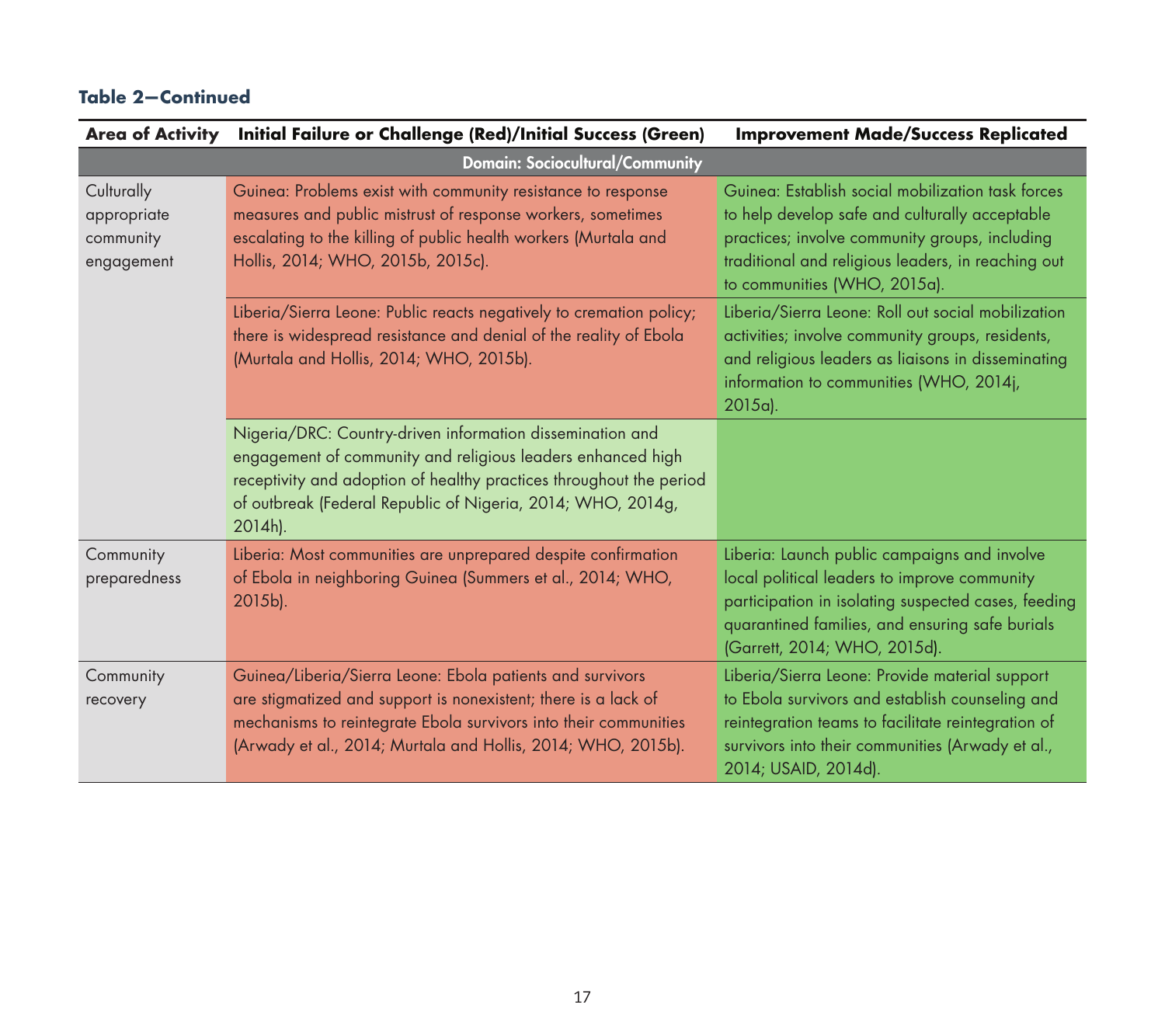| <b>Area of Activity</b> | Initial Failure or Challenge (Red)/Initial Success (Green)                                                                                                                                                                    | <b>Improvement Made/Success Replicated</b>                                                                                                                                                                                                                        |
|-------------------------|-------------------------------------------------------------------------------------------------------------------------------------------------------------------------------------------------------------------------------|-------------------------------------------------------------------------------------------------------------------------------------------------------------------------------------------------------------------------------------------------------------------|
|                         | <b>Domain: Global Response</b>                                                                                                                                                                                                |                                                                                                                                                                                                                                                                   |
| Absorptive<br>capacity  | Mali/Nigeria/Senegal/DRC: Teams from each country effectively<br>take ownership and lead response efforts (WHO, 2014g; 2015h).                                                                                                |                                                                                                                                                                                                                                                                   |
| External aid            | West Africa: International response is slow in regard to funding;<br>donations are still short of amounts requested in late October 2014<br>(Murtala and Hollis, 2014; BBC, 2014b).                                           | West Africa: Response and coalition of multiple<br>international partners improves with respect to<br>fundraising and human resources; United Nations<br>sets up the U.N. Mission for Ebola Emergency<br>Response (UNMEER) in mid-September 2014<br>(WHO, 2015a). |
|                         | Nigeria: Retrofit polio control center (donated by the Bill and<br>Melinda Gates Foundation) for Ebola response; receive early<br>funding from the Gates Foundation (Federal Republic of Nigeria,<br>$2014$ ).                |                                                                                                                                                                                                                                                                   |
|                         | Mali: Retrofit a well-functioning biosafety level 3 laboratory<br>(established with the support of the U.S. National Institutes of<br>Health, for tuberculosis bacteria and HIV diagnosis) for Ebola<br>testing (WHO, 2014f). |                                                                                                                                                                                                                                                                   |

The illustrative successes and failures captured in the IAR framework in Table 2 can be further analyzed to identify themes. Below is a discussion of these themes, or *meta-lessons*, learned from the African experience.

#### *Governance*

*Rapid response by country leadership is critical in ensuring successful containment of the disease outbreak.* An important feature of the response in Mali, Nigeria, Senegal, and DRC was the aggressive response of the political leadership. These countries were placed on high alert immediately after index cases were identified. The rapid responses in these countries are also a result of the world having become aware, as of August 2014, of the struggles of Guinea,

Liberia, and Sierra Leone to contain the outbreak. In contrast, those first-affected countries did not declare a public health emergency until well into the outbreak, after hundreds of lives had been lost.

*Adequate laws and law enforcement capabilities are essential in executing response activities*. Quarantine and case-finding measures were marred by violence and riots in Guinea, Liberia, and Sierra Leone. Governments are responding by instituting better security measures. For example, the Nigerian government sought to amend outdated quarantine laws and prosecute violators after an Ebola patient escaped quarantine in Lagos and transmitted the disease to Port Harcourt. Also, Sierra Leone passed laws with penalties, such as fines and imprisonment, for people found guilty of conducting secret burials.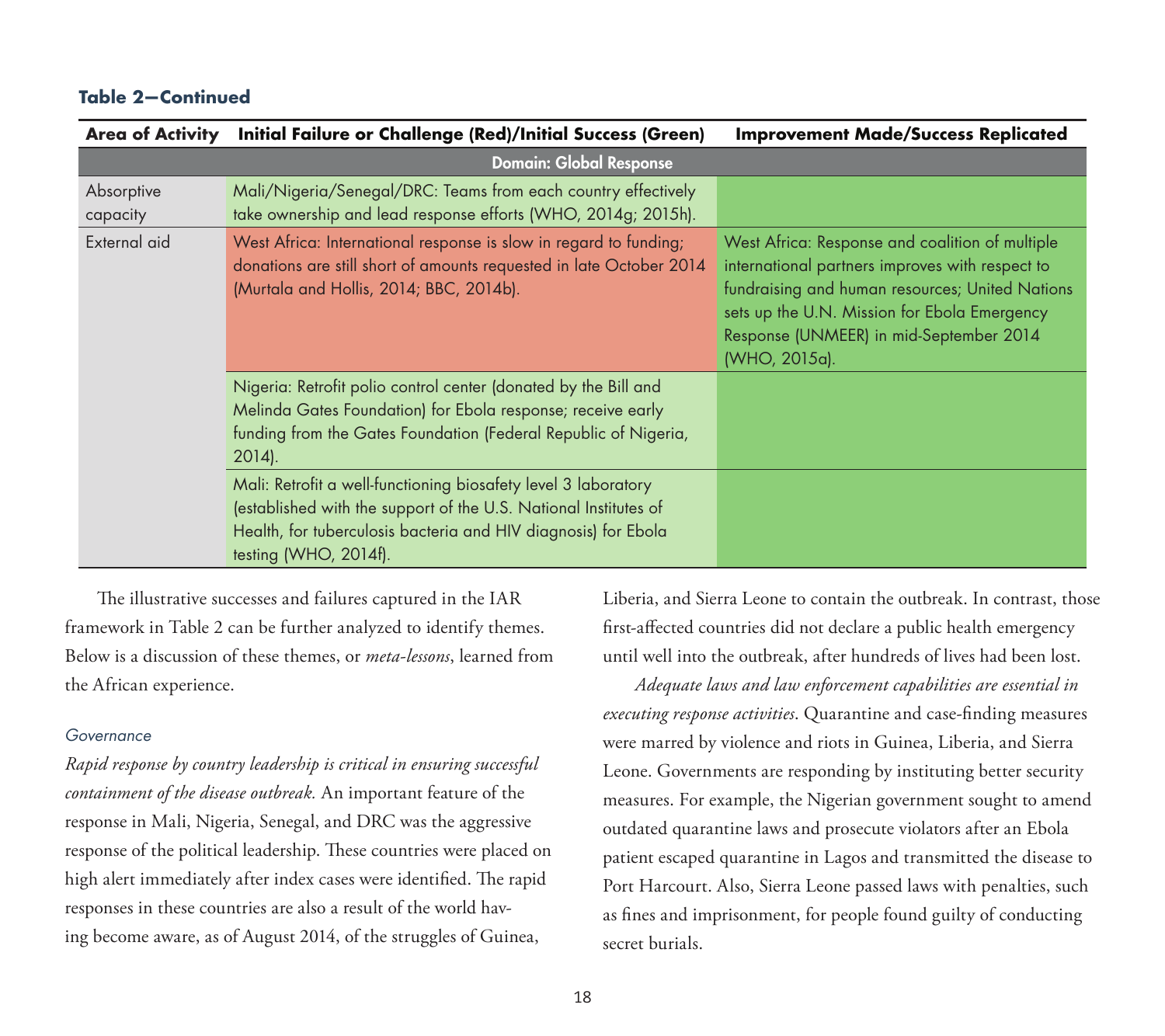#### *Incident Management*

*Effective coordination and integration of response activities across all actors is critical for successful implementation of response plans.* The successful outcomes in Mali, Nigeria, Senegal, and DRC can be attributed in part to strong coordination and multisectoral collaboration among government agencies involved in the response. This is in contrast to the poorly coordinated response observed early on in Liberia, which was corrected by setting up an incident management system with the help of CDC in August 2014 (Pillai et al., 2014).

#### *Public Health*

*National preparedness and response plans are essential.* Senegal had a head start in its response to Ebola because it had a detailed response plan and had inaugurated a national crisis committee to coordinate national response even before any case of Ebola was identified in the country. DRC was also successful in containing the disease thanks to developing robust response plans from its experiences with six previous outbreaks.

*Adequate capacity for national surveillance, laboratory testing, and contact tracing and monitoring is also essential.* Surveillance systems in Mali, Nigeria, and Senegal were able to promptly identify cases. This is in contrast to Guinea and Sierra Leone, where the disease festered for about three to four months before it was reported to and confirmed by WHO. In addition, Mali, Nigeria, Senegal, and DRC already had in-country laboratories with the capacity to test for Ebola, unlike in Guinea, Liberia, and Sierra Leone, where this deficiency resulted in long delays in obtaining test results. In response, since January 4, 2015, all districts now have access to test results from laboratories within 24 hours (WHO, 2015a). Furthermore, tracing and monitoring suspected contacts of cases in Mali,

*The IAR framework helps identify themes, or meta-lessons, learned from the experience. In the Ebola response, for example, national preparedness and response plans are essential, and public awareness messages must be sensitive and tailored to reinforce hope and provide actionable information.*

Nigeria, and DRC was about 100 percent (WHO, 2015h). In contrast, limited contact tracing teams and difficulty in accessing hardto-reach rural places resulted in the failure to visit and follow up all registered contacts in Guinea, Liberia, and Sierra Leone, ultimately requiring the massive recruitment and training of these teams.

*Public awareness messages must be sensitive and tailored to reinforce hope and provide actionable information.* Information campaigns were conducted in all affected countries. However, in Liberia, early efforts at public awareness reinforced fear and hopelessness, which resulted in people's reluctance to seek help from health centers for their sick relatives. Public awareness campaigns were subsequently reframed to reinforce hope and to provide actionable information.

*Health care workers must be adequately trained in infection prevention and control protocols.* As of early January 2015, 820 health care workers had been infected, with 488 deaths recorded due to inadequate preparation of health care workers and lack of PPE (WHO, 2015a). With the assistance of international partners, efforts have been made to provide materials and to help countries develop and adhere to protocols. In Nigeria, some of the health workers who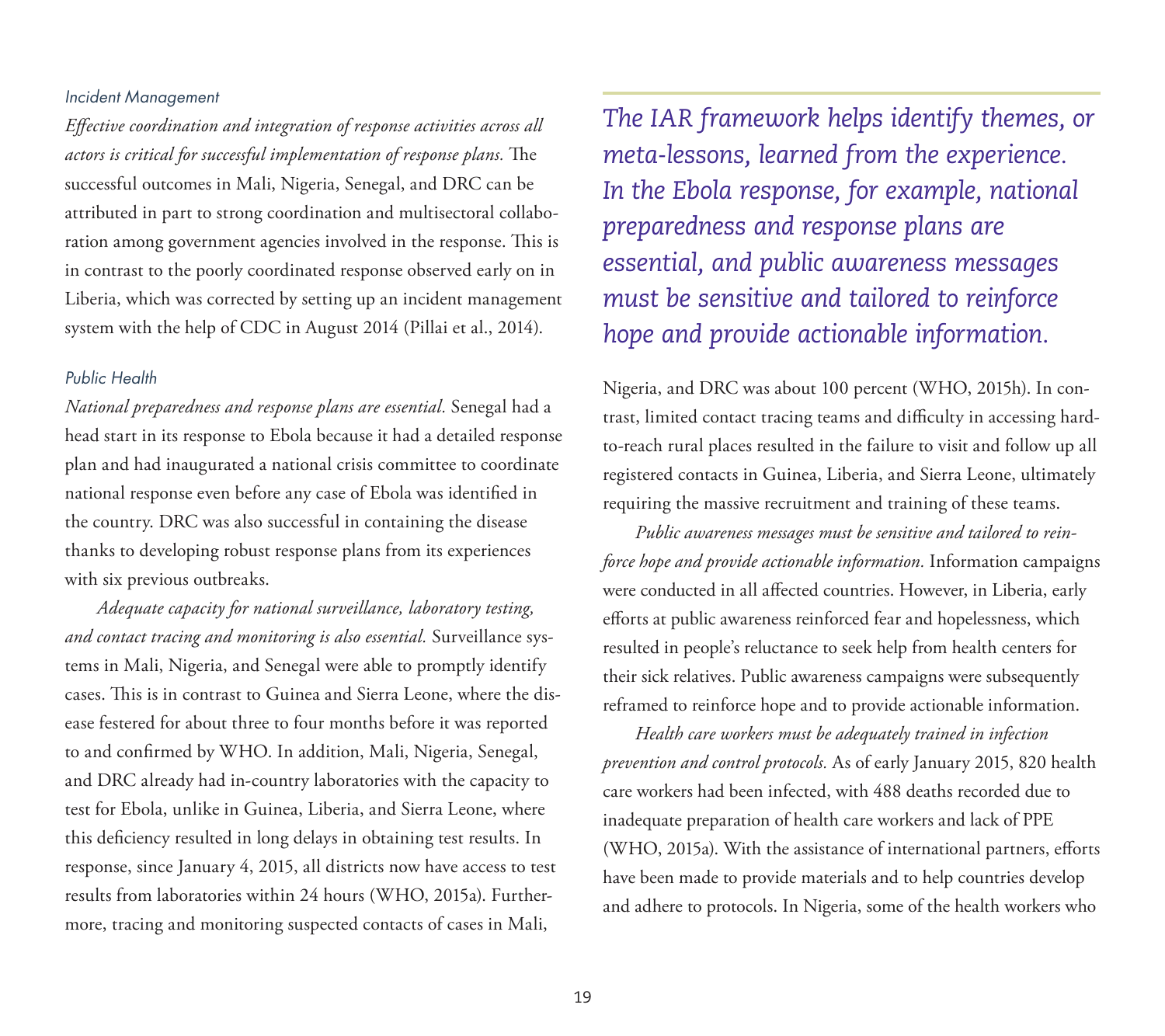had contact with the index patient were infected and died. However, following training and provision of PPE, there were no further health worker fatalities in designated Ebola treatment centers.

#### *Health Care*

*Countries need adequate physical and human resource capacity to isolate and treat infected patients.* In Guinea, Liberia, and Sierra Leone, there were insufficient Ebola treatment center facilities and beds, resulting in people in remote areas traveling long distances to access care and overwhelming available facilities. Massive efforts are being made to scale up the number of Ebola treatment centers in these countries. In addition, these countries are recruiting volunteers and incentivizing health care workers by paying bonus stipends.

*Safe and dignified burial practices are critical in reducing transmission of infections.* More than two-thirds of infections were attributed to unsafe burials, which were widespread in Guinea, Liberia, and Sierra Leone because people did not want to submit their dead to burial practices that contradicted their traditional customs (WHO, 2015b). In contrast, in Nigeria, the government complied with standard guidelines in burying dead Ebola victims

*Safe and dignified burial practices are critical in reducing transmission of infections. CDC, WHO, and other partners worked with authorities in the three most affected countries to develop and implement guidelines for such burials and to actively engage community leaders to ensure compliance.*

by cremation. Also, corpses could be transported across state lines only upon presenting medical certificates showing that the cause of death was not Ebola. Hence, there were no records of transmission via unsafe burials in Nigeria (Ogundipe and Akoni, 2014). CDC, WHO, and other partners worked with authorities in the three most affected countries to develop and implement guidelines for safe and dignified burials and to actively engage community leaders to ensure compliance.

#### *Logistics*

*Adequate provisions must be made for transportation and efficient distribution of medical materiel*. One of the barriers to infected patients accessing care was inadequate transportation in Liberia and Sierra Leone. This also resulted in inefficient distribution of necessary materials, such as PPE and drugs for supportive care. The intervention of the U.S. military in Liberia and the British military in Sierra Leone helped improve logistical support in transporting patients and responders and in distributing medical supplies.

#### *Sociocultural/Community*

*The engagement of communities in response efforts is crucial to achieving success*. Widespread community resistance to response measures, such as cremation policies, quarantines, and movement restrictions, occurred in the three most affected countries (escalating in some cases to the killing of public health workers). This is being mitigated by establishing social mobilization task forces and involving religious, traditional, and community leaders as liaisons in disseminating information and helping achieve community buy-in.

*Ebola survivors must be assisted in getting reintegrated into their communities.* Stigmatization of Ebola patients and lack of reintegra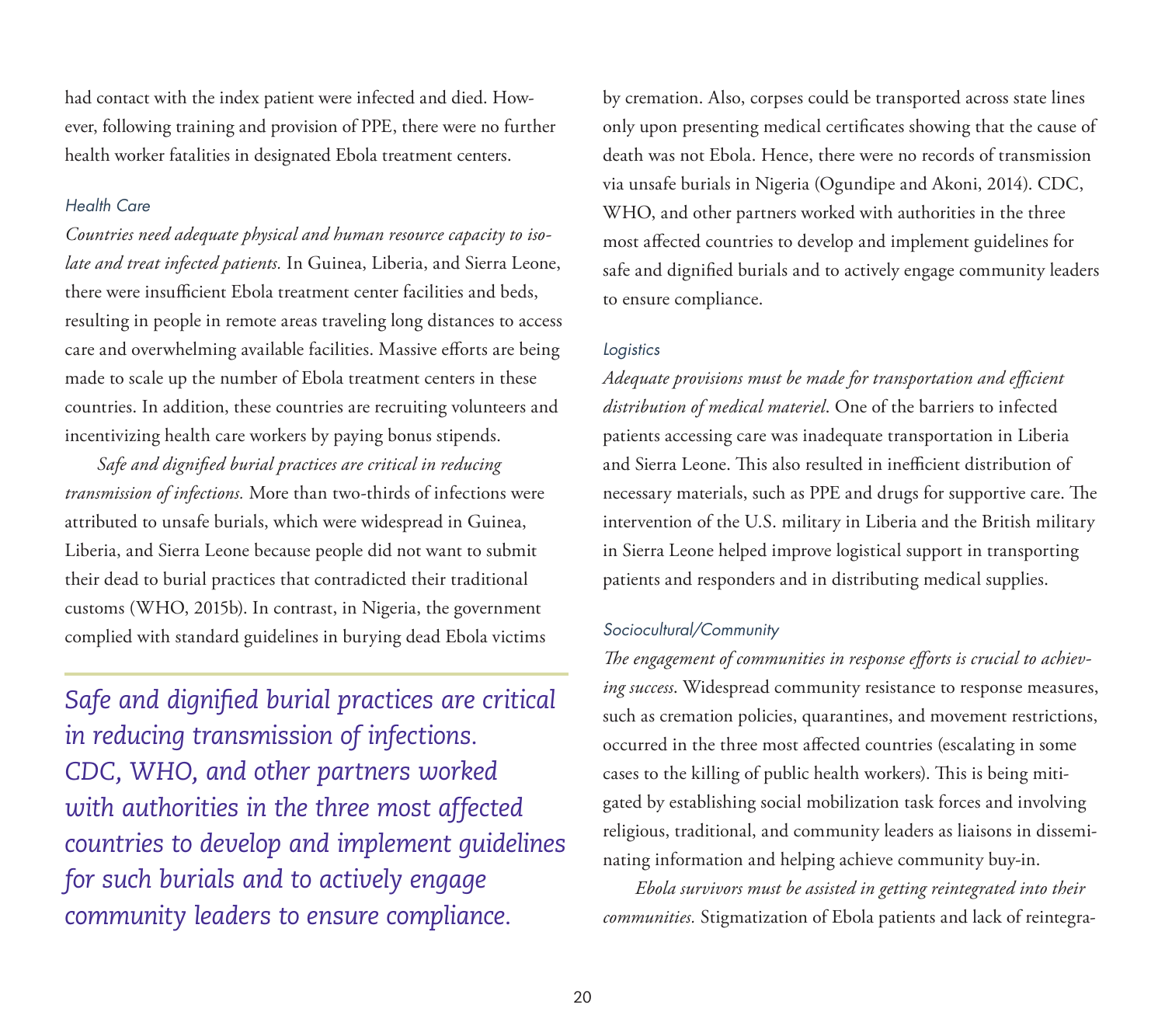tion may result in people hesitating to seek treatment. This situation is being addressed in Liberia and Sierra Leone, with the assistance of international agencies, by providing material support to Ebola survivors and establishing counseling and reintegration teams.

#### *Global Response*

*Prompt response of international partners and agencies is important in preventing escalation of outbreaks.* The response of the international community to the outbreak in West Africa was slow, evidenced by great delays in raising adequate funding to help affected countries. Prompt external aid, however, can make a huge difference in outcomes. For example, in Nigeria, the polio control center earlier donated by the Bill and Melinda Gates Foundation was retrofitted to become the Ebola Emergency Operations Center, which enabled Nigeria to combat the disease outbreak early and effectively. Similarly, Mali was able to retrofit a biosafety level 3 laboratory established with the support of the U.S. National Institutes of Health for tuberculosis, bacteria, and HIV diagnosis—to support Ebola testing. There have since been improvements in fundraising and human resource support from multiple international partners. In August 2014, WHO declared Ebola to be a global public health emergency, and the United Nations set up UNMEER in September.

#### Proof-of-Concept Intra-Action Report for the United States

Illustrative observations from the Ebola experience in the United States, drawn from public source materials, are summarized in Table 3. The remainder of the IAR is a narrative description of key observations and lessons learned.

The full range of successes and failures captured in the illustrative IAR framework in Table 3 can be further analyzed to identify themes. Below is a discussion of these themes, or meta-lessons, learned from the U.S. experience.

#### *Governance*

*Response from political leadership must be clear, consistent, and supported by public health evidence.* Several responses from political leadership at both the state and federal levels arguably caused more harm than good, at least initially. Examples of this include the attempts by the governors of Maine, New Jersey, and New York to enforce a mandatory quarantine of all returning health care workers who had volunteered in heavily affected countries. A quarantine for nonsymptomatic individuals was not supported by evidence, was opposed by public health experts, and was eventually struck down in a court of law. Since that time, the mandatory quarantine has been reduced to a strict 21-day monitoring, which is the commonly accepted public health procedure for this type of disease.

#### *Public Health*

*Federal and state public health expertise is vital in a response of this kind, but it is only valuable when consistent and trustworthy.* CDC and state public health officials play a key role in both communicating risk and supporting health care facilities in this type of response. However, there were several instances when inconsistent information, which was in some cases proven to be wrong, was reported by such officials (e.g., clearing Amber Vinson, who contracted Ebola in her position as a nurse, to travel). This undermined trust in these public health officials and significantly limited their credibility in the public's mind.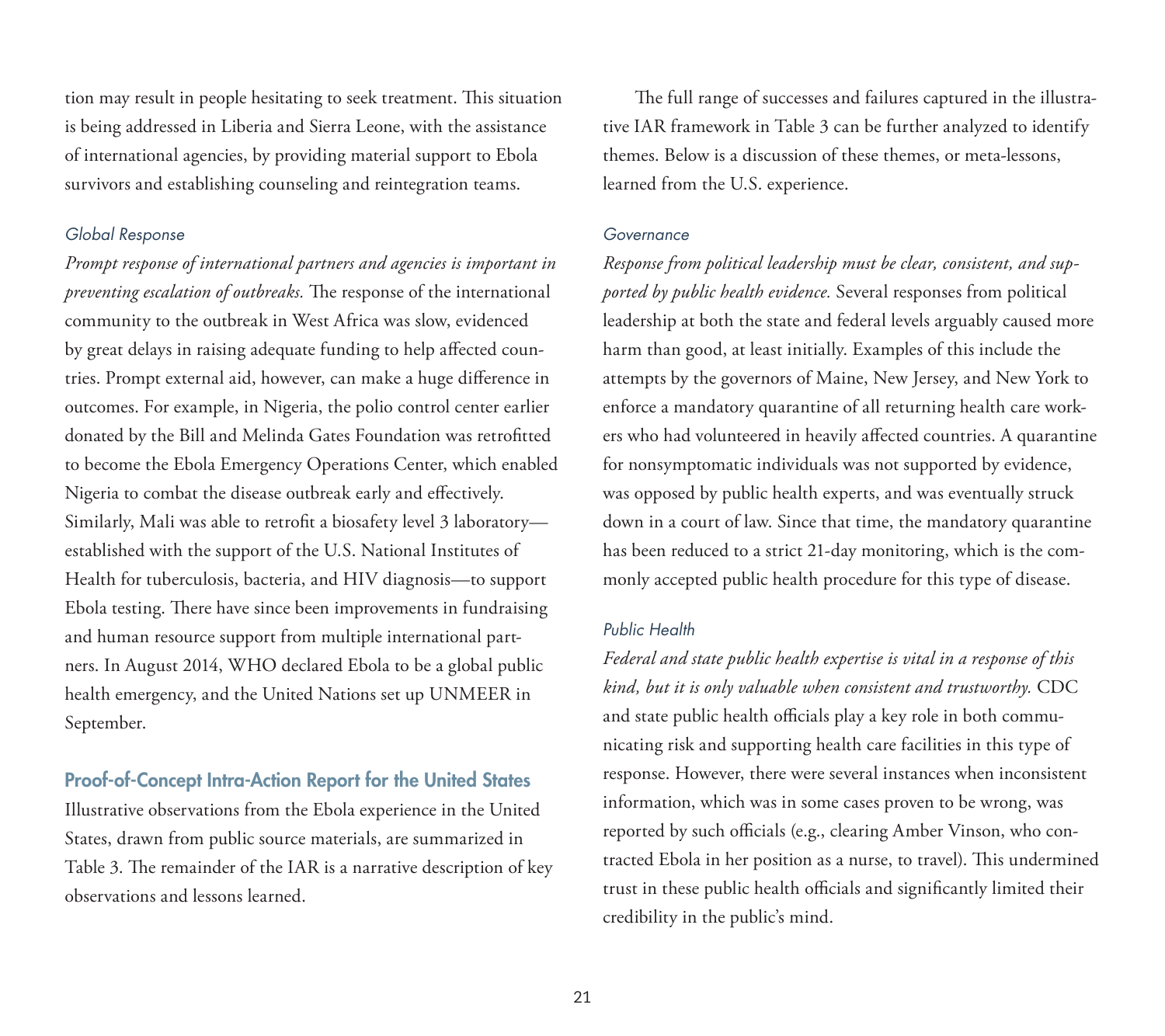| <b>Area of Activity</b>                                             | <b>Initial Failure or Challenge (Red)/Initial Success (Green)</b>                                                                                                                                                                                                                                   | <b>Improvement Made/Success Replicated</b>                                                |
|---------------------------------------------------------------------|-----------------------------------------------------------------------------------------------------------------------------------------------------------------------------------------------------------------------------------------------------------------------------------------------------|-------------------------------------------------------------------------------------------|
|                                                                     | <b>Domain: Governance</b>                                                                                                                                                                                                                                                                           |                                                                                           |
| Executive<br>decisionmaking and<br>political engagement             | October 2014: Governors in Maine, New Jersey, and New York<br>impose mandatory quarantines on health care workers returning<br>from affected area, causing significant public debate (Yan and<br>Betelho, 2014).                                                                                    | October 2014: Modifiy policy to active 21-day<br>monitoring.                              |
|                                                                     | October 2014: Appointment of an Ebola response coordinator<br>to serve as the White House touch point for Ebola instead results<br>in significant negative press attention at the outset and little since<br>(Eilperin and Nakamura, 2014).                                                         |                                                                                           |
| Regulatory and legal<br>contexts                                    | October 2014: The public discord in Maine related to enforcement October 2014: Maine judge rules against the<br>of mandatory quarantines without a scientific basis results in nurse<br>Kaci Hickox refusing to comply and the U.S. Department of Health<br>filing suit against her (Bukaty, 2014). | mandatory quarantine.                                                                     |
|                                                                     | August 2014: Ebola diagnostic assays are made available quickly<br>through rapid emergency use authorization (McCarty, 2014).                                                                                                                                                                       |                                                                                           |
|                                                                     | <b>Domain: Incident Management</b>                                                                                                                                                                                                                                                                  |                                                                                           |
| <b>Emergency operations</b><br>coordination and<br>incident command | Early Summer 2014: Federal government is slow to appoint a<br>leader for response coordination (i.e., incident manager), leaving<br>room for miscommunication and lack of coordination.                                                                                                             | August 2014: A CDC incident commander is<br>named for response coordination (CDC, 2014e). |
|                                                                     | August 2014: To manage U.S. participation in the Ebola response,<br>CDC activates its Emergency Operations Center at the highest<br>alert level in August-before a case appears in the United States<br>(Schnirring, 2014a).                                                                        |                                                                                           |
| Information-sharing<br>and situational<br>awareness                 | Ongoing: To facilitate information-sharing, efforts are made to<br>roster appropriate staff into a Health Alert Network (White House,<br>2014).                                                                                                                                                     |                                                                                           |

# **Table 3. Intra-Action Report for the 2014 Ebola Outbreak in the United States**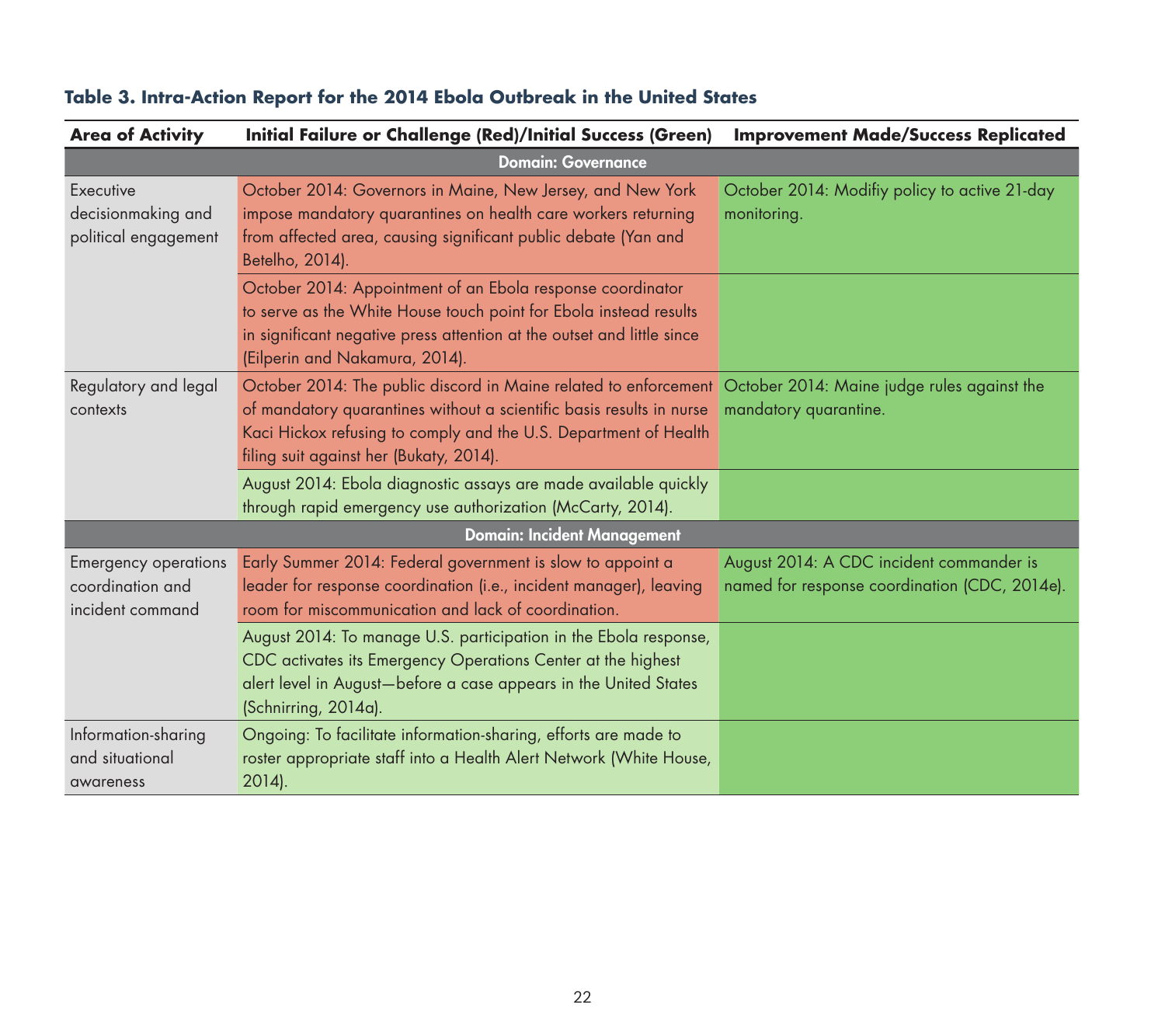| <b>Area of Activity</b>                                                                      | <b>Initial Failure or Challenge (Red)/Initial Success (Green)</b>                                                                                                                                                                                                                                                             | <b>Improvement Made/Success Replicated</b>                                                                                                                                                                                         |
|----------------------------------------------------------------------------------------------|-------------------------------------------------------------------------------------------------------------------------------------------------------------------------------------------------------------------------------------------------------------------------------------------------------------------------------|------------------------------------------------------------------------------------------------------------------------------------------------------------------------------------------------------------------------------------|
|                                                                                              | <b>Domain: Public Health</b>                                                                                                                                                                                                                                                                                                  |                                                                                                                                                                                                                                    |
| Health system<br>preparedness                                                                | Fall 2014: Initial delays in providing guidance leave hospitals<br>underprepared for incoming Ebola cases.                                                                                                                                                                                                                    | November 2014: In preparation for additional<br>cases, CDC develops and disseminates the<br>"Top 10 Ebola Response Planning Tips: Ebola<br>Readiness Self-Assessment for State and Local<br>Public Health Officials" (CDC, 2014c). |
| Surveillance                                                                                 | July 2014: The New York City Department of Health and Mental<br>Hygiene-in close coordination with local hospitals and clinicians,<br>nongovernmental organizations, community groups, and city, state,<br>and federal agencies-establishes systems for Ebola surveillance,<br>among other preparedness efforts (CDC, 2014b). |                                                                                                                                                                                                                                    |
| Laboratory                                                                                   | December 2014: Live Ebola samples are inadvertently sent to a<br>lab not equipped to handle them, endangering lives and risking<br>transmission in the United States (Grady and McNeil, 2014).                                                                                                                                |                                                                                                                                                                                                                                    |
|                                                                                              | Ongoing: CDC offers guidance, conducts rapid lab testing, and<br>confirms suspected cases as positive or negative (CDC, 2015b).                                                                                                                                                                                               |                                                                                                                                                                                                                                    |
| Rapid response teams                                                                         | October 2014: CDC deploys 26 experts to Dallas to support<br>response.                                                                                                                                                                                                                                                        | October 2014: CDC pledges to deploy a rapid<br>response team to any hospital in the United States<br>that diagnoses an Ebola case (Associated Press,<br>$2014$ ).                                                                  |
| Control at points of<br>entry                                                                | October 2014: Enhanced screening is established for Ebola virus<br>disease at major ports of entry, and travel alerts are disseminated<br>(U.S. Department of Homeland Security, 2015).                                                                                                                                       |                                                                                                                                                                                                                                    |
| Contact tracing and<br>monitoring                                                            | December 2014: CDC completes contact tracing of more than 450<br>individuals in New York, Ohio, and Texas, with no new cases of<br>Ebola (CDC, 2014d).                                                                                                                                                                        |                                                                                                                                                                                                                                    |
| Emergency public<br>information and<br>warning/<br>Public awareness/<br>Public communication | Fall 2014: CDC and response officials attempt to provide a<br>calm perspective amid media reporting of inappropriate risk<br>perceptions. Communication is too reassuring and does not<br>recognize uncertainty. This leads to public doubt in government<br>credibility (Baron, 2014).                                       |                                                                                                                                                                                                                                    |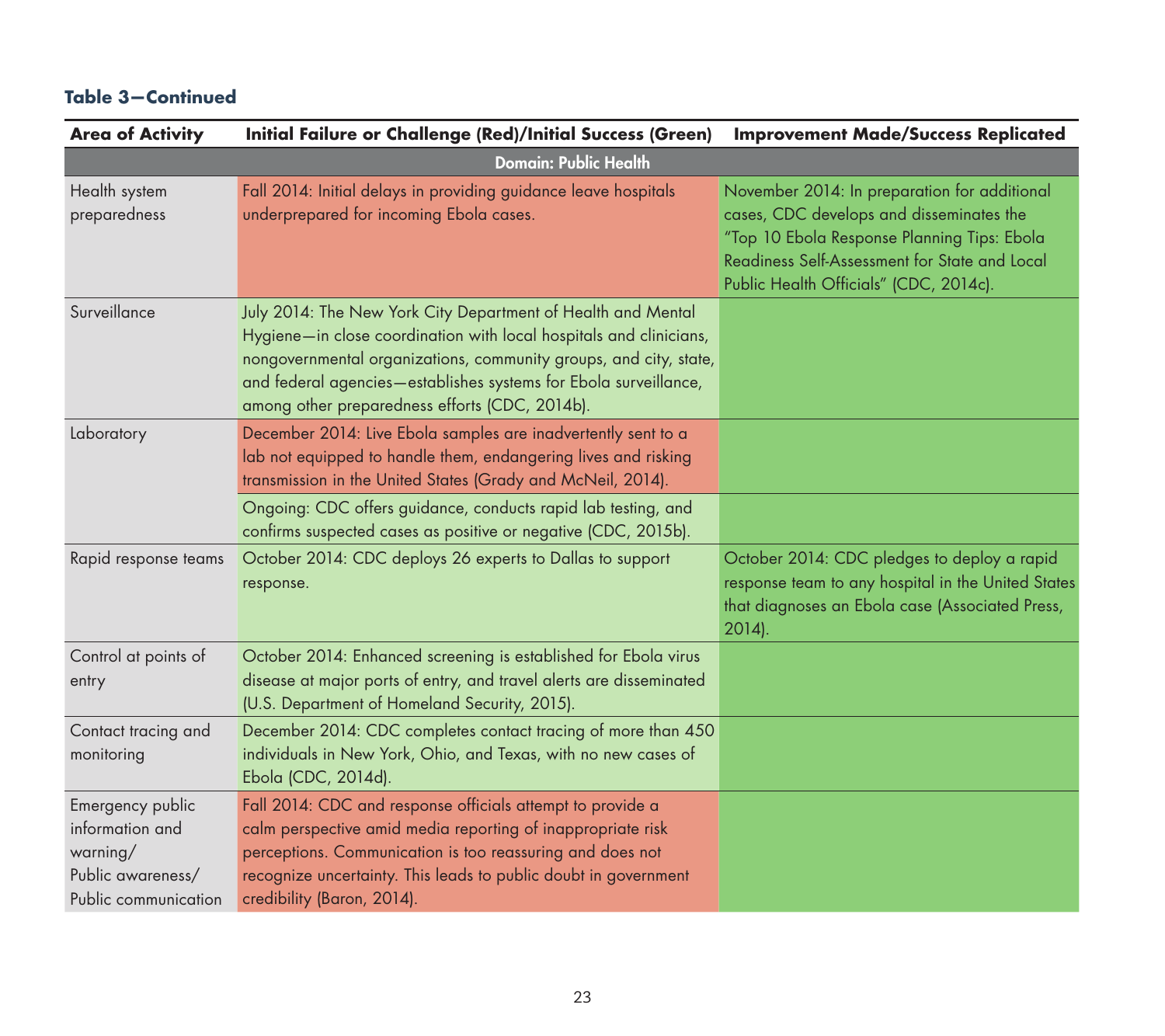| <b>Area of Activity</b>                                                         | <b>Initial Failure or Challenge (Red)/Initial Success (Green)</b>                                                                                                                         | <b>Improvement Made/Success Replicated</b>                                                                                                                                                                                                                                                                                                                                       |
|---------------------------------------------------------------------------------|-------------------------------------------------------------------------------------------------------------------------------------------------------------------------------------------|----------------------------------------------------------------------------------------------------------------------------------------------------------------------------------------------------------------------------------------------------------------------------------------------------------------------------------------------------------------------------------|
|                                                                                 | <b>Domain: Public Health-Continued</b>                                                                                                                                                    |                                                                                                                                                                                                                                                                                                                                                                                  |
| Nonpharmaceutical<br>interventions                                              | October 2014: CDC grants permission for Amber Vinson, a nurse<br>who contracted Ebola, to fly despite showing symptoms.                                                                   | October 2014: CDC works with Frontier Airlines<br>to determine potential contacts for monitoring<br>and has the airplane taken out of commission<br>and decontaminated (Horowitz, 2014). "Interim<br>U.S. Guidance for Monitoring and Movement of<br>Persons with Potential Ebola Virus Exposure" is<br>updated to ensure that the situation cannot be<br>repeated (CDC, 2014f). |
| Responder safety and<br>health                                                  | October 2014: Inadequate PPE procedures in Dallas result in two<br>health care workers contracting Ebola.                                                                                 | October 2014: PPE guidance is updated,<br>disseminated, and, in many health care settings,<br>trained and exercised. This incident motivates<br>development of a three-tiered system of care (see<br>Health Care domain in this table) (Greenemeier,<br>$2014$ ).                                                                                                                |
| Development<br>and/or accelerated<br>availability of medical<br>countermeasures | Ongoing: Candidate vaccine trials are rapidly designed and<br>initiated. Phase I begins in the United States in September 2014<br>and Phase II begins in Africa in December (WHO, 2015f). |                                                                                                                                                                                                                                                                                                                                                                                  |
| and dissemination                                                               | Guidance development October 2014: Rapidly evolving guidelines and unclear messaging<br>lead to confusion about appropriate Ebola procedures (Baron,<br>2014).                            | October 2014: Guidance documents are updated<br>and communicated.                                                                                                                                                                                                                                                                                                                |
| <b>Domain: Health Care</b>                                                      |                                                                                                                                                                                           |                                                                                                                                                                                                                                                                                                                                                                                  |
| Case management:<br>Suitable treatment<br>facilities                            | December 2014: CDC develops a three-tiered approach to health<br>care facility preparedness.                                                                                              | December 2014: Guidance on this framework<br>is disseminated, and 35 U.S. hospitals are<br>designated as Ebola treatment centers (CDC,<br>$2015a$ .                                                                                                                                                                                                                              |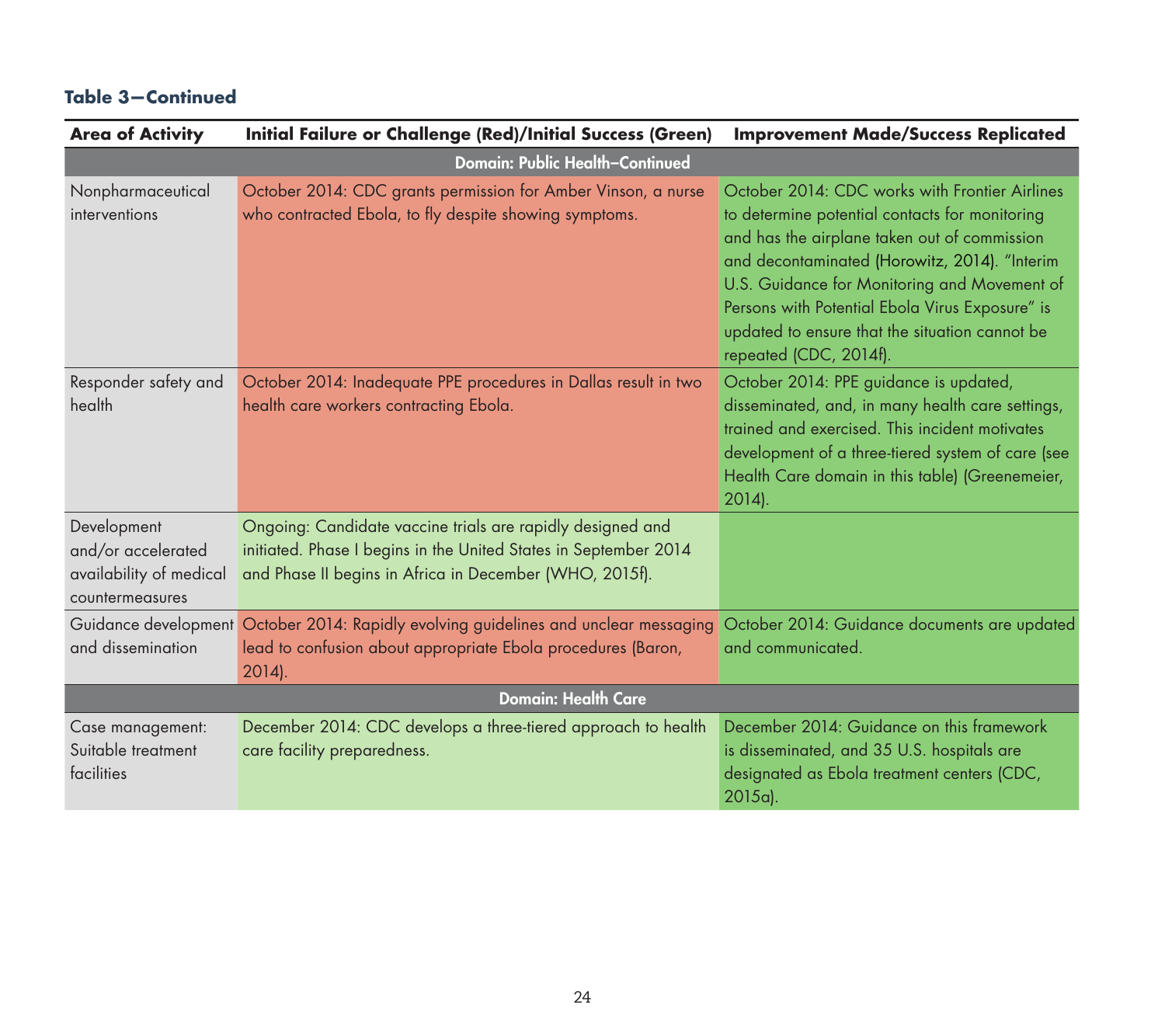| <b>Area of Activity</b>                            | Initial Failure or Challenge (Red)/Initial Success (Green)                                                                                                                                                                                         | <b>Improvement Made/Success Replicated</b>                                                                                                                                                                                                                                                                                                                                         |
|----------------------------------------------------|----------------------------------------------------------------------------------------------------------------------------------------------------------------------------------------------------------------------------------------------------|------------------------------------------------------------------------------------------------------------------------------------------------------------------------------------------------------------------------------------------------------------------------------------------------------------------------------------------------------------------------------------|
|                                                    | <b>Domain: Health Care-Continued</b>                                                                                                                                                                                                               |                                                                                                                                                                                                                                                                                                                                                                                    |
| Case management:<br>Clinical care                  | September 2014: The initial discharge of an active Ebola case<br>from Texas Health Presbyterian Hospital in Dallas puts the public<br>at risk.                                                                                                     | October 2014: The hospital upgrades its medical<br>record software to clearly highlight travel risks.<br>It also implements new triage procedures to<br>quickly identify at-risk patients and move them<br>immediately from the emergency department.<br>Lessons learned are posted to the hospital<br>website for reference by other hospitals (Texas<br>Health Resources, 2014). |
|                                                    | October 2014: Ebola virus is transmitted to two health care<br>workers in Dallas due to lack of appropriate PPE preparation.                                                                                                                       | October 2014: Texas Health Presbyterian<br>Hospital Dallas consults with CDC to comply with<br>evolving PPE guidance (Fox, 2014).                                                                                                                                                                                                                                                  |
|                                                    | Summer/Fall 2014: There is successful case management at the<br>National Institutes of Health, Emory University Hospital, Nebraska<br>Medical Center, and others (Lyon et al., 2014).                                                              | November 2014: Clinical resources are<br>disseminated in a variety of formats (for example,<br>clinical case reports are published in the New<br>England Journal of Medicine, Ebola response-<br>specific page is added to Emory's website)<br>(Emory Healthcare, 2014).                                                                                                           |
|                                                    | <b>Domain: Logistics</b>                                                                                                                                                                                                                           |                                                                                                                                                                                                                                                                                                                                                                                    |
| Critical transportation                            | Summer/Fall 2014: Emergency medical services successfully<br>transport patients inbound to the United States and in Georgia,<br>Maryland, Nebraska, and New York (EMS World, 2014).                                                                |                                                                                                                                                                                                                                                                                                                                                                                    |
| Medical materiel<br>management and<br>distribution | October 2014: Medical materiel from the index patient is initially<br>not handled in accordance with Ebola procedures (McKay, Burton,<br>and Campoy, 2014).                                                                                        | August 2014: Procedures for handling medical<br>materiel from Ebola patients, including multiple<br>bagging, are updated (CDC, 2014f).                                                                                                                                                                                                                                             |
| Volunteer and<br>personnel<br>management           | October 2014: CDC establishes the "Preparing Healthcare<br>Workers to Work in Ebola Treatment Units (ETU) in Africa" training<br>course, held in Anniston, Alabama. The course has graduated 333<br>volunteers bound for West Africa (CDC, 2014a). |                                                                                                                                                                                                                                                                                                                                                                                    |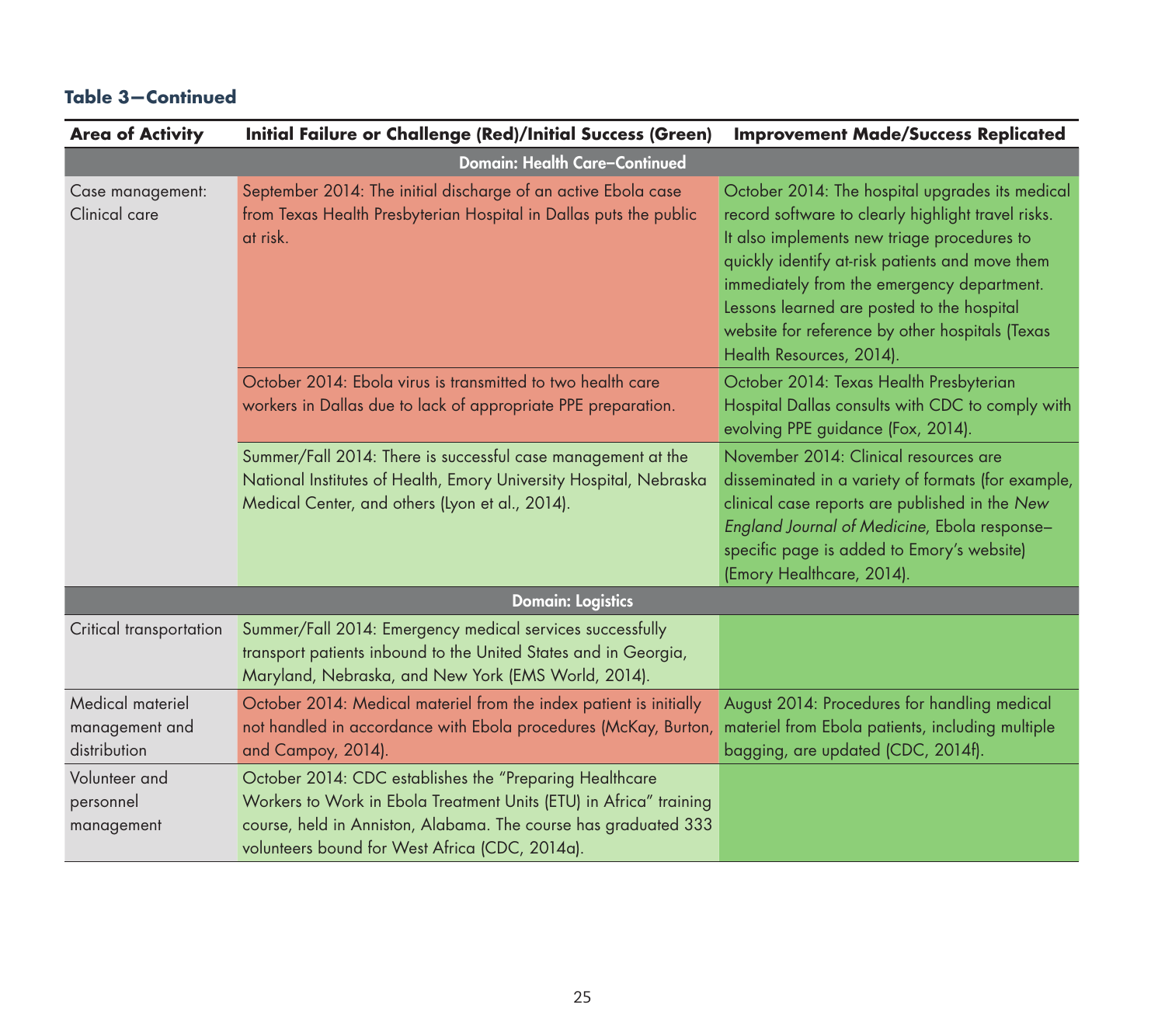| <b>Area of Activity</b>        | <b>Initial Failure or Challenge (Red)/Initial Success (Green)</b>     | <b>Improvement Made/Success Replicated</b> |
|--------------------------------|-----------------------------------------------------------------------|--------------------------------------------|
|                                | <b>Domain: Sociocultural/Community</b>                                |                                            |
| Community                      | Fall 2014: Inappropriate public risk perception and overblown         |                                            |
| preparedness                   | news coverage (Baron, 2014).                                          |                                            |
| <b>Domain: Global Response</b> |                                                                       |                                            |
| Technology and                 | December 2014: A new suit designed for protecting health care         |                                            |
| innovations                    | workers in the field against Ebola won a USAID contest. The suit      |                                            |
|                                | was designed by researchers at Johns Hopkins University and           |                                            |
|                                | could optimistically be in the field in a few months, if picked up by |                                            |
|                                | major manufacturers (Sun, 2014).                                      |                                            |

#### *Health Care*

*Despite missteps in the handling of an initial case, the U.S. health care system has improved its preparedness level significantly.* The initial discharge of a symptomatic man—Thomas Eric Duncan—from Texas Presbyterian Hospital in Dallas and the transmission of Ebola to two health care workers who provided his care gave strong impetus for rapid improvement in U.S. preparedness for medical management of Ebola patients. This has resulted in improved guidance documents for several processes, including donning and doffing PPE and medical material management, as well as a three-tiered approach to the facilities needed to treat Ebola.

*The three pre-existing U.S. biocontainment centers (Emory University Hospital, Nebraska Medical Center, and the National Institutes of Health) provided safe and effective care for patients and served as a model to accelerate medical preparedness in other U.S. hospitals.*  Before the outset of the 2014 Ebola outbreak, CDC had already established and certified three medical units that were capable of isolating and safely caring for patients with diseases such as Ebola.

Most patients in the United States have been treated in one of these centers.

#### *Logistics*

*An innovative use of federal resources has added value in the context of both U.S. preparedness and volunteer capacity to address the outbreak at its source.* A new program for prospective Ebola volunteers was established at the Center for Domestic Preparedness, a DHS facility in Anniston, Alabama (typically used to provide routine training for U.S. responders). This training course, titled "Preparing Healthcare Workers to Work in Ebola Treatment Units (ETU) in Africa," has graduated 333 volunteers bound for West Africa since October 6, 2014.

#### *Sociocultural/Community*

*The media response to the U.S. Ebola experience was extreme and contributed to public panic, including inappropriate fears.* Media coverage of the evolving Ebola response in the United States was constant and often inescapable. It contributed significantly to public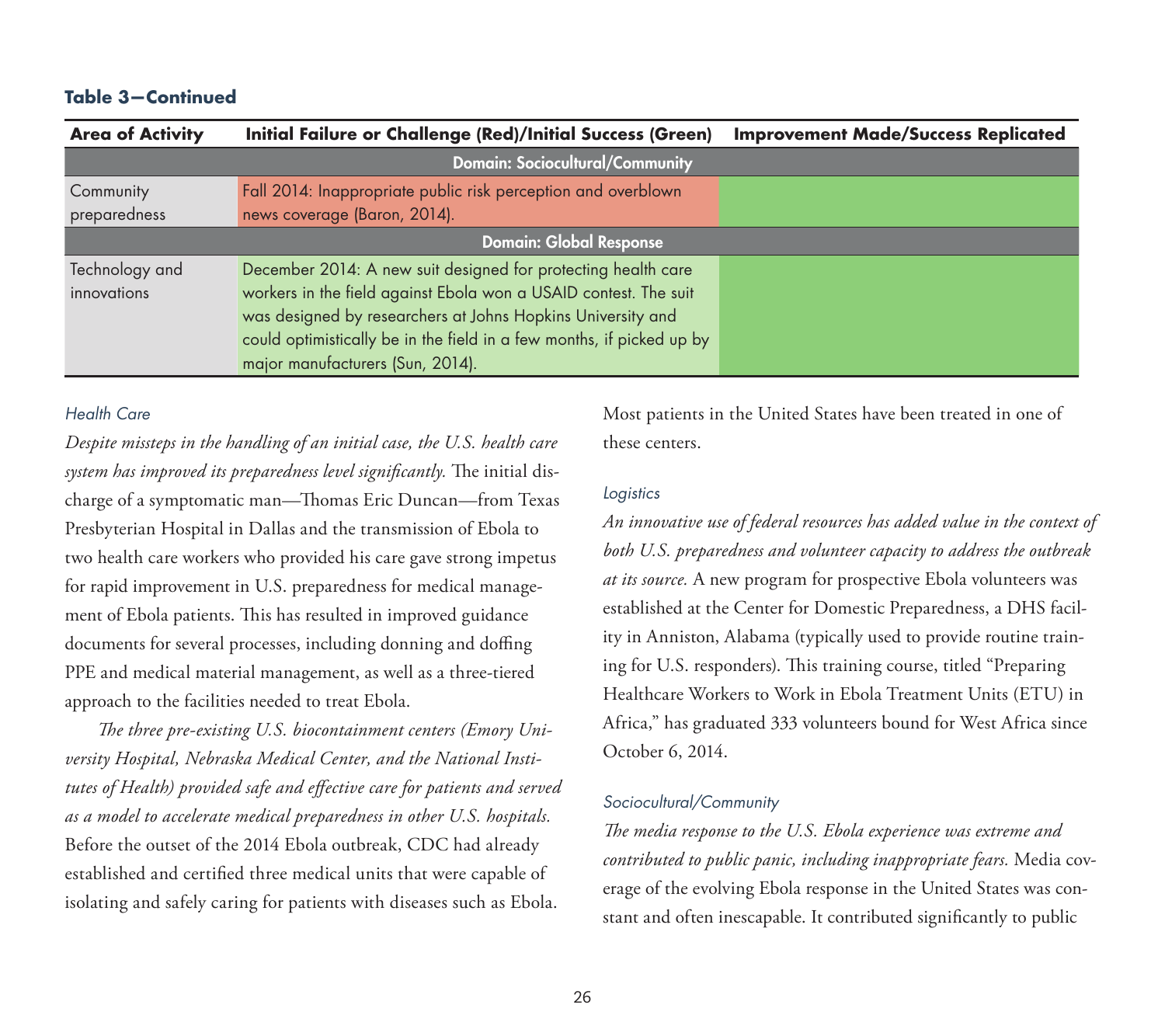panic and ungrounded fears, such as a significant number of passengers on a plane from Atlanta, Georgia, to Washington, D.C., on October 20, 2014, who wore face masks, reportedly because "there is Ebola in Atlanta" (Moore; 2014). (At the time, one patient was being treated at the isolation facility at Emory Hospital in Atlanta.) Without further transmission of Ebola in the United States, this media coverage has tapered off. However, this remains an important area for improvement that has not been fully addressed.

# **Discussion and Opportunities for Future Development**

We believe the IAR offers unique value for emergency managers and policymakers. It provides a structured framework for capturing initial failures or challenges and initial successes, identifying opportunities to fix problems or replicate successes and best practices, and tracking progress over time, all *during* the response and recovery effort for that emergency. We found this to be a valuable exercise as we worked through the proof-of-concept examples described. In our examples, we pulled together—into the organized framework of the new IAR tool—myriad pieces of information to achieve a broader view of the various responses to the 2014 Ebola outbreak in both Africa and the United States.

In addition to providing a structured framework to capture, organize, and display information during an emergency for use during that same emergency, the IAR tool readily highlights actions that were initially unsuccessful or posed challenges and whether and how they were subsequently addressed. It also highlights opportunities to address remaining problems or replicate successes. In principle, the empty dark green cells in the matrix

indicate opportunities for further action—to address a problem or replicate a success. Busy emergency managers or decisionmakers can easily lose track of various threads in their response. By providing a consistent and comprehensive framework, the IAR adds value to their existing set of tools: It helps them maintain situational awareness of all elements of their response, and it points to opportunities for further action. While our two illustrative IARs do not offer any clear example of positive deviance—success in the face of all odds—we believe that this concept is important to keep in mind for IARs in the future. Such lessons are particularly important to understand and to try to replicate.

The periodic updating of this framework makes the IAR a dynamic tool, and thus both unique and useful. Early application of the IAR framework identifies problems that should be resolved and successes that should be disseminated and replicated. Periodic updating indicates progress that has been made or continuing

*In addition to providing a structured framework to capture, organize, and display information during an emergency for use during that same emergency, the IAR tool readily highlights actions that were initially unsuccessful or posed challenges and whether and how they were subsequently addressed. It also highlights opportunities to address remaining problems or replicate successes.*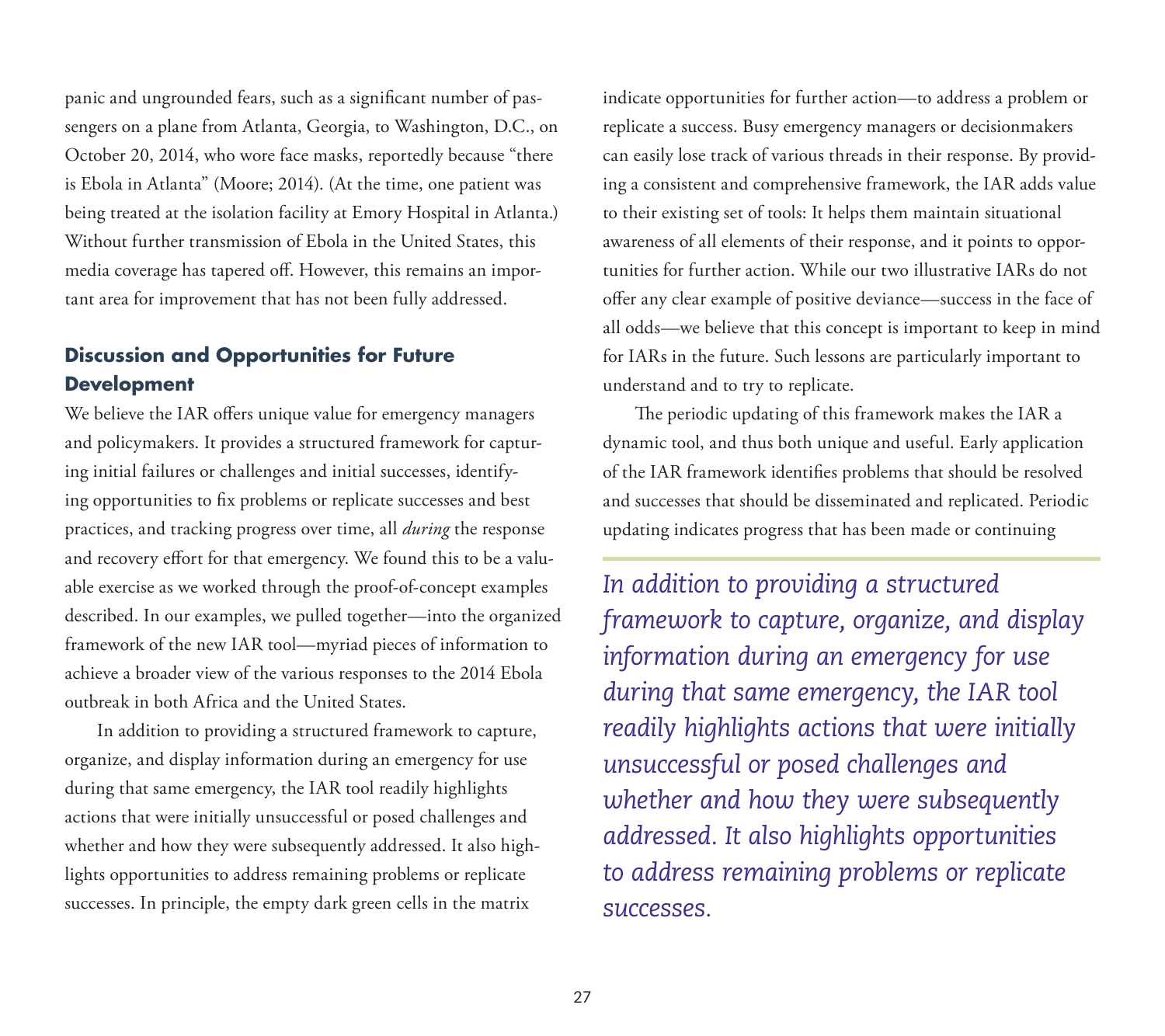opportunities in areas where action has not been taken. As emphasized throughout, a unique feature of the IAR is its use *during* an emergency. The IAR tool also facilitates clear communication by policymakers or emergency managers to other senior executives or the public about the quality and effectiveness of response efforts in various areas of activity and about progress that is made over time.

The proof-of-concept examples in this report were limited to open source, widely known information and therefore stop short of generating new information per se. However, future iterations completed by responders in the field would undoubtedly be more comprehensive and likely uncover new information. The application of the systematic IAR tool also will enable users to make connections between the lessons learned and applied across domains and the levels of response both within a country (e.g., national, state, provincial, local) and between countries across national borders.

This initial proof of concept suggests some potential next steps. More-exhaustive IARs can be undertaken to add to both the initial observations and follow-up actions taken in Africa and the United States. This would capture a broader range of content within the organized framework presented here. Such an exercise

*Future, more-exhaustive IARs likely would uncover new information (not previously reported to the public) and also demonstrate more clearly the value of the IAR for periodic updates to monitor progress and use the information during the response to the same emergency.*

likely would uncover new information (not previously reported to the public) and also demonstrate more clearly the value of the IAR for periodic updates to monitor progress and use the information during the response to the same emergency. Thus, we strongly encourage efforts in the near term to capture a more comprehensive set of African and U.S. experiences and lessons learned and applied from the 2014 Ebola outbreak; these will serve as a real-time IAR that can continue to inform the ongoing response. Doing so would require collecting data from on-the-ground officials who have participated in response activities in these countries, which was beyond the scope of this proof of concept. This information will help enrich the immediate utility and further development of this tool, and will expound on the full range of ways it can be employed in disaster preparedness, response, and recovery.

In addition, there are other potential sources of information that would be relevant to an Ebola (or other emergency-related) IAR. For example, shortly after the first case of Ebola was diagnosed in the United States, the American College of Emergency Physicians (ACEP) conducted three surveys to better understand the state of Ebola preparedness in emergency departments and health care facilities across the country, from the perspective of a sample of ACEP's emergency medical service and disaster preparedness section members, emergency department directors, and practicing emergency physicians (Singh, 2014). In the United States, ACEP is among the organizations that have taken an active role in disseminating Ebola-related information to health care providers, hospitals, and the public (ACEP, 2014). RAND is collaborating with ACEP to analyze the survey data gathered during the 2014 Ebola response. This analysis is pending and will be published separately, but such results will undoubtedly be another valuable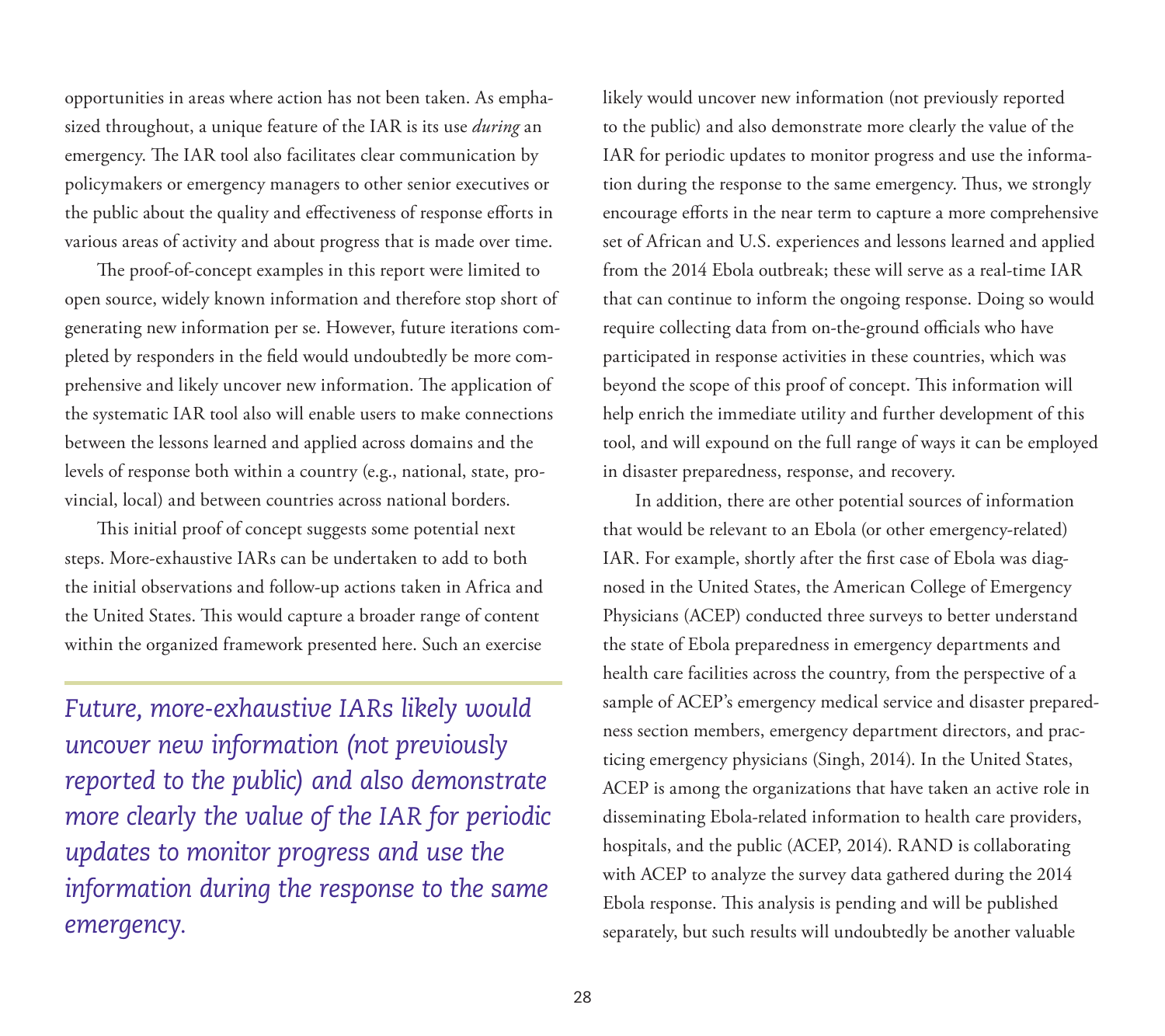*Development of further empiric information, either through data collection from responders in the field or through surveys, could inform modifications to the elements in the IAR framework. For example, some new observations may not fit neatly into one of the areas of activity in the current framework and thus may inform relevant modifications. These updates will strengthen the IAR framework for future uses.* 

source of information for a more comprehensive U.S. Ebola IAR. As such, the surveys administered by ACEP in fall 2014 are a powerful example of how organizations outside of government can also play an important role to help *capture* failures, challenges, and successes from a response already under way. The ACEP surveys are noted here to illustrate how ACEP in particular, as well as other professional organizations, can collect useful information from their respective members to help inform future IARs. In addition, such organizations as ACEP can be leveraged as a useful venue to *disseminate* lessons learned from the IAR.

Development of further empiric information, either through data collection from responders in the field or through such surveys as those conducted by ACEP, could also inform modifications to the elements in the IAR framework. For example, some new observations may not fit neatly into one of the areas of activity in the current framework and thus may inform relevant modifications. These updates will strengthen the IAR framework for future uses. Finally, while the IAR is presented here through illustrative application to Ebola, the systematic IAR framework is applicable to a broader range of natural and manmade disasters and emergencies. Future efforts could test its applicability in such situations. These various potential next steps represent opportunities for further development and use of the IAR, which we hope will add enduring value to the field of emergency response.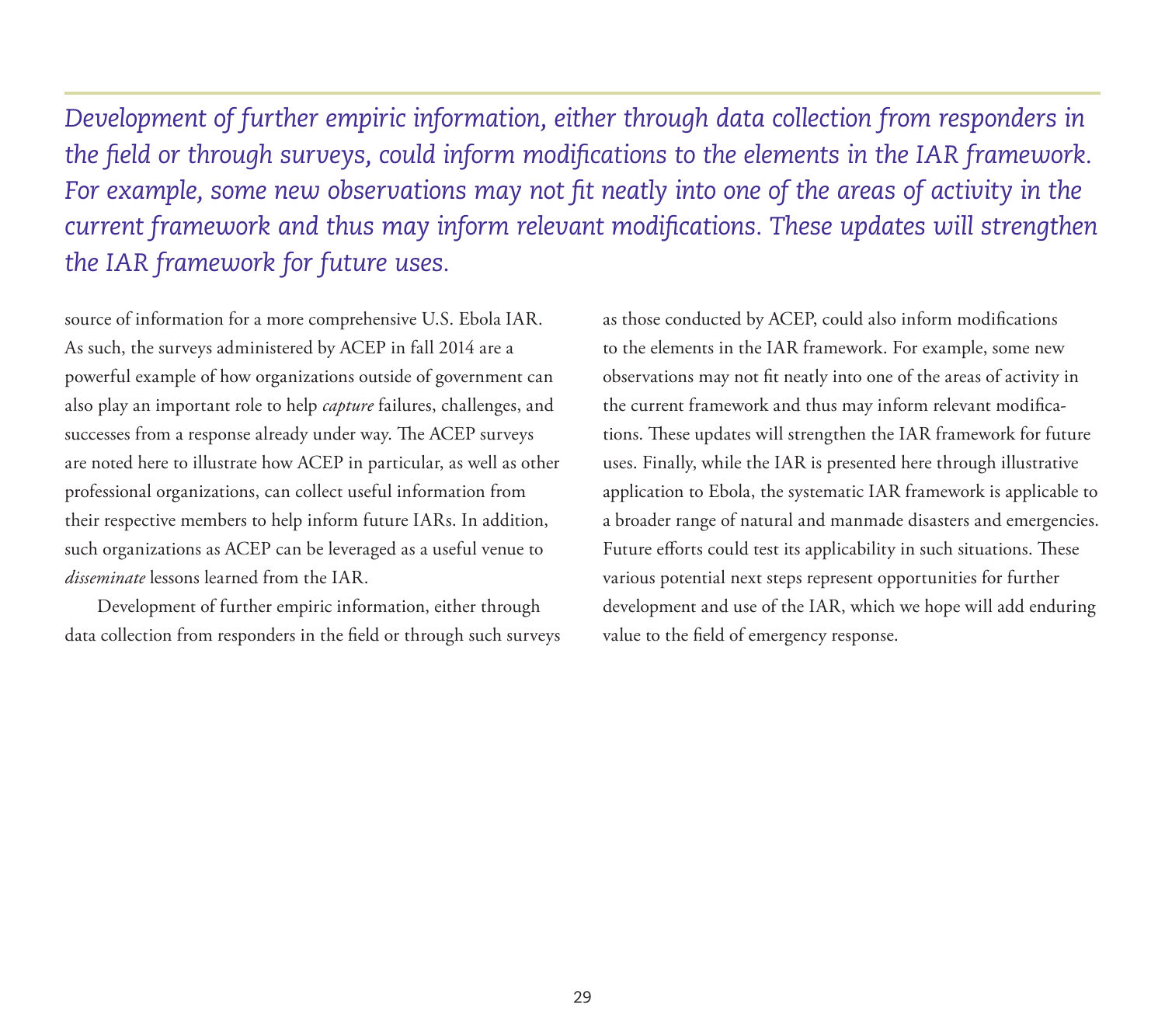# **References**

ACEP—*See* American College of Emergency Physicians.

American College of Emergency Physicians. About ACEP. 2014. Available at: [http://www.acep.org/aboutus/about.](http://www.acep.org/aboutus/about) Accessed January 30, 2015.

Arwady MA, Garcia EL, Wollor B, Mabande LG, Reaves EJ, Montgomery JM. Reintegration of Ebola survivors into their communities—Firestone District, Liberia, 2014. Morbidity and mortality weekly report. 2014;63(50):1207–1209.

ASPR—*See* Office of the Assistant Secretary for Preparedness and Response.

Associated Press. U.S. will send rapid response team for any new Ebola cases. October 14, 2014. Available at: [http://www.huffingtonpost.com/2014/10/14/ebola-rapid-response\\_n\\_5986816.html.](http://www.huffingtonpost.com/2014/10/14/ebola-rapid-response_n_5986816.html) Accessed January 19, 2015.

Baron G. 5 lessons in crisis communications from the Ebola response. November 11, 2014. Available at: [http://www.emergencymgmt.com/emergency-blogs/crisis-comm/Ebola-communications-lessons.html.](http://www.emergencymgmt.com/emergency-blogs/crisis-comm/Ebola-communications-lessons.html) Accessed January 19, 2015.

BBC. Ebola outbreak: Guinea declares emergency. August 14, 2014a. Available at: [http://www.bbc.com/news/world-africa-28787025.](http://www.bbc.com/news/world-africa-28787025) Accessed January 20, 2015.

———. Liberia's Ellen Johnson Sirleaf urges world help on Ebola. October 19, 2014b. Available at: [http://www.bbc.com/news/world-africa-29680934.](http://www.bbc.com/news/world-africa-29680934) Accessed January 20, 2015.

Bukaty RF. Kaci Hickox wins in Ebola case: Judge rejects Maine's bid to quarantine nurse. October 31, 2014. Available at: [http://www.washingtontimes.com/news/2014/oct/31/kaci-hickox-wins--judge-rejects-ebola-quarantine/. A](http://www.washingtontimes.com/news/2014/oct/31/kaci-hickox-wins--judge-rejects-ebola-quarantine/)ccessed January 19, 2015.

CDC—*See* Centers for Disease Control and Prevention.

Centers for Disease Control and Prevention (CDC). *Public Health Preparedness Capabilities: National Standards for State and Local Planning*. March 2011. Available at: [http://www.cdc.gov/phpr/capabilities/DSLR\\_capabilities\\_July.pdf.](http://www.cdc.gov/phpr/capabilities/DSLR_capabilities_July.pdf) Accessed January 30, 2015.

———. Preparing healthcare workers to work in Ebola treatment units (ETUs) in Africa. January 12, 2014a. Available at: [http://www.cdc.gov/vhf/ebola/hcp/safety-training-course/.](http://www.cdc.gov/vhf/ebola/hcp/safety-training-course/) Accessed January 19, 2015.

———. Surveillance and preparedness for Ebola virus disease—New York City, 2014. October 14, 2014b. Available at: [http://www.cdc.gov/mmwr/preview/mmwrhtml/mm6341a5.htm.](http://www.cdc.gov/mmwr/preview/mmwrhtml/mm6341a5.htm) Accessed January 19, 2014.

———. Top 10 Ebola response planning tips: Ebola readiness self-assessment for state and local public health officials. November 14, 2014c. Available at: [http://www.cdc.gov/vhf/ebola/outbreaks/preparedness/planning-tips-top10.html.](http://www.cdc.gov/vhf/ebola/outbreaks/preparedness/planning-tips-top10.html) Accessed January 19, 2015.

———. Cases of Ebola diagnosed in the United States. December 16, 2014d. Available at: [http://www.cdc.gov/vhf/ebola/outbreaks/2014-west-africa/united-states-imported-case.html.](http://www.cdc.gov/vhf/ebola/outbreaks/2014-west-africa/united-states-imported-case.html) Accessed January 20, 2015.

———. CDC's disease detectives respond to the 2014 Ebola outbreak: Inger. December 23, 2014e. Available at: [http://www.cdc.gov/24-7/protectingpeople/disease-detectives/inger.html.](http://www.cdc.gov/24-7/protectingpeople/disease-detectives/inger.html) Accessed January 19, 2015.

———. Interim U.S. guidance for monitoring and movement of persons with potential Ebola virus exposure. December 24, 2014f. Available at: [http://www.cdc.gov/vhf/ebola/exposure/monitoring-and-movement-of-persons-with-exposure.html.](http://www.cdc.gov/vhf/ebola/exposure/monitoring-and-movement-of-persons-with-exposure.html) Accessed January 27, 2015.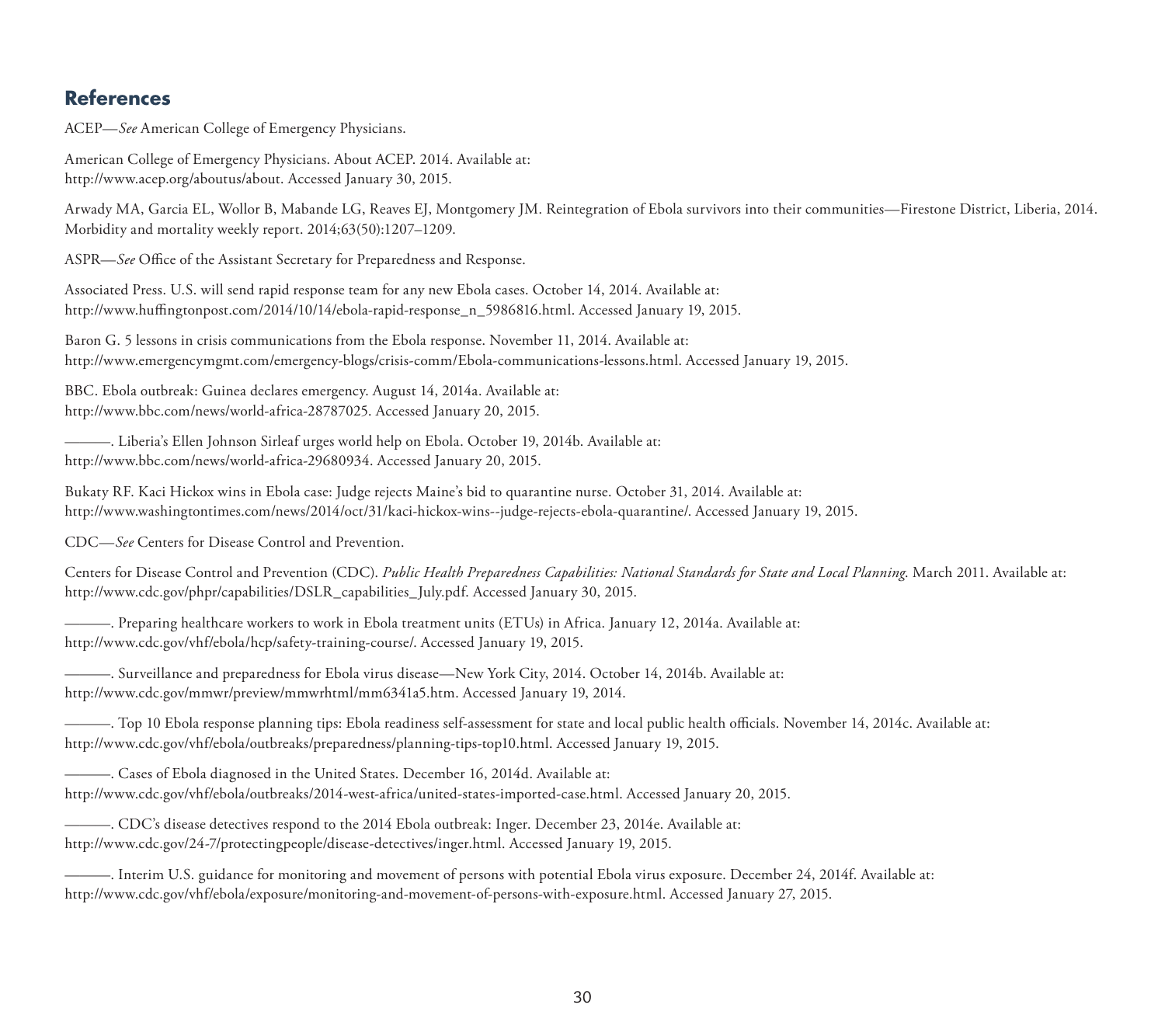———. Interim guidance for U.S. hospital preparedness for patients under investigation or with confirmed Ebola virus disease: A framework for a tiered approach. January 7, 2015a. Available at:

[http://www.cdc.gov/vhf/ebola/hcp/us-hospital-preparedness.html.](http://www.cdc.gov/vhf/ebola/hcp/us-hospital-preparedness.html) Accessed January 19, 2015.

———. How U.S. clinical laboratories can safely manage specimens from persons under investigation (PUIs) for Ebola virus disease (EVD). January 14, 2015b. Available at:

[http://www.cdc.gov/vhf/ebola/hcp/safe-specimen-management.html.](http://www.cdc.gov/vhf/ebola/hcp/safe-specimen-management.html) Accessed January 19, 2015.

DHS—*See* U.S. Department of Homeland Security.

Eilperin J, Nakamura D. Obama taps Ron Klain as Ebola czar. October 17, 2014. Available at: [http://www.washingtonpost.com/blogs/post-politics/wp/2014/10/17/obama-taps-ron-klain-as-ebola-czar/.](http://www.washingtonpost.com/blogs/post-politics/wp/2014/10/17/obama-taps-ron-klain-as-ebola-czar/) Accessed January 19, 2015.

Emory Healthcare. Ebola preparedness protocols: Overview: Purpose, commitment, assumptions. November 4, 2014. Available at: [http://www.emoryhealthcare.org/ebola-protocol/resources.html.](http://www.emoryhealthcare.org/ebola-protocol/resources.html) Accessed January 19, 2015.

EMS World. Preparation pays off with transport of Ebola nurse. October 17, 2014. Available at: [http://www.emsworld.com/article/12011138/ebola-patient-transport.](http://www.emsworld.com/article/12011138/ebola-patient-transport) Accessed January 19, 2015.

Federal Republic of Nigeria. *Ebola: How Nigerians Conquered Ebola with Unity*. Nigeria: Office of the Special Adviser to the President on Research, Documentation and Strategy; 2014.

Flynn D. Liberian president appeals to Obama for U.S. help to beat Ebola. Reuters. September 13, 2014. Available at: [http://www.reuters.com/article/2014/09/13/health-ebola-usa-idUSL5N0RE12I20140913.](http://www.reuters.com/article/2014/09/13/health-ebola-usa-idUSL5N0RE12I20140913) Accessed January 20, 2015.

Forrester JD, Pillai SK, Beer KD, et al. Assessment of Ebola virus disease, health care infrastructure, and preparedness—four counties, southeastern Liberia, August 2014. Morbidity and mortality weekly report. 2014;63(40):891–893.

Fox M. Ebola richness of embarrassments: Were lessons learned? October 16, 2014. Available at: [http://www.nbcnews.com/storyline/ebola-virus-outbreak/ebola-richness-embarrassments-were-lessons-learned-n226971.](http://www.nbcnews.com/storyline/ebola-virus-outbreak/ebola-richness-embarrassments-were-lessons-learned-n226971) Accessed January 19, 2015.

Garrett L. Pushing Ebola to the brink of gone in Liberia. *Foreign Policy*. December 24, 2014. Available at: [http://foreignpolicy.com/2014/12/24/pushing-ebola-to-the-brink-of-gone-in-liberia-ellen-johnson-sirleaf/.](http://foreignpolicy.com/2014/12/24/pushing-ebola-to-the-brink-of-gone-in-liberia-ellen-johnson-sirleaf/) Accessed January 20, 2015.

Giahyue JH. Liberia punishes soldiers involved in Ebola quarantine violence. Reuters. November 10, 2014. Available at: [http://www.reuters.com/article/2014/11/10/us-health-ebola-liberia-idUSKCN0IU1GW20141110.](http://www.reuters.com/article/2014/11/10/us-health-ebola-liberia-idUSKCN0IU1GW20141110) Accessed January 20, 2015.

Grady D, McNeil DG. Ebola sample is mishandled at C.D.C. lab in latest error. December 24, 2014. Available at: [http://www.nytimes.com/2014/12/25/health/cdc-ebola-error-in-lab-may-have-exposed-technician-to-virus.html.](http://www.nytimes.com/2014/12/25/health/cdc-ebola-error-in-lab-may-have-exposed-technician-to-virus.html) Accessed January 19, 2015.

Greenemeier L. Ebola outbreak prompts changes in protective equipment. November 6, 2014. Available at: [http://www.dallasnews.com/news/local-news/20141106-ebola-outbreak-prompts-changes-in-protective-equipment.ece.](http://www.dallasnews.com/news/local-news/20141106-ebola-outbreak-prompts-changes-in-protective-equipment.ece) Accessed January 19, 2015.

Healy M. U.S. seeks to speed up production of Ebola drug. *Los Angeles Times*. September 2, 2014. Available at: [http://www.latimes.com/science/la-sci-ebola-zmapp-20140903-story.html#page=1.](http://www.latimes.com/science/la-sci-ebola-zmapp-20140903-story.html#page=1) Accessed January 20, 2015.

Horowitz A. Amber Vinson, Dallas Ebola patient, says CDC gave her green light to fly. October 16, 2014. Available at: [http://www.huffingtonpost.com/2014/10/15/amber-vinson-cdc-ebola\\_n\\_5993486.html.](http://www.huffingtonpost.com/2014/10/15/amber-vinson-cdc-ebola_n_5993486.html) Accessed January 19, 2015.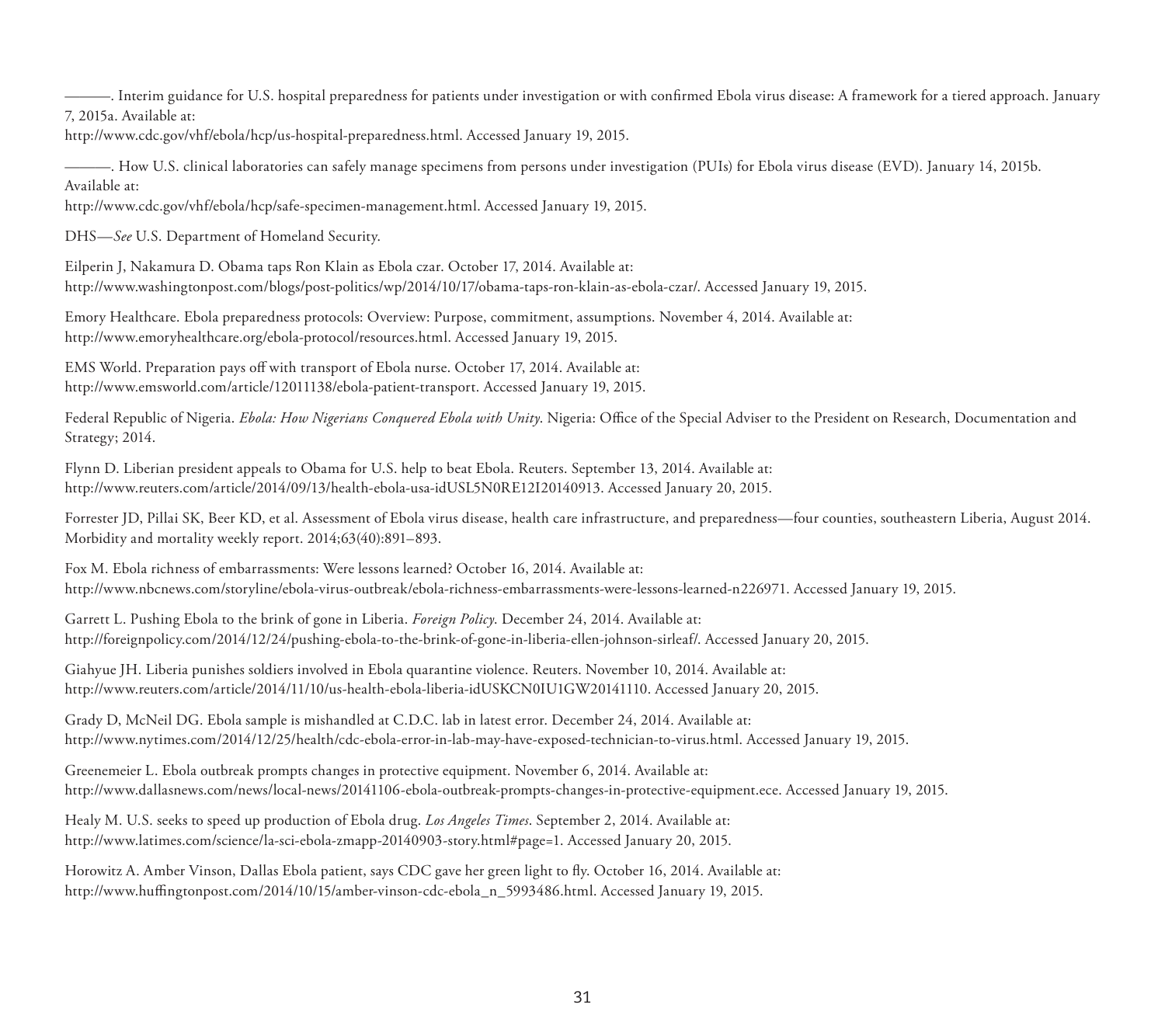Lyon GM, Mehta AK, Varkey JB, et al. Clinical care of two patients with Ebola virus disease in the United States. *New England Journal of Medicine*. 2014;371(25):2402–2409.

Marsh DR, Schroeder DG, Dearden KA, Sternin J, Sternin M. The power of positive deviance. *BMJ: British Medical Journal*. 2004;329(7475):1177.

McCarty M. FDA grants emergency use authorization for Ebola assay. August 8, 2014. Available at: [http://www.bioworld.com/content/fda-grants-emergency-use-authorization-ebola-assay-0.](http://www.bioworld.com/content/fda-grants-emergency-use-authorization-ebola-assay-0) Accessed January 19, 2015.

McKay B, Burton TM, Campoy A. CDC director calls for rethinking approach to Ebola infection control. October 13, 2014. Available at: [http://www.wsj.com/articles/dallas-nurse-with-ebola-is-clinically-stable-cdc-says-1413217050.](http://www.wsj.com/articles/dallas-nurse-with-ebola-is-clinically-stable-cdc-says-1413217050) Accessed January 19, 2015.

Moore M. Personal communication from U.S. Department of Health and Human Services staff member. October 20, 2014.

Murtala T, Hollis M. Spreading fear: Ebola epidemic affects security in West Africa. *Jane's Intelligence Review*. December 2014;8–15.

NewVision. "Entire families" to be jailed in Ebola crackdown. December 6, 2014. Available at: [http://www.newvision.co.ug/news/662577--entire-families-to-be-jailed-in-ebola-crackdown.html.](http://www.newvision.co.ug/news/662577--entire-families-to-be-jailed-in-ebola-crackdown.html) Accessed January 20, 2015.

Obi P, Balogun S. Ebola: FG to seek amendment of quarantine law. August 31, 2014. Available at: [http://www.thisdaylive.com/articles/ebola-fg-to-seek-amendment-of-quarantine-law/187795/.](http://www.thisdaylive.com/articles/ebola-fg-to-seek-amendment-of-quarantine-law/187795/) Accessed January 20, 2015.

Office of the Assistant Secretary for Preparedness and Response (ASPR). *Healthcare Preparedness Capabilities: National Guidance for Healthcare System Preparedness*. Washington, D.C.: U.S. Department of Health and Human Services. January 2012. Available at: [http://www.phe.gov/preparedness/planning/hpp/reports/documents/capabilities.pdf.](http://www.phe.gov/preparedness/planning/hpp/reports/documents/capabilities.pdf) Accessed January 30, 2015.

Ogundipe S, Akoni O. Bodies of Ebola victims cremated in Lagos. August 25, 2014. Available at: [http://www.vanguardngr.com/2014/08/bodies-ebola-victims-cremated-lagos/.](http://www.vanguardngr.com/2014/08/bodies-ebola-victims-cremated-lagos/) Accessed January 27, 2015.

Pan American Health Organization/World Health Organization (WHO). PAHO/WHO mobilizes Ebola preparedness teams in Latin America and the Caribbean. November 3, 2014. Available at:

http://www.paho.org/hq/index.php?option=com\_content&view=article&id=

[10174:pahowho-mobilizes-ebola-preparedness-teams-in-latin-america-and-the-caribbean&Itemid=1926&lang=en. Accessed January 20, 2015.](http://www.paho.org/hq/index.php?option=com_content&view=article&id=10174:pahowho-mobilizes-ebola-preparedness-teams-in-latin-america-and-the-caribbean&Itemid=1926&lang=en. Accessed January 20, 2015)

Papenfuss M. First clinical trials of Ebola treatments set to begin in Africa. UPI. November 13, 2014. Available at: [http://www.upi.com/Top\\_News/World-News/2014/11/13/First-clinical-trials-of-Ebola-treatments-set-to-begin-in-Africa/9271415862413/?st\\_rec=6871416588142.](http://www.upi.com/Top_News/World-News/2014/11/13/First-clinical-trials-of-Ebola-treatments-set-to-begin-in-Africa/9271415862413/?st_rec=6871416588142) Accessed January 20, 2015.

Pascale RT, Sternin J, Sternin M. The power of positive deviance: How unlikely innovators solve the world's toughest problems. Harvard Business Press. 2010.

Pathmanathan I, O'Connor KA, Adams ML, et al. Rapid assessment of Ebola infection prevention and control needs—six districts, Sierra Leone. October 2014. Morbidity and mortality weekly report. 2014;63(49):1172–1174.

Pillai SK, Nyenswah T, Rouse E, et al. Developing an incident management system to support Ebola response—Liberia, July–August 2014. Morbidity and mortality weekly report. 2014;63:930-693.

RT News. Liberia declares state of emergency as Ebola death toll rises to 932. September 21, 2014. Available at: [http://rt.com/news/178556-ebola-outbreak-health-emergency/.](http://rt.com/news/178556-ebola-outbreak-health-emergency/) Accessed January 20, 2015.

Sack K, Fink S, Belluck P, Nossiter A, Berehulak D. How Ebola roared back. *New York Times*. December 29, 2014. Available at: [http://www.nytimes.com/2014/12/30/health/how-ebola-roared-back.html?\\_r=2&assetType=nyt\\_now](http://www.nytimes.com/2014/12/30/health/how-ebola-roared-back.html?_r=2&assetType=nyt_now). Accessed January 20, 2015.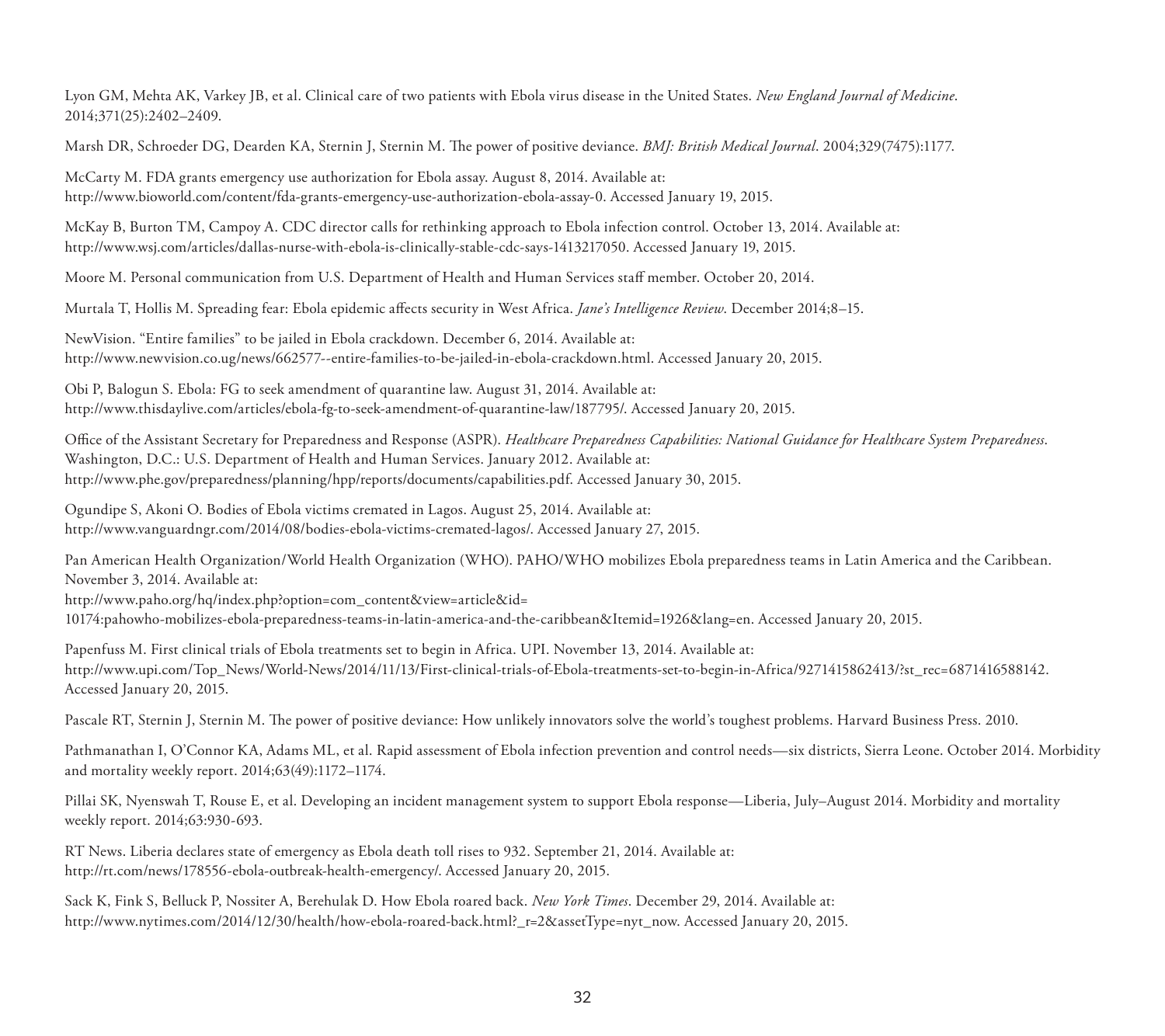Schnirring L. Ebola developments trigger CDC's highest response level. Center for Infectious Disease Research and Policy (CIDRAP) Academic Health Center. Univ of Minnesota, Minneapolis, Minn.; August 6, 2014a. Available at:

<http://www.cidrap.umn.edu/news-perspective/2014/08/ebola-developments-trigger-cdcs-highest-response-level>. Accessed January 19, 2015.

———. WHO declares Ebola a public health emergency. August 8, 2014b. Available at: [http://www.cidrap.umn.edu/news-perspective/2014/08/who-declares-ebola-public-health-emergency.](http://www.cidrap.umn.edu/news-perspective/2014/08/who-declares-ebola-public-health-emergency) Accessed January 20, 2015.

Sim D. Ebola in Liberia photos: West Point slum sealed to prevent spread of disease. *International Business Times*. August 22, 2014. Available at: [http://www.ibtimes.co.uk/ebola-liberia-photos-west-point-slum-sealed-prevent-spread-disease-1462247.](http://www.ibtimes.co.uk/ebola-liberia-photos-west-point-slum-sealed-prevent-spread-disease-1462247) Accessed January 20, 2015.

Singh C. Personal correspondence. Director of Grant and Foundation Development, American College of Emergency Physicians, Emergency Medicine Foundation. 2014.

Summers A, Nyenswah TG, Montgomery JM, Neatherlin J, Tappero JW. Challenges in responding to the Ebola epidemic–four rural counties, Liberia, August–November 2014. Morbidity and mortality weekly report. 2014;63(50):1202–1204.

Sun LH, Johns Hopkins team wins U.S. award for improved suit to fight Ebola. *Washington Post*. December 13, 2014. Available at: [http://www.washingtonpost.com/news/post-nation/wp/2014/12/13/johns-hopkins-team-wins-u-s-award-for-improved-suit-to-fight-ebola/.](http://www.washingtonpost.com/news/post-nation/wp/2014/12/13/johns-hopkins-team-wins-u-s-award-for-improved-suit-to-fight-ebola/) Accessed January 20, 2015.

Texas Health Resources. Ebola update: Changes implemented after Ebola event. 2014. Available at: [http://www.texashealth.org/body.cfm?id=1629&action=detail&ref=1907.](http://www.texashealth.org/body.cfm?id=1629&action=detail&ref=1907) Accessed January 19, 2015 (no longer available).

Thomas C. At the heart of Ebola—health systems that need strengthening. October 6, 2014. Available at: [http://blog.usaid.gov/2014/10/at-the-heart-of-ebola-health-systems-that-need-strengthening/.](http://blog.usaid.gov/2014/10/at-the-heart-of-ebola-health-systems-that-need-strengthening/) Accessed January 20, 2015.

Tully CM, Lambe T, Gilbert SC, Hill AV. Emergency Ebola response: A new approach to the rapid design and development of vaccines against emerging diseases. *The Lancet Infectious Diseases*. 2015.

United Nations Development Programme (UNDP). Thousands of Ebola workers paid in Liberia. January 13, 2015. Available at: [http://www.undp.org/content/undp/en/home/presscenter/articles/2015/01/13/thousands-of-ebola-workers-paid-in-liberia.html.](http://www.undp.org/content/undp/en/home/presscenter/articles/2015/01/13/thousands-of-ebola-workers-paid-in-liberia.html) Accessed January 20, 2015.

United States Agency for International Development (USAID). West Africa: Ebola outbreak—fact sheet #1 (FY 15). October 1, 2014a. Available at: [http://www.usaid.gov/ebola/fy15/fs01.](http://www.usaid.gov/ebola/fy15/fs01) Accessed January 20, 2015.

———. West Africa: Ebola outbreak—fact sheet #2 (FY 15). October 8, 2014b. Available at: [http://www.usaid.gov/ebola/fy15/fs02.](http://www.usaid.gov/ebola/fy15/fs02) Accessed January 20, 2015.

———. West Africa: Ebola outbreak—fact sheet #3 (FY 15). October 15, 2014c. Available at: <http://www.usaid.gov/ebola/fy15/fs03>. Accessed January 20, 2015.

———. West Africa: Ebola outbreak—fact sheet #12 (FY 15). December 17, 2014d. Available at: [http://www.usaid.gov/ebola/fy15/fs12.](http://www.usaid.gov/ebola/fy15/fs12) Accessed January 20, 2015.

USAID—*See* United States Agency for International Development.

U.S. Department of Homeland Security. *National Response Framework*. 2nd ed. May 2013. Available at: [http://www.fema.gov/media-library-data/20130726-1914-25045-1246/final\\_national\\_response\\_framework\\_20130501.pdf.](http://www.fema.gov/media-library-data/20130726-1914-25045-1246/final_national_response_framework_20130501.pdf) Accessed January 30, 2015.

———. DHS's coordinated response to Ebola. January 5, 2015. Available at: [http://www.dhs.gov/ebola-response.](http://www.dhs.gov/ebola-response) Accessed January 19, 2015.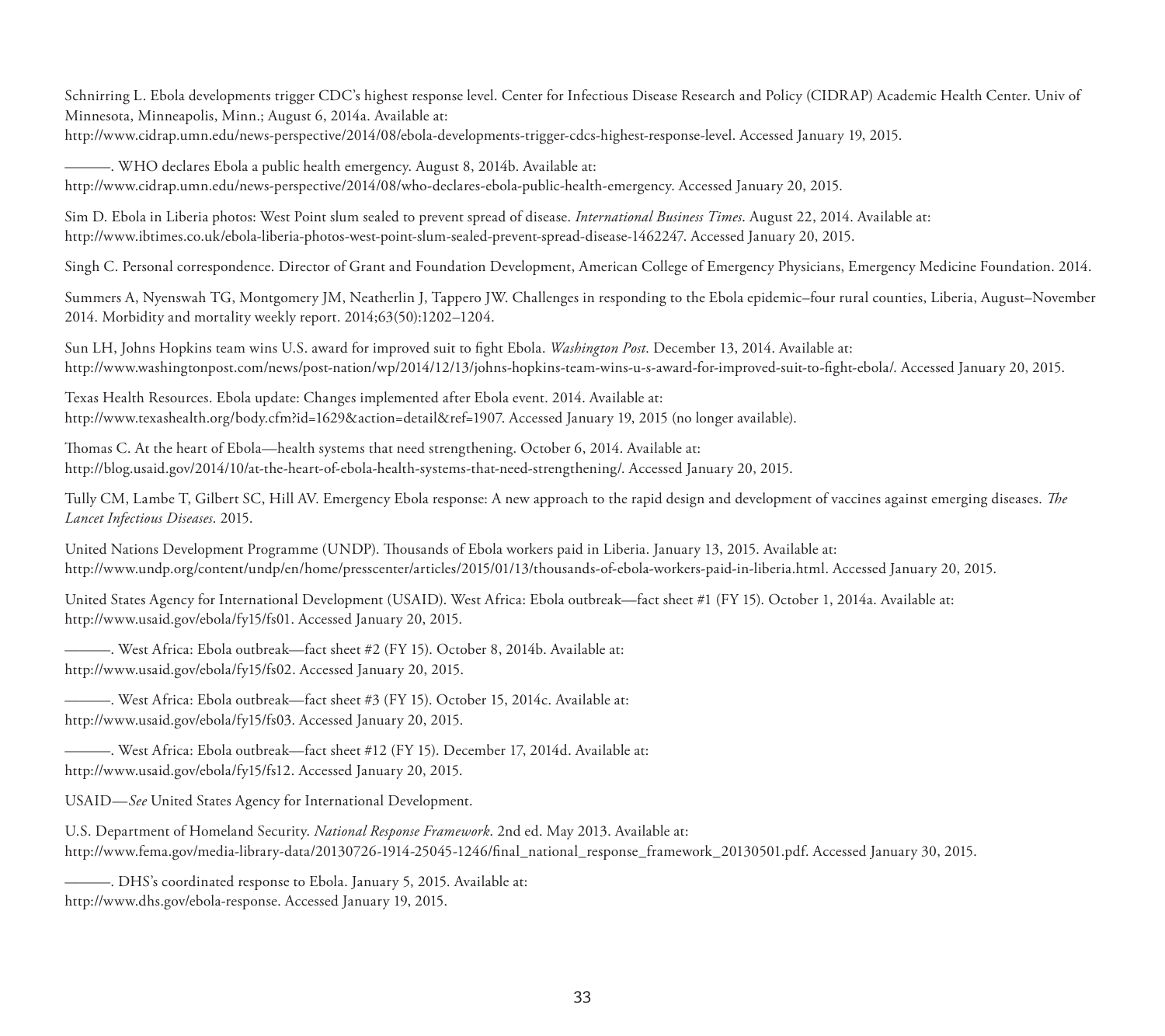White House. Fact sheet: U.S. response to the Ebola epidemic in West Africa. September 16, 2014. Available at: [http://www.whitehouse.gov/the-press-office/2014/09/16/fact-sheet-us-response-ebola-epidemic-west-africa.](http://www.whitehouse.gov/the-press-office/2014/09/16/fact-sheet-us-response-ebola-epidemic-west-africa) Accessed January 19, 2015.

WHO—*See* World Health Organization.

World Bank. The economic impact of the 2014 Ebola epidemic: Short and medium term estimates for West Africa. October 8, 2014. Available at: [http://www.worldbank.org/en/region/afr/publication/the-economic-impact-of-the-2014-ebola-epidemic-short-and-medium-term-estimates-for-west-africa.](http://www.worldbank.org/en/region/afr/publication/the-economic-impact-of-the-2014-ebola-epidemic-short-and-medium-term-estimates-for-west-africa) Accessed January 20, 2015.

World Health Organization (WHO). *International Health Regulations*. 2005. Available at: [http://whqlibdoc.who.int/publications/2008/9789241580410\\_eng.pdf?ua=1.](http://whqlibdoc.who.int/publications/2008/9789241580410_eng.pdf?ua=1) Accessed January 30, 2015.

———. Ebola virus disease, West Africa – update 8 August 2014. August 8, 2014a. Available at: [http://www.afro.who.int/en/clusters-a-programmes/dpc/epidemic-a-pandemic-alert-and-response/outbreak-news/4241-ebola-virus-disease-west-africa-8-august-2014.html.](http://www.afro.who.int/en/clusters-a-programmes/dpc/epidemic-a-pandemic-alert-and-response/outbreak-news/4241-ebola-virus-disease-west-africa-8-august-2014.html) Accessed January 27, 2015.

———. *Ebola Situation Report 1: 29 August 2014*. August 29, 2014b. Available at: [http://apps.who.int/iris/bitstream/10665/131974/1/roadmapsitrep1\\_eng.pdf?ua=1.](http://apps.who.int/iris/bitstream/10665/131974/1/roadmapsitrep1_eng.pdf?ua=1) Accessed January 20, 2015.

———. *Ebola Response Roadmap Situation Report 2: 5 September 2014*. September 5, 2014c. Available at: [http://apps.who.int/iris/bitstream/10665/132687/1/roadmapsitrep2\\_eng.pdf?ua=1.](http://apps.who.int/iris/bitstream/10665/132687/1/roadmapsitrep2_eng.pdf?ua=1) Accessed January 20, 2015.

———. *Ebola Virus Disease: Consolidated Preparedness Checklist*. October 17, 2014d.

———. The outbreak of Ebola virus disease in Senegal is over. October 17, 2014e. Available at: [http://www.who.int/mediacentre/news/ebola/17-october-2014/en/.](http://www.who.int/mediacentre/news/ebola/17-october-2014/en/) Accessed January 20, 2015.

———. Mali case, Ebola imported from Guinea. November 10, 2014f. Available at:

[http://www.who.int/mediacentre/news/ebola/10-november-2014-mali/en/.](http://www.who.int/mediacentre/news/ebola/10-november-2014-mali/en/) Accessed January 20, 2015.

———. WHO declares end of Ebola outbreak in the Democratic Republic of Congo. November 21, 2014g. Available at: [http://www.who.int/mediacentre/news/statements/2014/drc-ends-ebola/en/.](http://www.who.int/mediacentre/news/statements/2014/drc-ends-ebola/en/) Accessed January 20, 2015.

———. Democratic Republic of the Congo: The country that knows how to beat Ebola. December 2014h. Available at: [http://www.who.int/features/2014/drc-beats-ebola/en/.](http://www.who.int/features/2014/drc-beats-ebola/en/) Accessed January 20, 2015.

———. High level meeting on building resilient systems for health in Ebola-affected countries: Report of a meeting, 10–11 December 2014. December 2014i. Available at: [http://www.who.int/healthsystems/ebola/meeting10122014report/en/.](http://www.who.int/healthsystems/ebola/meeting10122014report/en/) Accessed January 20, 2015.

———. Sierra Leone communities organize Ebola response. December 2014j. Available at: [http://www.who.int/features/2014/ebola-response-kono/en/.](http://www.who.int/features/2014/ebola-response-kono/en/) Accessed January 20, 2015.

———. *Ebola Response Roadmap Situation Report: 31 December 2014*. December 31, 2014k. Available at: [http://apps.who.int/iris/bitstream/10665/146763/1/roadmapsitrep\\_31Dec14\\_eng.pdf?ua=1&ua=1.](http://apps.who.int/iris/bitstream/10665/146763/1/roadmapsitrep_31Dec14_eng.pdf?ua=1&ua=1) Accessed February 2, 2015.

———. *Ebola Response Roadmap Situation Report: 14 January 2015*. January 2015a. Available at: [http://apps.who.int/iris/bitstream/10665/148237/2/roadmapsitrep\\_14Jan2015\\_eng.pdf?ua=1.](http://apps.who.int/iris/bitstream/10665/148237/2/roadmapsitrep_14Jan2015_eng.pdf?ua=1) Accessed January 20, 2015.

———. Factors that contributed to undetected spread of the Ebola virus and impeded rapid containment. January 2015b. Available at: [http://www.who.int/csr/disease/ebola/one-year-report/factors/en/.](http://www.who.int/csr/disease/ebola/one-year-report/factors/en/) Accessed January 20, 2015.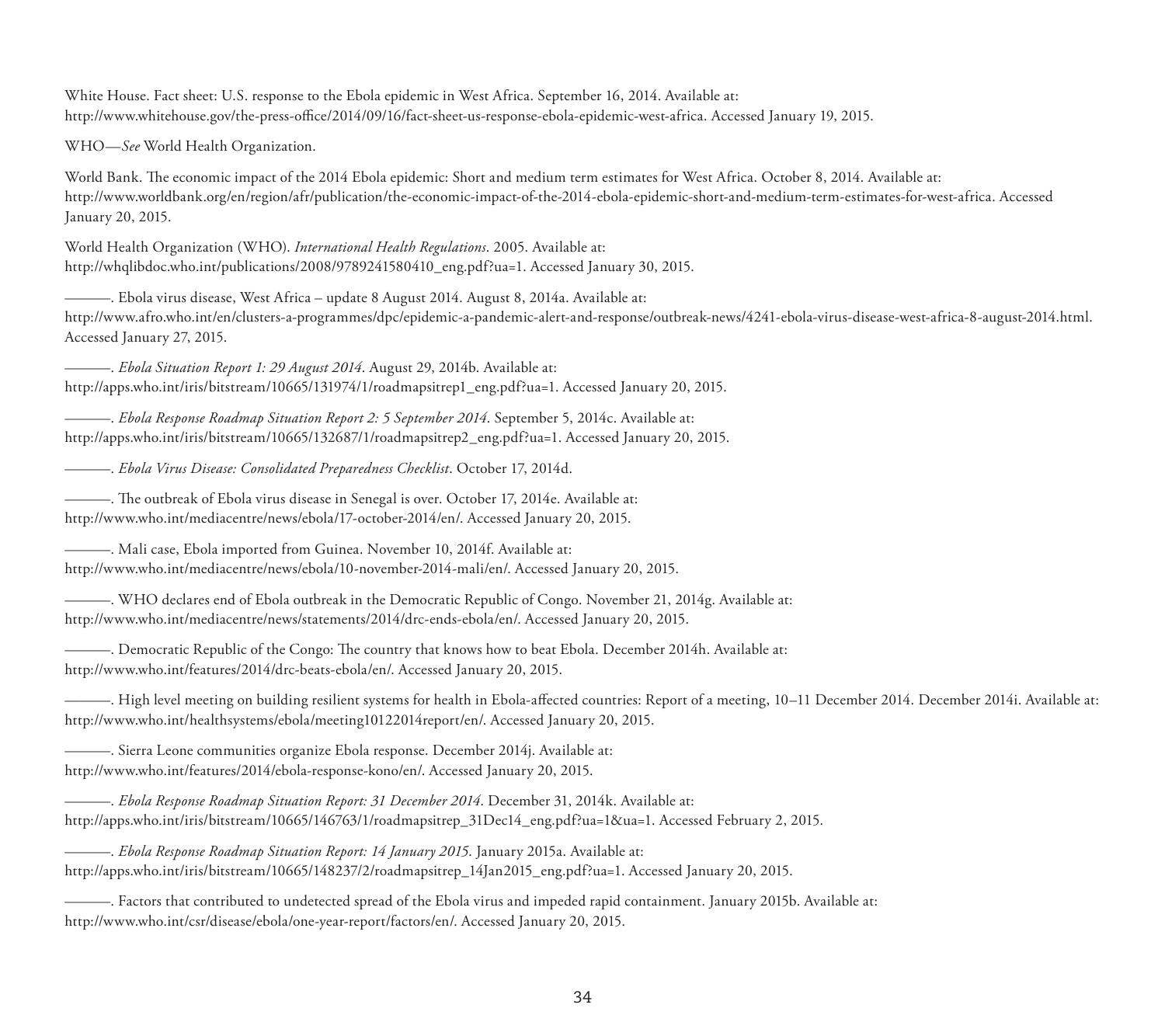———. Guinea: The Ebola virus shows its tenacity. January 2015c. Available at: [http://www.who.int/csr/disease/ebola/one-year-report/guinea/en/.](http://www.who.int/csr/disease/ebola/one-year-report/guinea/en/) Accessed January 20, 2015.

———. Liberia: A country—and its capital—are overwhelmed with Ebola cases. January 2015d. Available at: [http://www.who.int/csr/disease/ebola/one-year-report/liberia/en/.](http://www.who.int/csr/disease/ebola/one-year-report/liberia/en/) Accessed January 20, 2015.

———. Modernizing the arsenal of control tools: Ebola vaccines. January 2015e. Available at: [http://www.who.int/csr/disease/ebola/one-year-report/vaccines/en/.](http://www.who.int/csr/disease/ebola/one-year-report/vaccines/en/) Accessed January 20, 2015.

———. Race to find safe and effective Ebola vaccines yields encouraging results. January 2015f. Available at: [http://www.who.int/medicines/ebola-treatment/race\\_effective\\_ebola\\_vaccines/en/.](http://www.who.int/medicines/ebola-treatment/race_effective_ebola_vaccines/en/) Accessed January 19, 2015.

———. Sierra Leone: A slow start to an outbreak that eventually outpaced all others. January 2015g. Available at: [http://www.who.int/csr/disease/ebola/one-year-report/sierra-leone/en/.](http://www.who.int/csr/disease/ebola/one-year-report/sierra-leone/en/) Accessed January 20, 2015.

———. Successful Ebola responses in Nigeria, Senegal, and Mali. January 2015h. Available at: [http://www.who.int/csr/disease/ebola/one-year-report/nigeria/en/.](http://www.who.int/csr/disease/ebola/one-year-report/nigeria/en/) Accessed January 20, 2015.

Worzi A. Ebola not in Liberia. *Daily Observer*. March 27, 2014. Available at: [http://www.liberianobserver.com/health/%E2%80%98ebola-not-liberia%E2%80%99.](http://www.liberianobserver.com/health/%E2%80%98ebola-not-liberia%E2%80%99) Accessed January 20, 2015.

Yan H, Botelho G. Ebola: Some U.S. states announce mandatory quarantines—now what? October 27, 2014. Available at: [http://www.cnn.com/2014/10/27/health/ebola-us-quarantine-controversy/.](http://www.cnn.com/2014/10/27/health/ebola-us-quarantine-controversy/) Accessed January 19, 2015.

Zavis A. U.S., Britain to send troops to help fight Ebola in West Africa. *Los Angeles Times*. September 8, 2014. Available at: [http://www.latimes.com/world/africa/la-fg-ebola-africa-us-britain-20140908-story.html.](http://www.latimes.com/world/africa/la-fg-ebola-africa-us-britain-20140908-story.html) Accessed January 20, 2015.